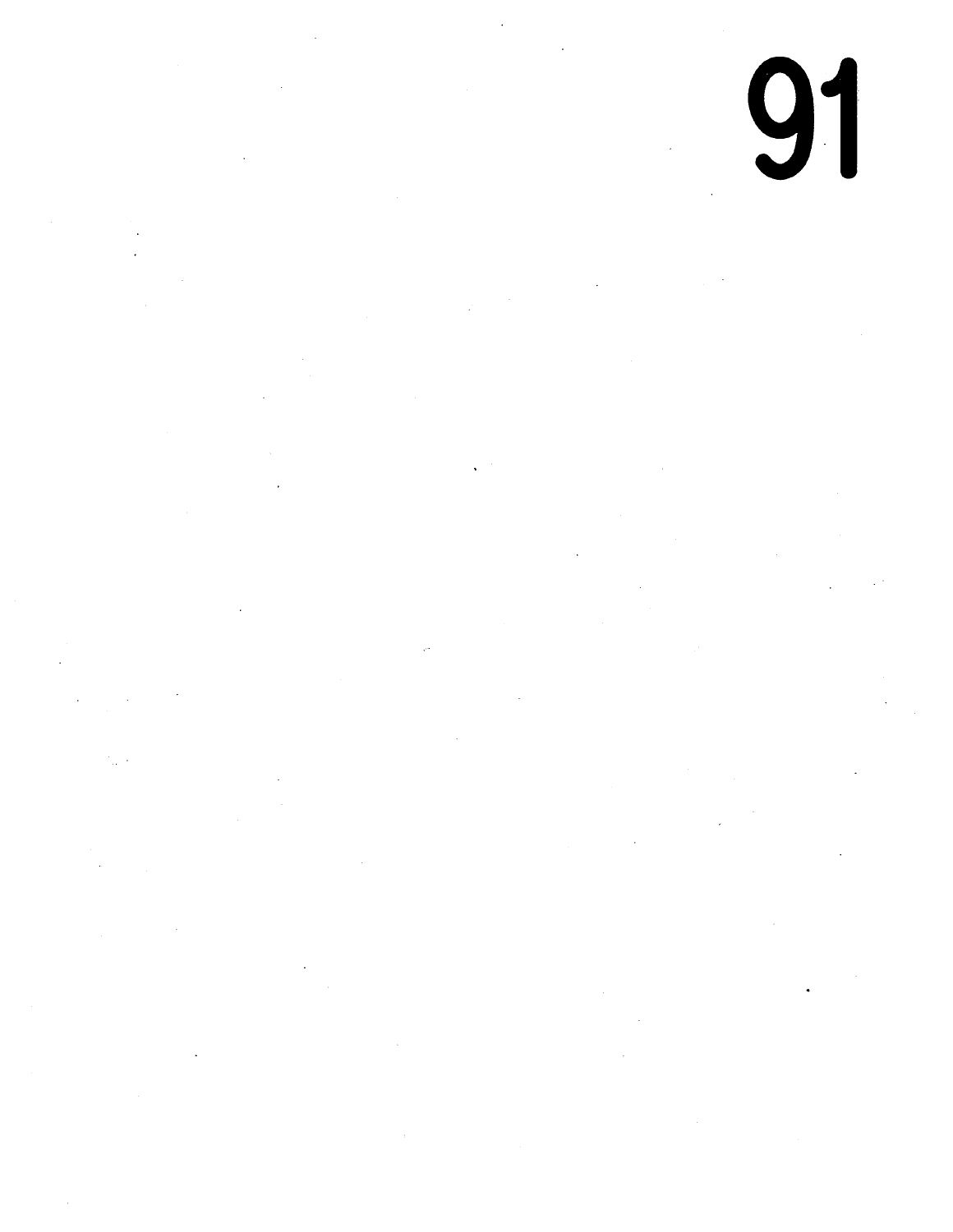## Registered Version: Dynamic Probes **dprobes\_hooks.c** Exhibit 7.1−1 pg 1/2

 $1 /$ <sup>2</sup> \* IBM Dynamic Probes <sup>3</sup> \* Copyright (c) International Business Machines Corp., 2000 <sup>4</sup> \* <sup>5</sup> \* This program is free software; you can redistribute it and/or modify <sup>6</sup> \* it under the terms of the GNU General Public License as published by <sup>7</sup> \* the Free Software Foundation; either version 2 of the License, or <sup>8</sup> \* (at your option) any later version. \* \* This program is distributed in the hope that it will be useful,<br>" \* but WITHOUT ANY WARRANTY; without even the implied warranty of<br>" \* MERCHANTABILITY or FITNESS FOR A PARTICULAR PURPOSE. See the<br>" GNU General Public L  $\frac{14}{15}$ <sup>15</sup> \* You should have received a copy of the GNU General Public License <sup>16</sup> \* along with this program; if not, write to the Free Software <sup>17</sup> \* Foundation, Inc., 59 Temple Place − Suite 330, Boston, MA 02111−1307, USA.  $18$ <br>19 #include <linux/dprobes.h> <sup>20</sup> **#include** <linux/hook.h> 21 22 void dprobes hooks code start(void)  $\{ \}$ 23 24 USE\_HOOK(SYS\_INIT\_MODULE);<br>25 USE\_HOOK(SYS\_INIT\_MODULE\_E USE\_HOOK(SYS\_INIT\_MODULE\_ERROR); <sup>26</sup> USE\_HOOK(FREE\_MODULE); 27 <sup>28</sup> **static** int insmod\_exit(hook\_rec\_t \* hookrec, struct module \* mod)  $29 \begin{matrix} 29 \\ 30 \end{matrix}$ <sup>30</sup> dp\_insmod(mod); 31 **return** HOOK\_CONTINUE;  $\rightarrow$ 33 <sup>34</sup> **static** int remmod\_exit(hook\_rec\_t \* hookrec, struct module \* mod)  $\begin{matrix}\n 35 \\
 36\n \end{matrix}$ <sup>36</sup> dp\_remmod(mod); 37 **return** HOOK\_CONTINUE;  $\{$ 39 <sup>40</sup> int initialise\_dprobes\_hooks()  $\frac{41}{42}$ int retval; <sup>43</sup> **static** int done = 0; <sup>44</sup> **if** (done) return 0;  $46$  done = 1; 47 48 **if** ((retval = hook\_initialise(SYS\_INIT\_MODULE))) 49 **goto** err;<br>50 **if** ((retval = hoo <sup>50</sup> **if** ((retval = hook\_initialise(SYS\_INIT\_MODULE\_ERROR))) <sup>51</sup> **goto** err1; 52 **if** ((retval = hook\_initialise(FREE\_MODULE)))<br>53 **goto** err2; <sup>53</sup> **goto** err2; 54 **if** ((retval = initialise\_asm\_dprobes\_hooks())) <sup>55</sup> **goto** err3; <sup>56</sup> **return** 0; 57 58 err3: hook\_terminate(FREE\_MODULE, 0);<br>59 err2: hook terminate(SYS\_INIT\_MODULE <sup>59</sup> err2: hook\_terminate(SYS\_INIT\_MODULE\_ERROR, 0); hook\_terminate(SYS\_INIT\_MODULE, 0); <sup>61</sup> err: **return** retval;  $62 \quad \}$ 63 int terminate\_dprobes\_hooks()  $\begin{matrix}\n65 \\
66\n\end{matrix}$ es<br>
66 hook\_terminate(SYS\_INIT\_MODULE, 0);<br>
67 hook terminate(SYS\_INIT\_MODULE\_ERRO 67 hook\_terminate(SYS\_INIT\_MODULE\_ERROR, 0);<br>68 hook terminate(FREE MODULE, 0);  $hook_{\text{terminate}}(FREE_MODULE, 0);$ 69 terminate\_asm\_dprobes\_hooks();<br>return 0; <sup>70</sup> **return** 0; <sup>71</sup> } 72 73 hook\_rec\_t insmod\_hook\_rec;<br>74 hook\_rec\_t insmod\_err\_hook\_ hook\_rec\_t insmod\_err\_hook\_rec; <sup>75</sup> hook\_rec\_t remmod\_hook\_rec; 76  $77$  int register\_dprobes\_hooks()<br> $78$  { <sup>78</sup> {  $int$  retval; 80 **static** *int* done = 0;<br>81 **if** (done) if (done)  $\begin{array}{ll}\n 82 \\
 83\n \end{array}$  **return** 0;  $done = 1$ ; 84 <sup>85</sup> insmod\_hook\_rec.hook\_exit = insmod\_exit; <sup>86</sup> insmod\_hook\_rec.hook\_exit\_name = "dp\_insmod\_exit"; <sup>87</sup> **if** ((retval = hook\_exit\_register(SYS\_INIT\_MODULE, &insmod\_hook\_rec, 0))) <sup>88</sup> **goto** err; 89 <sup>90</sup> insmod\_err\_hook\_rec.hook\_exit = remmod\_exit;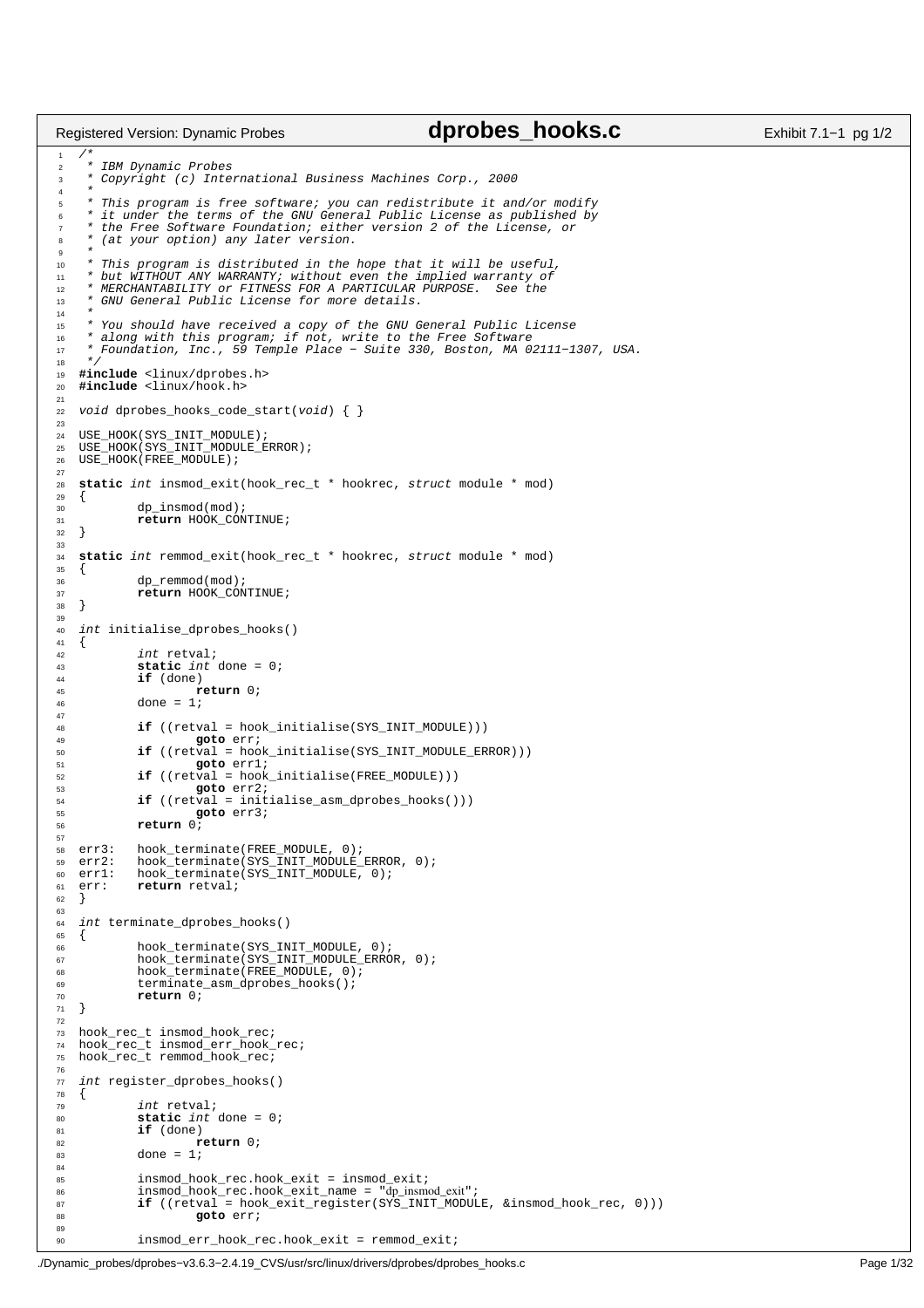```
91 insmod_hook_rec.hook_exit_name = "dp_remmod_exit";
92 if ((retval = hook_exit_register(SYS_INIT_MODULE_ERROR, &insmod_err_hook_rec, 0)))
93 goto err1;
94
95 remmod_hook_rec.hook_exit = remmod_exit;
96 insmod_hook_rec.hook_exit_name = "dp_remmod_exit";
97 if ((retval = hook_exit_register(FREE_MODULE, &remmod_hook_rec, 0)))<br>98 goto err2;
                         98 goto err2;
99
100 if ((retval = register_asm_dprobes_hooks()))<br>
goto err3;
                         goto err3;
102
              return 0;
104
105 err3: hook_exit_deregister(&remmod_hook_rec);
106 err2: hook_exit_deregister(&insmod_err_hook_rec);
107 err1: hook_exit_deregister(&insmod_hook_rec);
108 err: return retval;<br>109 }
109 }
110
111 int deregister_dprobes_hooks()
112 {<br>113
113 hook_exit_deregister(&insmod_hook_rec);<br>114 hook_exit_deregister(&insmod_err_hook_r
114 hook_exit_deregister(&insmod_err_hook_rec);
115 hook_exit_deregister(&remmod_hook_rec);
116 deregister_asm_dprobes_hooks();
117 return 0;
118 }
119
120 int arm_all_dprobes_hooks()
\begin{matrix} 121 \\ 122 \end{matrix}int retval;
123
124 if ((retval = hook_exit_arm(&insmod_hook_rec)))<br>125 goto err;
125 goto err;
126 if ((retval = hook_exit_arm(&insmod_err_hook_rec)))
127 goto err1;<br>128 if ((retval = hook
128 if ((retval = hook_exit_arm(&remmod_hook_rec)))<br>129 goto err2;
129 goto err2;<br>
130 if ((retval = arm
              if ((retval = arm\_all\_asm\_dprobes\_hooks()))
131 goto err3;
132 return 0;
133
134 err3: hook_exit_disarm(&remmod_hook_rec);
135 err2: hook_exit_disarm(&insmod_err_hook_rec);
136 err1: hook_exit_disarm(&insmod_hook_rec);
137 err: return retval;
138 }
139
140 int disarm_all_dprobes_hooks()
    \{142 hook_exit_disarm(&remmod_hook_rec);<br>143 hook_exit_disarm(&insmod_err_hook_r
143 hook_exit_disarm(&insmod_err_hook_rec);<br>144 hook_exit_disarm(&insmod_hook_rec);
144 hook_exit_disarm(&insmod_hook_rec);
145 disarm_all_asm_dprobes_hooks();
146 return 0;<br>147 }
147 }
148
149 void dprobes_hooks_code_end(void) { }
Registered Version: Dynamic Probes dprobes_hooks.c Exhibit 7.1−1 pg 2/2
```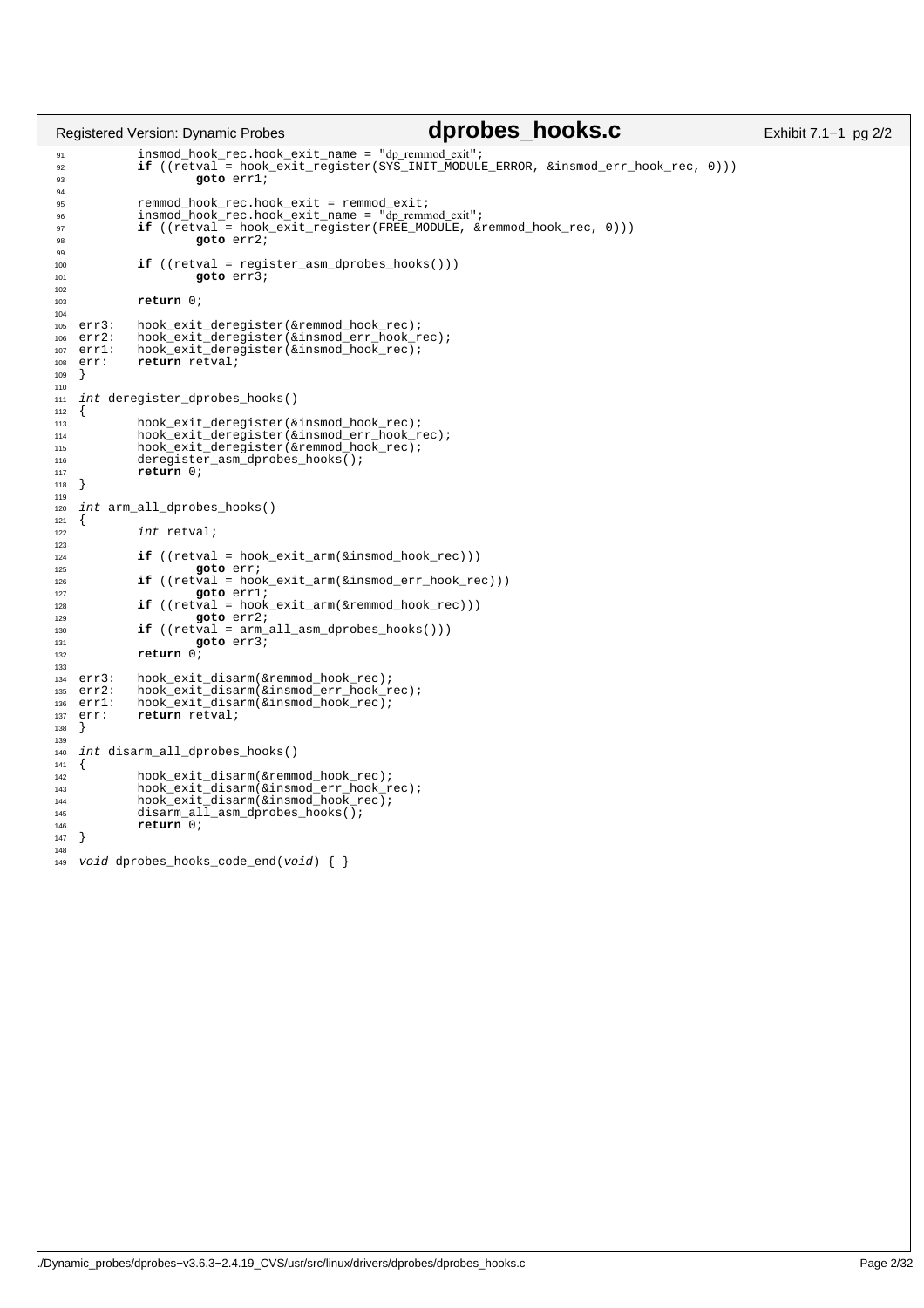## Registered Version: Dynamic Probes **dprobes\_hooks.c** Exhibit 7.1−2 pg 1/3

```
\frac{1}{1}2 * IBM Dynamic Probes
3 * Copyright (c) International Business Machines Corp., 2000
 4 *
 5 * This program is free software; you can redistribute it and/or modify
6 * it under the terms of the GNU General Public License as published by
7 * the Free Software Foundation; either version 2 of the License, or
8 * (at your option) any later version.
* * This program is distributed in the hope that it will be useful,<br>" * but WITHOUT ANY WARRANTY; without even the implied warranty of<br>" * MERCHANTABILITY or FITNESS FOR A PARTICULAR PURPOSE. See the<br>" GNU General Public L
\frac{14}{15}15 * You should have received a copy of the GNU General Public License
16 * along with this program; if not, write to the Free Software
17 * Foundation, Inc., 59 Temple Place − Suite 330, Boston, MA 02111−1307, USA.
18 * /19
20 #include <linux/dprobes.h>
21 #include <linux/hook.h>
22
23 void dprobes_hooks_asm_code_start(void) { }
24
25 USE_HOOK(DO_TRAP);
26 USE_HOOK(DO_GPF);
27 USE_HOOK(DO_INT3);
28 USE_HOOK(DO_DEBUG);
29 USE_HOOK(MATH_STATE_RESTORE);<br>30 USE_HOOK(DO_PAGE_FAULT);
    USE_HOOK(DO_PAGE_FAULT);
31 USE HOOK(DPROBES CALLK);
32
33 static int do_trap_exit(hook_rec_t * hookrec, struct pt_regs * regs)
\begin{matrix}\n34 \\
35\n\end{matrix}35 dp_handle_fault(regs);<br>36 return HOOK CONTINUE;
              36 return HOOK_CONTINUE;
37 }
38
39 static int do_gpf_exit(hook_rec_t * hookrec, struct pt_regs * regs)
4041 if (dp_gpf(regs))<br>42 return HO
                         42 return HOOK_RETURN;
43 return HOOK_CONTINUE;
    \left\{\right\}45
46 static int do_int3_exit(hook_rec_t * hookrec, int *rc, struct pt_regs * regs)
\begin{matrix} 47 & \{ \\ 48 & \end{matrix}48 if ((*rc = dp_trap(regs, DP_PROBE_BREAKPOINT, 0, regs−>eip−1)))
                         49 return HOOK_RETURN;
50 return HOOK_CONTINUE;
51 }
52
    static int do_debug_exit(hook_rec_t * hookrec, int *rc,
54 struct pt_regs * regs, unsigned long condition)
   \{56 if ((*rc = dp_do_debug(regs, condition)))<br>57 return HOOK RETURN;
                         57 return HOOK_RETURN;
58 return HOOK_CONTINUE;
    \left| \right|60
61 static int do_page_fault_exit(hook_rec_t * hookrec, struct pt_regs * regs)
\begin{matrix} 62 \\ 63 \end{matrix}63 if (dp_pf(regs))<br>64 return E
                         64 return HOOK_RETURN;
65 return HOOK_CONTINUE;
66 }
67
68 int initialise_asm_dprobes_hooks(void) 
69 {<br>70
              int retval;
71
72 if ((retval = hook_initialise(DO_TRAP)))<br>73 ooto err;
73 goto err;
74 if ((retval = hook_initialise(DO_GPF)))
75 goto err1;
76 if ((retval = hook_initialise(DO_INT3)))
77 goto err2;<br>78 if ((retval = hook
78 if ((retval = hook_initialise(DO_DEBUG)))<br>79 qoto err3;
                         79 goto err3;
80 if ((retval = hook_initialise(MATH_STATE_RESTORE)))
                         81 goto err4;
82 if ((retval = hook_initialise(DO_PAGE_FAULT)))
83 goto err5;<br>84 if ((retval = hook
84 if ((retval = hook_initialise(DPROBES_CALLK)))
                         85 goto err6;
86 return 0;
87
88 err6: hook_terminate(DPROBES_CALLK, 0);<br>89 err5: hook_terminate(MATH_STATE_RESTORE
              hook_terminate(MATH_STATE_RESTORE, 0);
90 err4: hook terminate(DO DEBUG, 0);
```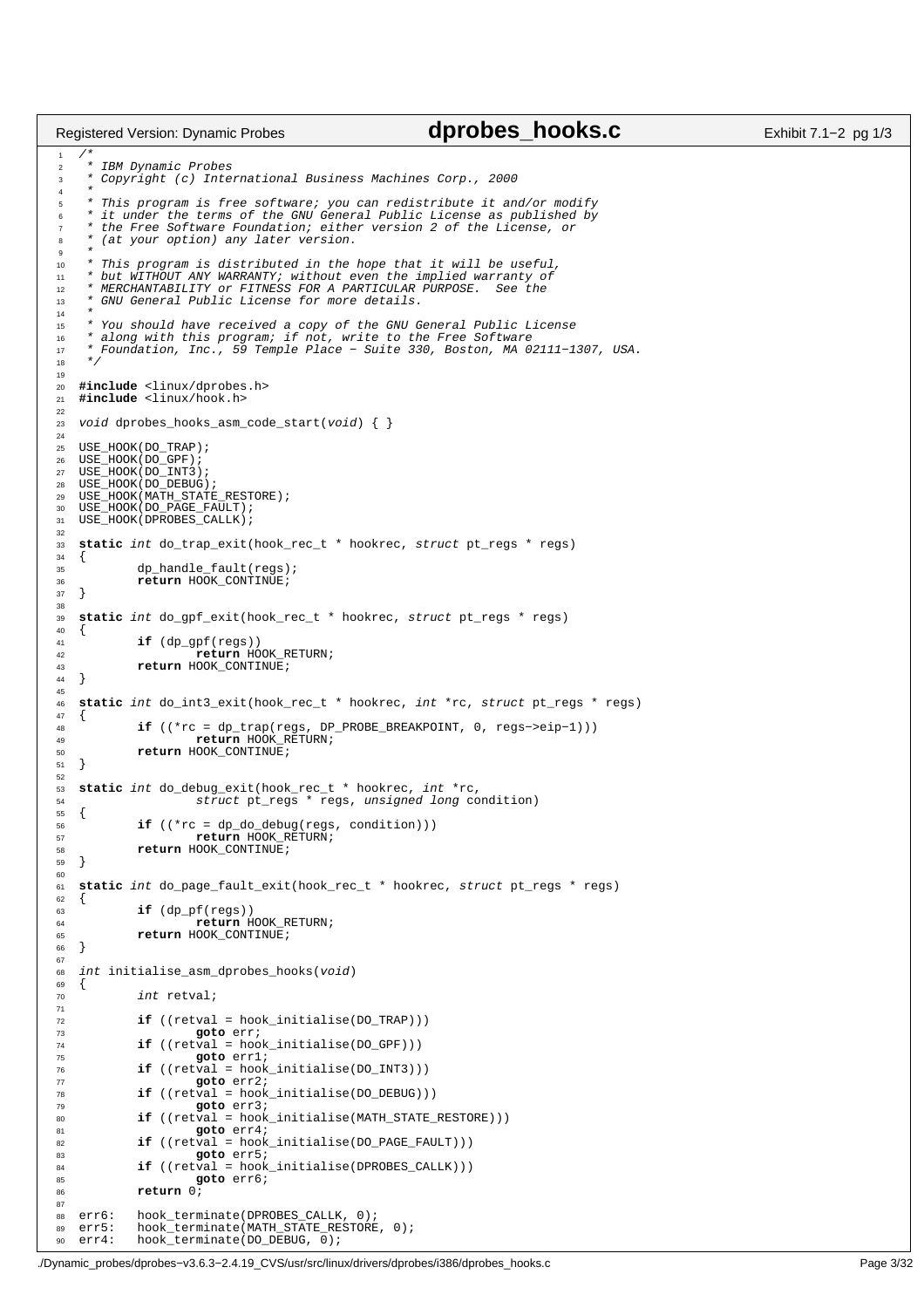```
91 err3: hook_terminate(DO_INT3, 0);
92 err2: hook_terminate(DO_GPF, 0);
93 err1: hook_terminate(DO_TRAP, 0);<br>94 err: return retval;
               return retval;
95 }
96
97 int terminate_asm_dprobes_hooks(void)
98 {
99 hook_terminate(DPROBES_CALLK, 0);<br>100 hook_terminate(DO_PAGE_FAULT, 0);
100 hook_terminate(DO_PAGE_FAULT, 0);<br>101 hook_terminate(MATH_STATE_RESTORE
101 hook_terminate(MATH_STATE_RESTORE, 0);
102 hook_terminate(DO_DEBUG, 0);
103 hook_terminate(DO_INT3, 0);
104 hook_terminate(DO_GPF, 0);<br>105 hook_terminate(DO_TRAP, 0)
               hook_terminate(DO_TRAP, 0);
106 return 0;
107
108 hook_rec_t do_trap_hook_rec;
109 hook_rec_t do_gpf_hook_rec;
110 hook_rec_t do_int3_hook_rec;
111 hook_rec_t do_debug_hook_rec;
112 hook_rec_t math_state_hook_rec;
    hook_rec_t do_page_fault_hook_rec;
114
115 int register_asm_dprobes_hooks(void)
116 {
117 int retval;
118
119 do_trap_hook_rec.hook_exit = do_trap_exit;<br>120 do_trap_hook_rec.hook_exit_name = "dp_do_trap_exit";<br>121 if ((retval = hook_exit_register(DO_TRAP, &do_trap_hook_rec, 0)))
122 goto err;
123<br>124124 do_gpf_hook_rec.hook_exit = do_gpf_exit;<br>125 do qpf hook rec.hook exit name = "dp do g
125 do_gpf_hook_rec.hook_exit_name = "dp_do_gpf_exit";
126 if ((retval = hook_exit_register(DO_GPF, &do_gpf_hook_rec, 0)))
127 goto err1;
128
129 do_int3_hook_rec.hook_exit = do_int3_exit;
130 do_int3_hook_rec.hook_exit_name = "dp_do_int3_exit";
131 if ((retval = hook_exit_register(DO_INT3, &do_int3_hook_rec, 0)))<br>132 goto err2;
                          goto err2;
133
134 do_debug_hook_rec.hook_exit = do_debug_exit;
135 do_debug_hook_rec.hook_exit_name = "dp_do_debug_exit";
136 if ((retval = hook_exit_register(DO_DEBUG, &do_debug_hook_rec, 0)))
137 goto err3;
138
139 math_state_hook_rec.hook_exit = do_trap_exit;<br>140 math state hook rec.hook exit name = "dp do tra
140 math_state_hook_rec.hook_exit_name = "dp_do_trap_exit";
141 if ((retval = hook_exit_register(MATH_STATE_RESTORE, &math_state_hook_rec, 0)))
142 goto err4;
143
144 do_page_fault_hook_rec.hook_exit = do_page_fault_exit;
145 do_page_fault_hook_rec.hook_exit_name = "dp_do_page_fault_exit";
146 if ((retval = hook_exit_register(DO_PAGE_FAULT, &do_page_fault_hook_rec, 0)))
147 goto err5;
148 return 0;
149
150 err5: hook_exit_deregister(&math_state_hook_rec);
151 err4: hook_exit_deregister(&do_debug_hook_rec);
152 err3: hook_exit_deregister(&do_int3_hook_rec);
153 err2: hook_exit_deregister(&do_gpf_hook_rec);
               hook_exit_deregister(&do_trap_hook_rec);
155 err: return retval;
156
157 }
158
159 int deregister_asm_dprobes_hooks(void)
160 {
161 hook_exit_deregister(&do_page_fault_hook_rec);<br>162 hook_exit_deregister(&math_state_hook_rec);
               hook_exit_deregister(&math_state_hook_rec);
163 hook_exit_deregister(&do_debug_hook_rec);<br>164 hook_exit_deregister(&do_int3_hook_rec);
               164 hook_exit_deregister(&do_int3_hook_rec);
165 hook_exit_deregister(&do_gpf_hook_rec);
166 hook_exit_deregister(&do_trap_hook_rec);
167 return 0;<br>168 }
    168 }
169
170 int arm_all_asm_dprobes_hooks(void)<br>171171 {
172 int retval;
173
174 if ((retval = hook_exit_arm(\&do_trap_hook_rec)))
                          175 goto err;
176 if ((retval = hook_exit_arm(&do_gpf_hook_rec)))<br>177 ooto err1;
177 goto err1<br>178 if ((retval = hoo)
178 if ((retval = hook_exit_arm(\&do_int3_hook_rec)))
                          goto err2;
180 if ((retval = hook_exit_arm(&do_debug_hook_rec)))
Registered Version: Dynamic Probes dprobes_hooks.c Exhibit 7.1−2 pg 2/3
```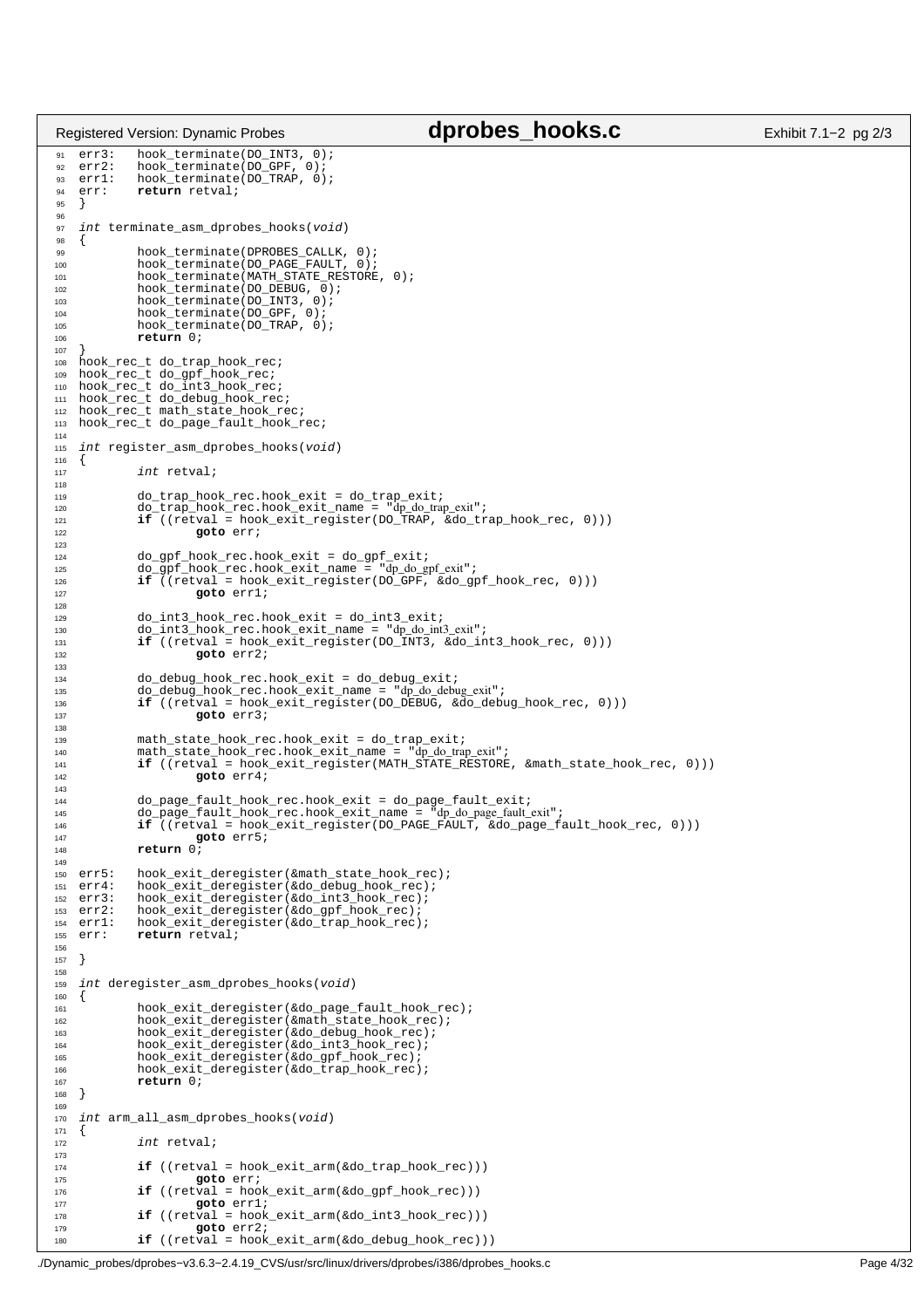|            |          | <b>Registered Version: Dynamic Probes</b>                       | dprobes |
|------------|----------|-----------------------------------------------------------------|---------|
| 181        |          | qoto err3;                                                      |         |
| 182        |          | <b>if</b> ((retval = hook exit arm( $\&$ math state hook rec))) |         |
| 183        |          | goto err4;                                                      |         |
| 184        |          | $if ((retval = hook\_exit\_arm(&do\_page\_fault\_hook)$         |         |
| 185        |          | goto err5;                                                      |         |
| 186        |          | return 0;                                                       |         |
| 187        |          |                                                                 |         |
| 188        | $err5$ : | hook_exit_disarm(&math_state_hook_rec);                         |         |
| 189        | $err4$ : | hook_exit_disarm(&do_debug_hook_rec);                           |         |
| 190        | $err3$ : | hook exit disarm(&do int3 hook rec);                            |         |
| 191        | $err2$ : | hook exit disarm(&do qpf hook rec);                             |         |
| 192        | $err1$ : | hook exit disarm(&do trap hook rec);                            |         |
| 193        | err:     | return retval;                                                  |         |
| 194        | ł        |                                                                 |         |
| 195<br>196 |          | int disarm_all_asm_dprobes_hooks(void)                          |         |
| 197        |          |                                                                 |         |
| 198        |          | hook_exit_disarm(&do_page_fault_hook_rec);                      |         |
| 199        |          | hook_exit_disarm(&math_state_hook_rec);                         |         |
| 200        |          | hook_exit_disarm(&do_debug_hook_rec);                           |         |
| 201        |          | hook exit disarm(&do int3 hook rec);                            |         |
| 202        |          | hook exit disarm(&do qpf hook rec);                             |         |
| 203        |          | hook exit disarm(&do trap hook rec);                            |         |
| 204        |          | return 0;                                                       |         |
| 205        |          |                                                                 |         |
| 206        |          |                                                                 |         |
| 207        |          | void dprobes_hooks_asm_code_end(void) $\{ \}$                   |         |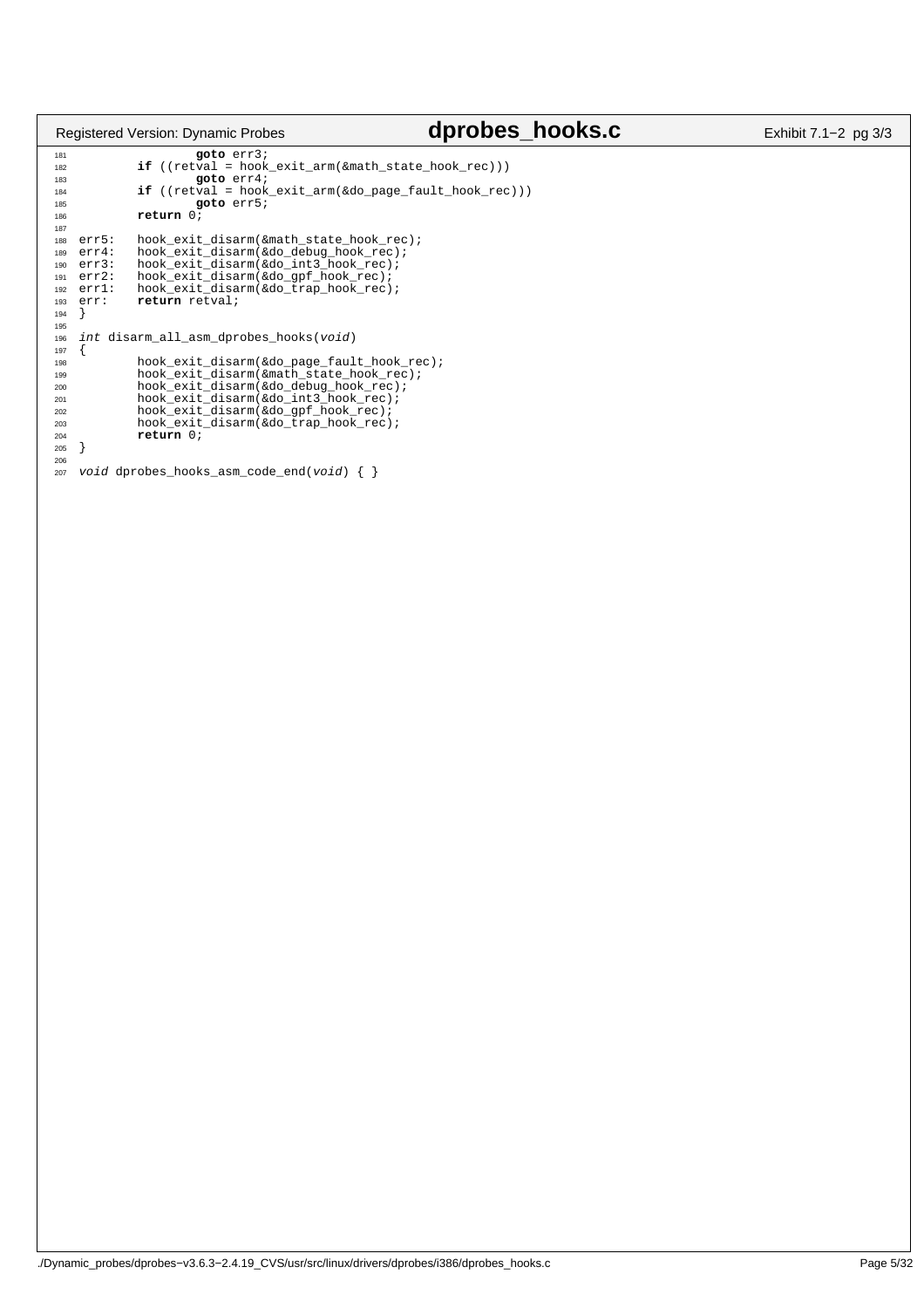```
\frac{1}{2}2 * IBM Dynamic Probes
3 * Copyright (c) International Business Machines Corp., 2000
 4 *
 5 * This program is free software; you can redistribute it and/or modify
6 * it under the terms of the GNU General Public License as published by
7 * the Free Software Foundation; either version 2 of the License, or 
8 * (at your option) any later version.
9 * 
10 * This program is distributed in the hope that it will be useful,
11 * but WITHOUT ANY WARRANTY; without even the implied warranty of
12 * MERCHANTABILITY or FITNESS FOR A PARTICULAR PURPOSE. See the
13 * GNU General Public License for more details.
14<br>1515 * You should have received a copy of the GNU General Public License
16 * along with this program; if not, write to the Free Software
17 * Foundation, Inc., 59 Temple Place − Suite 330, Boston, MA 02111−1307, USA. 
\frac{1}{18} */
19
20<br>21<sup>21</sup> * This is a special file, part of the dprobes interpreter that contains<br><sup>22</sup> * architecture-specific functions. It is not compiled as a seperate unit.<br><sup>23</sup> * It is #included into the arch-independent dprobes_in.c at a
24 * location.
25 */
26 #ifdef CONFIG_DUMP<br>27 #include <linux/dum
    27 #include <linux/dump.h>
28 #endif
29 #ifdef CONFIG_KDB<br>30 #include <linux/k
    30 #include <linux/kdb.h>
31 #endif
     32 #include <asm/desc.h>
33
\frac{34}{35}<sup>35</sup> * Convert segmented address (selector : offset) to flat linear address.<br>36 */
      \star37 static void seg2lin(void)
\begin{matrix}38\\39\end{matrix} \quad \begin{matrix} \phantom{0}\\ \phantom{0}\end{matrix}39 void *faddr;<br>40 mnsigned lon
40 unsigned long off = rpnpop();
41 unsigned long sel = rpnpop();
42
<sup>43</sup> if (dp_seg_to_flat(sel, off, &faddr)) {<br>44 den ex(EX SEG FAULT, sel, 0);
44 gen_ex(EX_SEG_FAULT, sel, 0);<br>
return;
                             45 return;
46 }
47 rpnpush((unsigned long) faddr);<br>
48 }
    \{ \}49
50 #ifdef CONFIG_KDB
51 /* 
52 * Temporarily restore the orignal opcode befor calling the kdb<br>53 * so that kdb shows correct disassembly.
      * so that kdb shows correct disassembly.
\begin{array}{ccc} 54 & & \star \end{array}55 static inline void restore_opcode(void)
\begin{matrix} 56 \\ 57 \end{matrix}57 if (dprobes.rec−>point.probe & DP_PROBE_BREAKPOINT) {
58 dprobes.reset_addr = dprobes.probe_addr;<br>
*((byte t *)dprobes.reset_addr) = dprobe
59 \star ((byte_t *)dprobes.reset_addr) = dprobes.opcode;<br>60 flush page to ram(dprobes.reset addr);
                             flush_page_to_ram(dprobes.reset_addr);
61 }
62 }
63
6465 * After kdb terminates, restore the breakpoint.
66 *67 static inline void restore_int3(void)
68 {
69 if (dprobes.rec−>point.probe & DP_PROBE_BREAKPOINT) {
                             dprobes.reset_addr = dprobes.probe_addr;
\begin{array}{rcl}\n\text{71} & \text{72} \\
\text{73} & \text{74} \\
\text{74} & \text{75} \\
\text{76} & \text{78}\n\end{array} \begin{array}{rcl}\n\text{77} & \text{78} \\
\text{78} & \text{79} \\
\text{79} & \text{70}\n\end{array}72 flush_page_to_ram(dprobes.reset_addr);<br>73 }
\begin{array}{c} 73 \\ 74 \end{array} }
    74 }
75
76 void call_kdb(void)
\begin{matrix} 77 & \{\\ 78 & \end{matrix}78 unsigned long eip = dprobes.regs−>eip − 1;
79 if (dprobes.status & DP_KERNEL_PROBE) {
80 if (dprobes.rec->point.probe & DP_PROBE_BREAKPOINT)<br>81 dprobes.reqs->eip--;
                                        81 dprobes.regs−>eip−−;
82 restore_opcode();<br>83 Rdb(KDB REASON CA
83 kdb(KDB_RERASON_CALL, 0, dprobes.regs);<br>84 restore int3();
84 restore_int3();<br>85 if (eip == dpro)
                             85 if (eip == dprobes.regs−>eip)
86 dprobes.regs−>eip++;
87 }
88 }
     89 #else
Registered Version: Dynamic Probes dprobes_in.c Exhibit 7.1−3 pg 1/10
```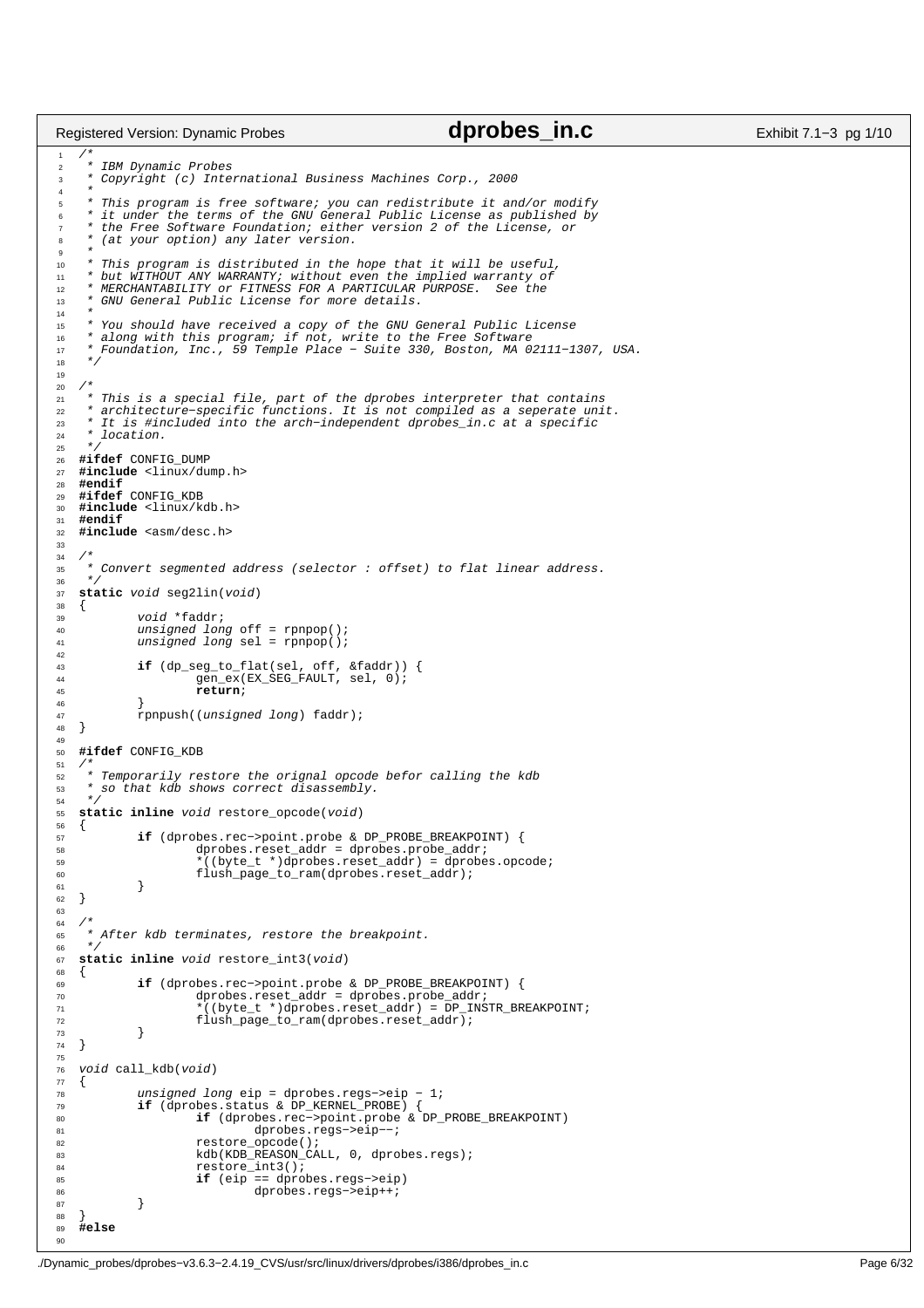91 void call\_kdb(void)  $92$ 93 printk ("Dprobes: Kernel Debugger is not present.\n");<br> **return**; <sup>94</sup> **return**; 95<br>96 <sup>96</sup> **#endif** 97 98 \* Exiting the interpreter through the registered facility n. 99<br>100 static void dp\_exit\_n(void)  $101 \quad \{$ <sup>102</sup> u8 facility = get\_u8\_oprnd(); <sup>103</sup> **switch**(facility) { <sup>104</sup> **case** DP\_EXIT\_TO\_SGI\_KDB: <sup>105</sup> call\_kdb(); <sup>106</sup> **break**; 107 <sup>108</sup> **case** DP\_EXIT\_TO\_SGI\_VMDUMP: #ifdef CONFIG\_DUMP <sup>110</sup> **if** (dprobes.status & DP\_KERNEL\_PROBE) <sup>111</sup> dump("Dumping due to dprobes", dprobes.regs); <sup>112</sup> **#else** 113 printk ("dprobes: Crash dump facility is not present.\n");<br>
114 **#endif** <sup>114</sup> **#endif** break; <sup>116</sup> **case** DP\_EXIT\_TO\_CORE\_DUMP: 117 **if** (dprobes.status & DP\_USER\_PROBE) { <sup>118</sup> **if** (do\_coredump(SIGINT, dprobes.regs)) { <sup>119</sup> current−>mm−>dumpable = 1; <sup>120</sup> printk("dprobes(%d,%d) process %s dumped core\n", dprobes.major, dprobes.minor, current−>c omm);  $\left\{\n \begin{array}{ccc}\n 1 & 2 & 1 \\
 1 & 2 & 3\n \end{array}\n \right\}$ <sup>122</sup> **else** 123 printk("dprobes(%d,%d) exit to core dump failed\n", dprobes.major, dprobes.minor);<br>124 }  $124$  } <sup>125</sup> **break**; <sup>126</sup> **default**: gen\_ex(EX\_INVALID\_OPERAND, 4, facility); **return**; 127 <sup>128</sup> }  $\phi$ dprobes.status &= ~DP\_STATUS\_INTERPRETER; <sup>130</sup> } 131 132<br>133 \* Interpreter's version of copy\_xxx\_user functions. These need to save <sup>134</sup> \* and restore cr2 contents to be able to correctly handle probes in 135 \* page fault handler. 136 <sup>137</sup> **static** int dp\_intr\_copy\_from\_user(void \*to, void \*from, int len) 138<br>139 unsigned long address; <sup>140</sup> int retval; 141  $\frac{\text{asm}}{\text{atm}}$  ("movl %%cr2,%0":"=r" (address)); /\* save cr2 contents \*/<br>142  $\frac{\text{atm}}{\text{atm}}$  = copy from user(to, from, len);  $\frac{1}{2}$  retval =  $\frac{1}{2}$  copy\_from\_user(to, from, len); 143  $\frac{1}{2}$   $\frac{1}{2}$   $\frac{1}{2}$   $\frac{1}{2}$   $\frac{1}{2}$   $\frac{1}{2}$   $\frac{1}{2}$   $\frac{1}{2}$   $\frac{1}{2}$   $\frac{1}{2}$   $\frac{1}{2}$   $\frac{1}{2}$   $\frac{1}{2}$   $\frac{1}{2}$   $\frac{1}{2}$   $\frac{1}{2}$   $\frac{1}{2}$   $\frac{1}{2}$   $\frac{1}{2}$   $\frac{1}{2}$   $\frac{1}{2}$   $\frac{1}{2$ <sup>144</sup> **return** retval; <sup>145</sup> } 146 <sup>147</sup> **static** int dp\_intr\_copy\_to\_user(void \*to, void \*from, int len) <sup>148</sup> { unsigned long address; <sup>150</sup> int retval; <sup>151</sup> \_\_asm\_\_("movl %%cr2,%0":"=r" (address)); /\* save cr2 contents \*/ <sup>152</sup> retval = \_\_copy\_to\_user(to, from, len); 152  $\frac{1}{\sqrt{2}}$   $\frac{1}{\sqrt{2}}$   $\frac{1}{\sqrt{2}}$   $\frac{1}{\sqrt{2}}$   $\frac{1}{\sqrt{2}}$   $\frac{1}{\sqrt{2}}$   $\frac{1}{\sqrt{2}}$   $\frac{1}{\sqrt{2}}$   $\frac{1}{\sqrt{2}}$   $\frac{1}{\sqrt{2}}$   $\frac{1}{\sqrt{2}}$   $\frac{1}{\sqrt{2}}$   $\frac{1}{\sqrt{2}}$   $\frac{1}{\sqrt{2}}$   $\frac{1}{\sqrt{2}}$   $\frac{1}{\sqrt{2}}$   $\frac{1}{\sqrt{$ <sup>154</sup> **return** retval;  $155$  } 156 <sup>157</sup> **#define** BITS\_IN\_UL 32 158 <sup>159</sup> **#define** PROPAGATE\_BIT(name, OPERATOR) \ 160 **static** void name( $\overline{void}$ ) \ 161  $\{ \ \ \ \ \ \ \ \ \$ 162 unsigned long index, num, pos, val;  $\setminus$  163 index = rpnpop(); \  $index = rppop(); \ \ \ \ \ \ \$ 164 **if** (!index || index > BITS\_IN\_UL) { \<br>165 gen\_ex(EX\_INVALID\_OPERAND, 3, index); \  $166$  **return**;  $\left\{\n \begin{array}{ccc}\n 167 & & & \n \end{array}\n \right\}\n \left\{\n \begin{array}{c}\n \text{168}\n \end{array}\n \right.$  $num = rpppop()$ ; \ 169 pos = 1UL << (index - 1); \<br>170 val = num & pos; \ 171 **for** (; pos; pos OPERATOR 1, val OPERATOR 1) \<br>
172 num &= ~pos, num |= val; \ 173 rpnpush(num);  $\setminus$  $\}$ 175 176 PROPAGATE\_BIT(pbl, <<=)<br>177 PROPAGATE\_BIT(pbr, >>=) PROPAGATE\_BIT(pbr, >>=) 178 <sup>179</sup> **#define** PROPAGATE\_BIT\_IMM(name, OPERATOR) \ Registered Version: Dynamic Probes **dprobes\_in.c** Exhibit 7.1−3 pg 2/10

./Dynamic\_probes/dprobes−v3.6.3−2.4.19\_CVS/usr/src/linux/drivers/dprobes/i386/dprobes\_in.c Page 7/32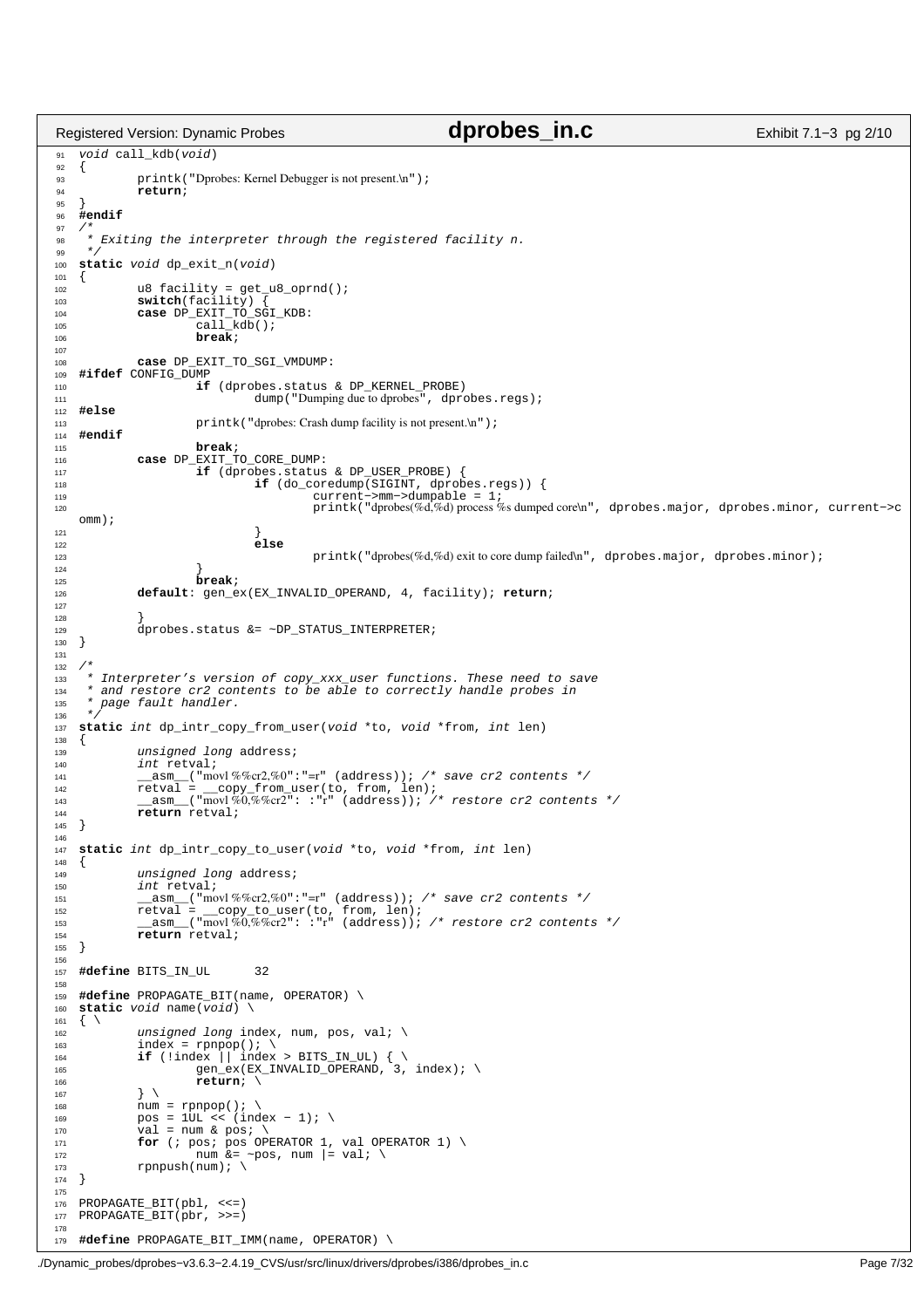```
180 static void name(void) \
181 \{ \ \ \}182 vansigned long index, num, pos, val;<br>183 index = (unsigned long)get_u8_oprnd
183 index = (unsigned long)get_u8_oprnd(); \<br>
184 if (!index || index > BITS_IN_UL) { \<br>
185 dprobes.status &= ~DP_STATUS_INTERPRETER; \
return; \setminus<br>187 \setminus\begin{array}{ccc} 187 & & & \\\hline 188 & & & \text{num} \end{array}188 num = rpnpop(); \<br>
189 pos = 1UL << (index - 1); \
190 val = num & pos; \<br>
for (; pos; pos OPERATOR 1, val OPERATOR 1) \<br>
num &= ~pos, num |= val; \
193 rpnpush(num); \setminus\}195
196 PROPAGATE_BIT_IMM(pbl_i, <<=)
197 PROPAGATE_BIT_IMM(pbr_i, >>=)
198
199 static void pzl(void) 
    \{201 unsigned long index, num, pos;<br>202 index = rpnpop();
%202 index = rpnpop();<br>
203 if (!index || index > BITS_IN_UL) {<br>
204 gen_ex(EX_INVALID_OPERAND, 3, index);
205 return;
206 }
                num = rpppop();
208 pos = 1\overline{UL} \le \overline{C} index;<br>
209 for (; pos; pos \le \overline{C}209 for (; pos; pos <<= 1)<br>
210 num &= ~pos;
211 rpnpush(num);
212 }
213
214 static void pzl_i(void)
    \{%16 unsigned long index, num, pos;<br>
217 index = (unsigned long)get_u8_oprnd();<br>
218 if (!index || index > BITS_IN_UL) {<br>
219 gen_ex(EX_INVALID_OPERAND, 3, index);<br>
return;
221 }
222 num = rpnpop();
223 pos = 1UL << index;
224 for (; pos; pos <<= 1)
225 num \&= \sim pos;<br>226 rppupush(num);226 rpnpush(num);
    \rightarrow228
229 static void pzr(void)
230 \frac{1}{2}231 unsigned long index, num, pos;<br>232 index = rpnpop();
232 index = rpnpop();<br>233 if (!index || ind
233 if (!index || index > BITS_IN_UL) {<br>234 gen_ex(EX_INVALID_OPERAND, 3, index);
235 return;
236 }
237 if (index == 1)<br>
238 return;
238 return;<br>239 return = rpppop();
239 num = rpnpop();
240 pos = 1UL << (index − 2);
241 for (; pos; pos >>= 1)<br>
242 num &= ~pos;
243 rpnpush(num);
244 }
245
246 static void pzr_i(void)
247 \begin{cases} 248 \end{cases}248 unsigned long index, num, pos;<br>249 index = (unsigned long)get u8
249 index = (unsigned long)get_u8_oprnd();
250 if (!index || index > BITS_IN_UL) {
251 gen_ex(EX_INVALID_OPERAND, 3, index);
252 return;
253 }
254 if (index == 1)
255 return;
256 num = rpnpop();<br>257 pos = 1UL << (i
257 pos = 1UL << (index - 2);<br>
258 for (; pos; pos >>= 1)
                258 for (; pos; pos >>= 1)
259 \begin{array}{c} \text{num} \&= \sim \text{pos} \, i \\ \text{260} \end{array}rpnpush(num);
261 }
262
263 static void ror_i(void)
264 {
265 byte_t count = get_u8_oprnd();<br>266 asm volatile ("rorl%%cl.
266 __asm__ __volatile__("rorl %%cl, %0" 
267 : "=m"(dprobes.rpn_stack[dprobes.rpn_tos])<br>
268 : "c"((unsigned long) count));
    : "c" ( (unsigned\ long)\ count))\,;269Registered Version: Dynamic Probes dprobes_in.c Exhibit 7.1−3 pg 3/10
```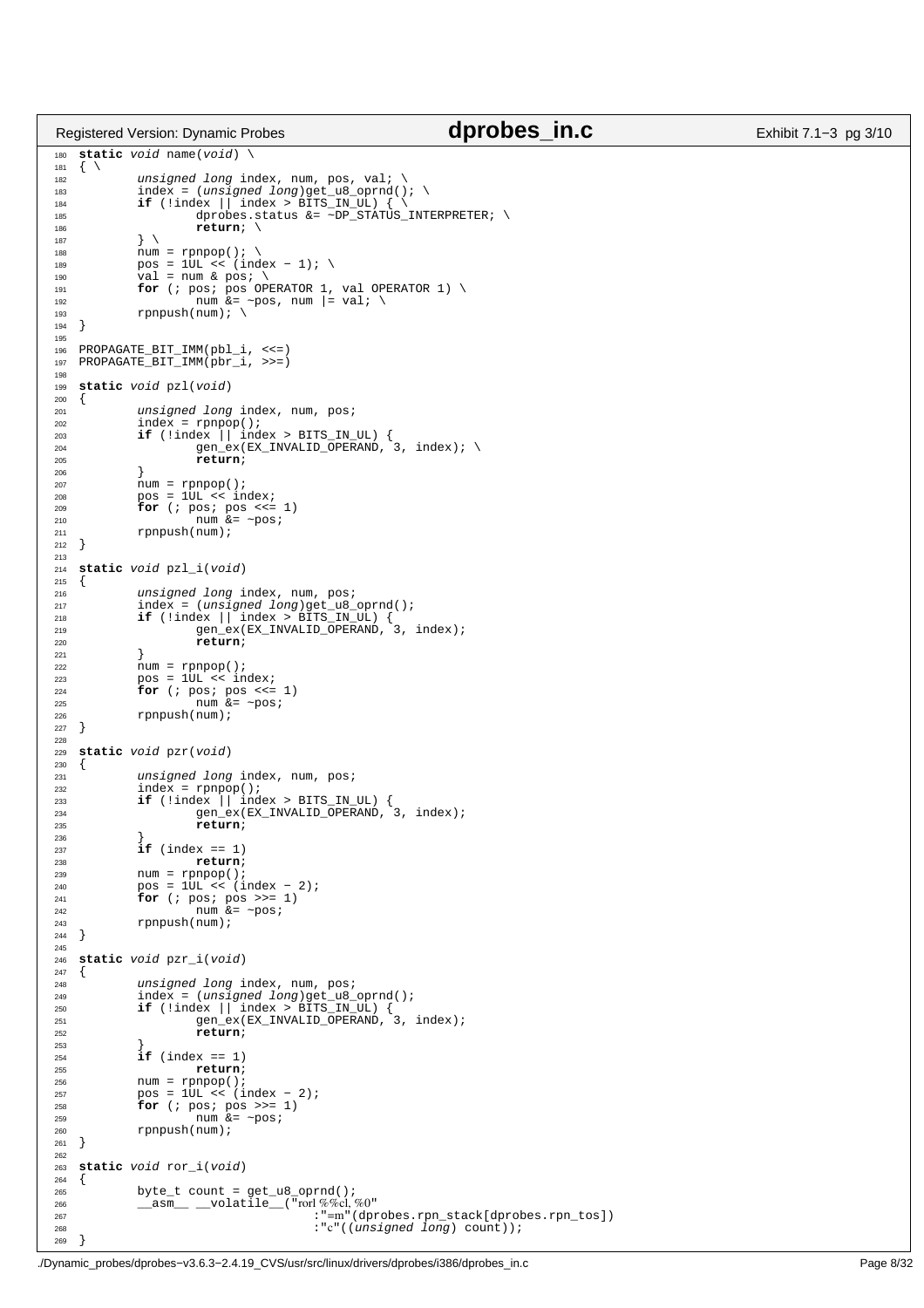```
270
271 static void rol_i(void)
272 \{273273 byte_t count = get_u8_oprnd();<br>274 _________________volatile__("roll%%cl,
274 __asm__ __volatile__("roll %%cl, %0" 
275 :"=m"(dprobes.rpn_stack[dprobes.rpn_tos])
276 : "c"((unsigned \overline{long}) count));
  \rightarrow278
279 static void ror(void)
280 {
281 unsigned long oprnd = rpnpop();
282 unsigned long count = rpnpop();
283 ___asm__ __volatile_("rorl \sqrt[6]{6} ocl, \sqrt[6]{0}" : "=m"(oprnd)
                              : "c"(count) );
285 rpnpush(oprnd);<br>
286}
  \rightarrow287
  static void rol(void)
\begin{matrix}\n289 \\
290\n\end{matrix}unsigned long oprnd = rppop();
291 unsigned long count = rpnpop();
292 __asm__ __volatile__("roll %%cl, %0" : "=m"(oprnd)
\frac{293}{294} :"c"(count));
         294 rpnpush(oprnd);
295}
296
297
298 * IO group<br>298 * /
   *300 static void push_io_u8(void)
301 {
\text{supp}(\text{inb}(\text{rprop}(\)));303 }
304 static void push_io_u16(void)
  \{306 rpnpush(inw(rpnpop()));<br>307 }
307308
309 static void push_io_u32(void)
\begin{matrix} 310 \\ 311 \end{matrix}rppush(int(rppop()));312 }
313
314 static void pop_io_u8(void)
315 {
316 u8 b = (u8)rpnpop();<br>317 0utb(b, rpnpop());
  \text{outb}(b, \text{rppop}(\cdot));
318 }
319
320 static void pop_io_u16(void)
\begin{array}{c} 321 \\ 322 \end{array}322 u16 w = (u16)rpnpop();<br>323 outw(w, rpnpop());
323 outw(w, rpnpop());
  \rightarrow325
326 static void pop_io_u32(void)
327 \{<br>328
328 \text{ u32 d} = (u32) \text{ rpppop}();<br>
329 \text{ out1(d, rpppop}();outl(d, rpppop());
330 }
331
332<br>333
   * Register push and pop, current and user registers.
334335
336 / *337 * y −− allowed and implemented, n −− not allowed and not implemented.
338<br>339
     339 * Index Register push u push r pop u pop r
340 \qquad * \qquad 341 \qquad * \quad 0341 * 0 cs y y n n
342 * 1 ds y y y y
343 * 2 es y y y y
344 * 3 fs y y y y
345 * 4 gs y y y y
346 * 5 ss y y n n
347 * 6 eax y y y y
348 * 7 ebx y y y y
349 * 8 ecx Y y y y
350 * 9 edx Y y Y y
351 * a edi y y y y
352 * b esi y y y y
353 * c eflags y y n n
354 * d eip y y n n
355 * e \qquad \qquad esp \qquad \qquad y y n n
356 * f ebp Y y y y
357 * 20 tr n y n n
358 * 21 ldtr n y n n
359 * 22 gdtr n y n n
Registered Version: Dynamic Probes dprobes_in.c Exhibit 7.1−3 pg 4/10
```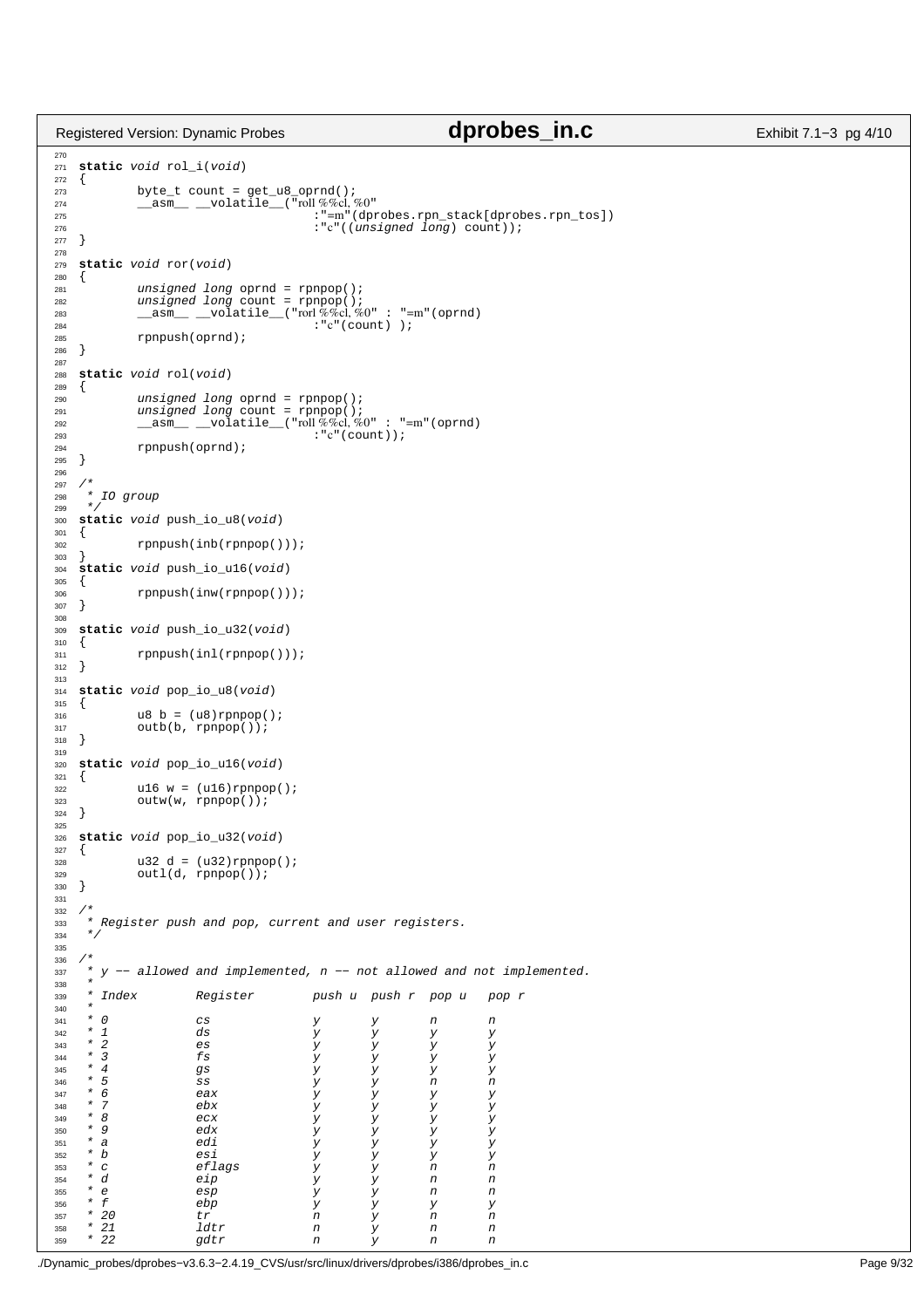|            |                                                                    |      | Registered Version: Dynamic Probes                         |                                   |                                    |                          | dprobes_in.c                                                     |  | Exhibit 7.1-3 pg 5/10 |
|------------|--------------------------------------------------------------------|------|------------------------------------------------------------|-----------------------------------|------------------------------------|--------------------------|------------------------------------------------------------------|--|-----------------------|
| 360        | $* 23$                                                             |      | idtr                                                       | $\sqrt{n}$                        | У                                  | $\sqrt{n}$               | n                                                                |  |                       |
| 361        | 24<br>$\star$                                                      |      | cr0                                                        | $\sqrt{n}$                        | У                                  | $\sqrt{n}$               | $\sqrt{n}$                                                       |  |                       |
| 362        | $^{\star}$<br>25                                                   |      | cr1                                                        |                                   | <b>RESERVED</b>                    |                          |                                                                  |  |                       |
| 363<br>364 | 26<br>$^\star$<br>27<br>$^{\star}$                                 |      | cr2<br>cr3                                                 | $\sqrt{n}$<br>$\sqrt{n}$          | У<br>У                             | n<br>$\sqrt{n}$          | n<br>n                                                           |  |                       |
| 365        | 28<br>$^{\star}$                                                   |      | cr4                                                        | $\sqrt{n}$                        | У                                  | $\sqrt{n}$               | n                                                                |  |                       |
| 366        | 29<br>$^\star$                                                     |      | cr5                                                        |                                   | <b>RESERVED</b>                    |                          |                                                                  |  |                       |
| 367        | 2a<br>$^{\star}$                                                   |      | cr6                                                        |                                   | <b>RESERVED</b>                    |                          |                                                                  |  |                       |
| 368        | 2b<br>$^{\star}$                                                   |      | cr7                                                        |                                   | <b>RESERVED</b>                    |                          |                                                                  |  |                       |
| 369<br>370 | 2c<br>$^{\star}$<br>2d<br>$^\star$                                 |      | dr0<br>dr1                                                 | $\sqrt{n}$<br>$\sqrt{n}$          | У                                  | n<br>$\sqrt{n}$          | n<br>n                                                           |  |                       |
| 371        | 2e<br>$^{\star}$                                                   |      | dr2                                                        | $\sqrt{n}$                        | У<br>У                             | $\sqrt{n}$               | n                                                                |  |                       |
| 372        | $^{\star}$<br>2f                                                   |      | dr3                                                        | n                                 | У                                  | $\sqrt{n}$               | n                                                                |  |                       |
| 373        | 30<br>$^{\star}$                                                   |      | dr4                                                        |                                   | <b>RESERVED</b>                    |                          |                                                                  |  |                       |
| 374        | 31<br>$^{\star}$                                                   |      | dr5                                                        |                                   | <b>RESERVED</b>                    |                          |                                                                  |  |                       |
| 375        | $*32$                                                              |      | dr6                                                        | $\sqrt{n}$                        | У                                  | n                        | n                                                                |  |                       |
| 376<br>377 | $*33$<br>$* 34$                                                    |      | dr7<br>tr0                                                 | $\sqrt{n}$                        | У<br><b>RESERVED</b>               | $\sqrt{n}$               | n                                                                |  |                       |
| 378        | $*35$                                                              |      | tr1                                                        |                                   | <b>RESERVED</b>                    |                          |                                                                  |  |                       |
| 379        | 36<br>$^{\star}$                                                   |      | tr2                                                        |                                   | <b>RESERVED</b>                    |                          |                                                                  |  |                       |
| 380        | 37<br>$^{\star}$                                                   |      | tr3                                                        |                                   | <b>RESERVED</b>                    |                          |                                                                  |  |                       |
| 381        | 38<br>$^{\star}$                                                   |      | tr4                                                        |                                   | <b>RESERVED</b>                    |                          |                                                                  |  |                       |
| 382<br>383 | $*39$<br>За<br>$^{\star}$                                          |      | tr5<br>tr6                                                 |                                   | <b>RESERVED</b><br><b>RESERVED</b> |                          |                                                                  |  |                       |
| 384        | 3b<br>$^{\star}$                                                   |      | tr7                                                        |                                   | <b>RESERVED</b>                    |                          |                                                                  |  |                       |
| 385        | $^{\star}$<br>3c                                                   |      | cpuid                                                      | У                                 | У                                  | n                        | n                                                                |  |                       |
| 386        | Зd<br>*                                                            |      | msr                                                        | У                                 | У                                  | $\sqrt{n}$               | $\sqrt{n}$                                                       |  |                       |
| 387        | Зе<br>$^{\star}$                                                   |      | $\operatorname{fr}$                                        | У                                 | $\sqrt{n}$                         | $\sqrt{n}$               | n                                                                |  |                       |
| 388<br>389 | $*$ 3f<br>40<br>$^\star$                                           |      | frl<br>fr2                                                 | У<br>У                            | n<br>$\sqrt{n}$                    | n<br>n                   | n<br>$\sqrt{n}$                                                  |  |                       |
| 390        | $*$ 41                                                             |      | fr3                                                        | У                                 | $\sqrt{n}$                         | n                        | $\sqrt{n}$                                                       |  |                       |
| 391        | $*$ 42                                                             |      | fr4                                                        | У                                 | $\sqrt{n}$                         | n                        | $\sqrt{n}$                                                       |  |                       |
| 392        | 43<br>$^{\star}$                                                   |      | fr5                                                        | У                                 | n                                  | $\sqrt{n}$               | $\sqrt{n}$                                                       |  |                       |
| 393        | $*$ 44                                                             |      | fr6                                                        | У                                 | $\sqrt{n}$                         | $\sqrt{n}$               | $\sqrt{n}$                                                       |  |                       |
| 394<br>395 | $^{\star}$<br>45<br>$^\star$<br>46                                 |      | fr7<br>$\it{fcw}$                                          | У<br>У                            | $\sqrt{n}$<br>$\sqrt{n}$           | $\sqrt{n}$<br>$\sqrt{n}$ | $\sqrt{n}$<br>n                                                  |  |                       |
| 396        | $*$ 47                                                             |      | fsw                                                        | У                                 | $\sqrt{n}$                         | $\sqrt{n}$               | n                                                                |  |                       |
| 397        | $^{\star}$<br>48                                                   |      | ftw                                                        | У                                 | $\sqrt{n}$                         | $\sqrt{n}$               | $\sqrt{n}$                                                       |  |                       |
| 398        | * 49                                                               |      | fip                                                        | У                                 | $\sqrt{n}$                         | n                        | $\sqrt{n}$                                                       |  |                       |
| 399        | 4a<br>*                                                            |      | fcs                                                        | У                                 | $\sqrt{n}$                         | n                        | $\sqrt{n}$                                                       |  |                       |
| 400<br>401 | $*$ 4b<br>$*$ 4c                                                   |      | fdp<br>fds                                                 | У<br>У                            | $\sqrt{n}$<br>$\sqrt{n}$           | n<br>n                   | n<br>$\sqrt{n}$                                                  |  |                       |
| 402        | 4d<br>$^\star$                                                     |      | xmm0                                                       | У                                 | $\sqrt{n}$                         | n                        | $\sqrt{n}$                                                       |  |                       |
| 403        | $*$ 4e                                                             |      | xmm1                                                       | У                                 | n                                  | n                        | $\sqrt{n}$                                                       |  |                       |
| 404        | $*$ 4f                                                             |      | xmm2                                                       | У                                 | n                                  | n                        | $\sqrt{n}$                                                       |  |                       |
| 405        | $* 50$                                                             |      | xmm3                                                       | У                                 | n                                  | $\sqrt{n}$               | $\sqrt{n}$                                                       |  |                       |
| 406<br>407 | $* 51$<br>$* 52$                                                   |      | xmm4<br>xmm5                                               | У                                 | n<br>$\sqrt{n}$                    | $\sqrt{n}$<br>$\sqrt{n}$ | n<br>$\sqrt{n}$                                                  |  |                       |
| 408        | $* 53$                                                             |      | xmm6                                                       | У<br>У                            | $\sqrt{n}$                         | $\sqrt{n}$               | $\sqrt{n}$                                                       |  |                       |
| 409        | $* 54$                                                             |      | xmm7                                                       | У                                 | $\sqrt{n}$                         | $\sqrt{n}$               | $\sqrt{n}$                                                       |  |                       |
| 410        | $* 55$                                                             |      | mxcsr                                                      | У                                 | $\sqrt{n}$                         | n                        | n                                                                |  |                       |
| 411        | $^*/$                                                              |      |                                                            |                                   |                                    |                          |                                                                  |  |                       |
| 412<br>413 |                                                                    |      | static void dp_save_fpu(void)                              |                                   |                                    |                          |                                                                  |  |                       |
| 414        |                                                                    |      |                                                            |                                   |                                    |                          |                                                                  |  |                       |
| 415        |                                                                    |      | dprobes.status &= ~DP_STATUS_FIRSTFPU;                     |                                   |                                    |                          |                                                                  |  |                       |
| 416        |                                                                    |      | $if$ (HAVE_HWFP) {                                         |                                   |                                    |                          |                                                                  |  |                       |
| 417        |                                                                    |      |                                                            | <b>if</b> (!current->used_math) { |                                    |                          | memset(&dprobes.fpu_save_area,0, sizeof(dprobes.fpu_save_area)); |  |                       |
| 418<br>419 |                                                                    |      |                                                            | return;                           |                                    |                          |                                                                  |  |                       |
| 420        |                                                                    |      | }                                                          |                                   |                                    |                          |                                                                  |  |                       |
| 421        |                                                                    |      |                                                            |                                   |                                    |                          |                                                                  |  |                       |
| 422        |                                                                    |      |                                                            | if $((read_crc0())$ & CRO_TS) {   |                                    |                          |                                                                  |  |                       |
| 423<br>424 |                                                                    |      | ł                                                          |                                   |                                    |                          | $d$ probes.fpu_save_area = current->thread.i387;                 |  |                       |
| 425        |                                                                    |      | else                                                       |                                   |                                    |                          |                                                                  |  |                       |
| 426        |                                                                    |      |                                                            | if $(\text{cpu}$ has $fixsr)$ {   |                                    |                          |                                                                  |  |                       |
| 427        |                                                                    |      |                                                            | __asm__                           | _volatile__ (                      |                          |                                                                  |  |                       |
| 428        |                                                                    |      |                                                            |                                   | "fxsave $\%$ 0\n"                  |                          |                                                                  |  |                       |
| 429<br>430 |                                                                    |      |                                                            | $\}$ else $\{$                    |                                    |                          | "fxrstor $%0"$ : "=m" (dprobes.fpu_save_area));                  |  |                       |
| 431        |                                                                    |      |                                                            | _asm__                            | __volatile__ (                     |                          |                                                                  |  |                       |
| 432        |                                                                    |      |                                                            |                                   | "fsave %0\n"                       |                          |                                                                  |  |                       |
| 433        |                                                                    |      |                                                            |                                   |                                    |                          | "frstor $%0"$ : "=m" (dprobes.fpu_save_area));                   |  |                       |
| 434        |                                                                    |      |                                                            |                                   |                                    |                          |                                                                  |  |                       |
| 435<br>436 |                                                                    |      | $\}$                                                       |                                   |                                    |                          |                                                                  |  |                       |
| 437        |                                                                    |      |                                                            |                                   |                                    |                          |                                                                  |  |                       |
| 438        |                                                                    | else |                                                            |                                   |                                    |                          |                                                                  |  |                       |
| 439        |                                                                    |      |                                                            |                                   |                                    |                          | memset(&dprobes.fpu_save_area,0, sizeof(dprobes.fpu_save_area)); |  |                       |
| 440        |                                                                    |      |                                                            |                                   |                                    |                          |                                                                  |  |                       |
| 441<br>442 |                                                                    |      |                                                            |                                   |                                    |                          |                                                                  |  |                       |
| 443        |                                                                    |      |                                                            |                                   |                                    |                          |                                                                  |  |                       |
| 444        |                                                                    |      | * Define Floating Point Control Registers' push functions. |                                   |                                    |                          |                                                                  |  |                       |
| 445        | $^*/$                                                              |      |                                                            |                                   |                                    |                          |                                                                  |  |                       |
| 446<br>447 |                                                                    |      | $\#define$ DEFINE_PUSHFP(REG) \                            |                                   |                                    |                          |                                                                  |  |                       |
| 448        |                                                                    |      | <b>static</b> void pushfp_##REG(void) \                    |                                   |                                    |                          |                                                                  |  |                       |
| 449        | $\left\{ \begin{array}{c} \lambda \\ \lambda \end{array} \right\}$ |      |                                                            |                                   |                                    |                          |                                                                  |  |                       |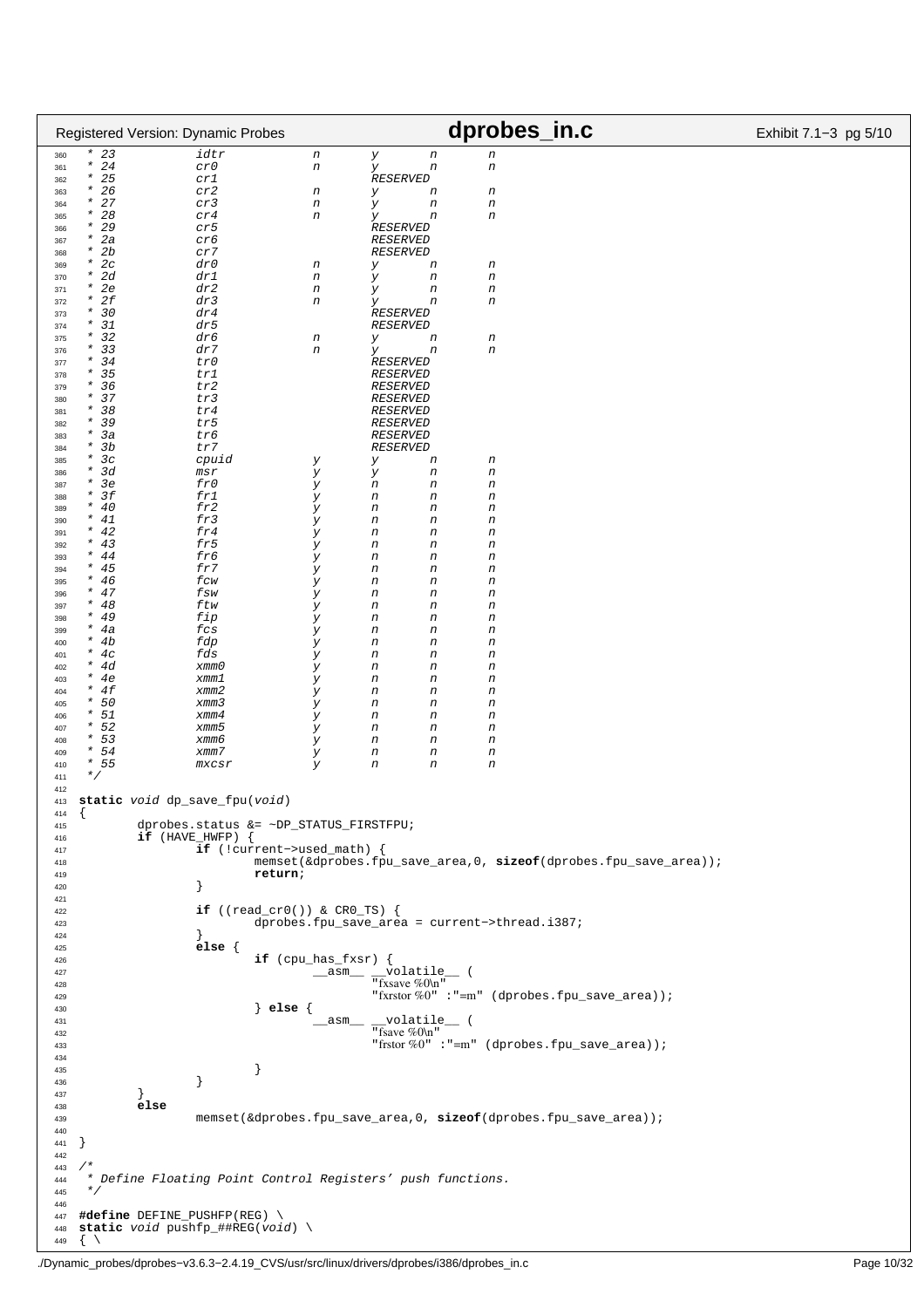```
450 if (dprobes.status & DP_STATUS_FIRSTFPU) \
\frac{451}{451} dp save fpu();
452 if (cpu_has_fxsr)<br>
453 if (cpu_has_fxsr)<br>
1453 rpnpush(dp
                        -<br>rpnpush(dprobes.fpu_save_area.fxsave.REG); \
454 else \setminusrpnpush(dprobes.fpu save area.fsave.REG); \setminus456 }
457
458 DEFINE_PUSHFP(cwd)<br>459 DEFINE PUSHFP(swd)
459 DEFINE_PUSHFP(swd)<br>460 DEFINE PUSHFP(twd)
    DEFINE_PUSHFP(twd)
461 DEFINE_PUSHFP(fip)<br>462 DEFINE PUSHFP(fcs)
462 DEFINE_PUSHFP(fcs)<br>463 DEFINE_PUSHFP(fco)
463 DEFINE_PUSHFP(foo)
    DEFINE_PUSHFP(fos)
465
466 static void pushfp_mxcsr(void)
467 \{<br>468468 if (dprobes.status & DP_STATUS_FIRSTFPU)
469 \frac{dp\_save\_fpu()}{if (cpu has xmm)}if (cpu has xmm)
471 rpnpush(dprobes.fpu_save_area.fxsave.mxcsr);<br>472 else
472 else
    \texttt{rppush}(0); \; \texttt{/*} \; \texttt{could we return } 0 \texttt{x1f80} \; \texttt{?} \; \texttt{*/}474 }
475
476
477 * Floating Point Data Registers' push function.
478static void pushfp_st(int offset)
\begin{matrix} 480 \\ 481 \end{matrix} \quad \begin{matrix} \{ \end{matrix}unsigned long st_0, st_4, st_8;
482 if (dprobes.status & DP_STATUS_FIRSTFPU)
483 dp_save_fpu();<br>\frac{1}{484} if (cpu has fxsr) {
484 if (cpu_has_fxsr) {
485 offset = (offset − 0x3e) * 16;
486 st_0 = *(unsigned long *) (unsigned char *)<br>487 (dependence of the state of the state of the save area.fxsave.st_spa
487 (dprobes.fpu_save_area.fxsave.st_space) + offset);<br>488 st_4 = *(unsigned long *) ((unsigned char *)
488 st_4 = *(unsigned long *) ((unsigned char *)<br>
(dprobes.fpu_save_area.fxsave.st_space) + offset + 4);<br>
\text{st\_8} = *(unsigned long *) ((unsigned char *)
491 (dprobes.fpu_save_area.fxsave.st_space) + offset + 8);
492<br>493
493 else {
494 offset = (offset − 0x3e) * 10;
495 st_0 = *(unsigned long *) ((unsigned char *)
446 (dprobes.fpu_save_area.fsave.st_space) + offset);<br>497 st 4 = * (unsigned long *) ((unsigned char *)
497 st_4 = * ( unsigned long * ) (unsigned char *)<br>
(dprobes fou save area fsave st space)
498 (dprobes.fpu_save_area.fsave.st_space) + offset + 4);<br>\frac{1}{2} area.fsave.st_space) + offset + 4);
                         st_8 = *(unsigned short *) ((unsigned char *)
500 (dprobes.fpu_save_area.fsave.st_space) + offset + 8);
501 }
502 rpnpush(st_8);
\begin{array}{ccc} 503 & \text{rppupush}(st-4); \\ 504 & \text{rppupush}(st-0); \end{array}rpnpush(st 0);
505 }
506
507 static void push_xmm(int offset)
508<br>509
509 unsigned long xmm_0 = 0, xmm_4 = 0, xmm_8 = 0, xmm_12 = 0;
510 if (dprobes.status & DP_STATUS_FIRSTFPU)
511 \frac{dp\_save\_fpu()}{if (cpu has xmm)}\textbf{if} \text{ (cpu has } \text{xmm)}<br>
\textbf{if} \text{ (cpu has } \text{xmm)}513 offset = (offset − 0x4d) * 16;
514 xmm_0 = *(unsigned long *) ((unsigned char *)
515 (dprobes.fpu_save_area.fxsave.xmm_space) + offset);
516 xmm_4 = *(unsigned long *) ((unsigned char *)<br>517 (deprobes.fpu save area.fxsave.xmm spa
517 (dprobes.fpu_save_area.fxsave.xmm_space) + offset + 4);
518 xmm_8 = *(\text{unsigned long }*) ((unsigned char *)<br>
(dprobes full save area fxsave xmm spa
519 (dprobes.fpu_save_area.fxsave.xmm_space) + offset + 8);
520 xmm_12 = *(unsigned long *) ((unsigned char *)
521 (dprobes.fpu_save_area.fxsave.xmm_space) + offset + 12);
522<br>523
              rpnpush(xmm_12);
524 rpnpush(xmm_8);
525 rpnpush(xmm_4);
\begin{array}{c} 526 \\ 527 \end{array} rpnpush(xmm_0);
527 }
528
529 /*<br>530 *
     * push r, ss.
531<br>532
    static unsigned long getr_ss(void)
533 {<br>534534 unsigned long reg;
535 if (dprobes.status & DP_KERNEL_PROBE)<br>536 asm volatile ("movw%")
536 __asm__ __volatile__("movw %%ss, %%ax\n\t"
\frac{1}{537} : "=a"(reg)<br>
538 ) ;
538 );
539 else
Registered Version: Dynamic Probes dprobes_in.c Exhibit 7.1−3 pg 6/10
```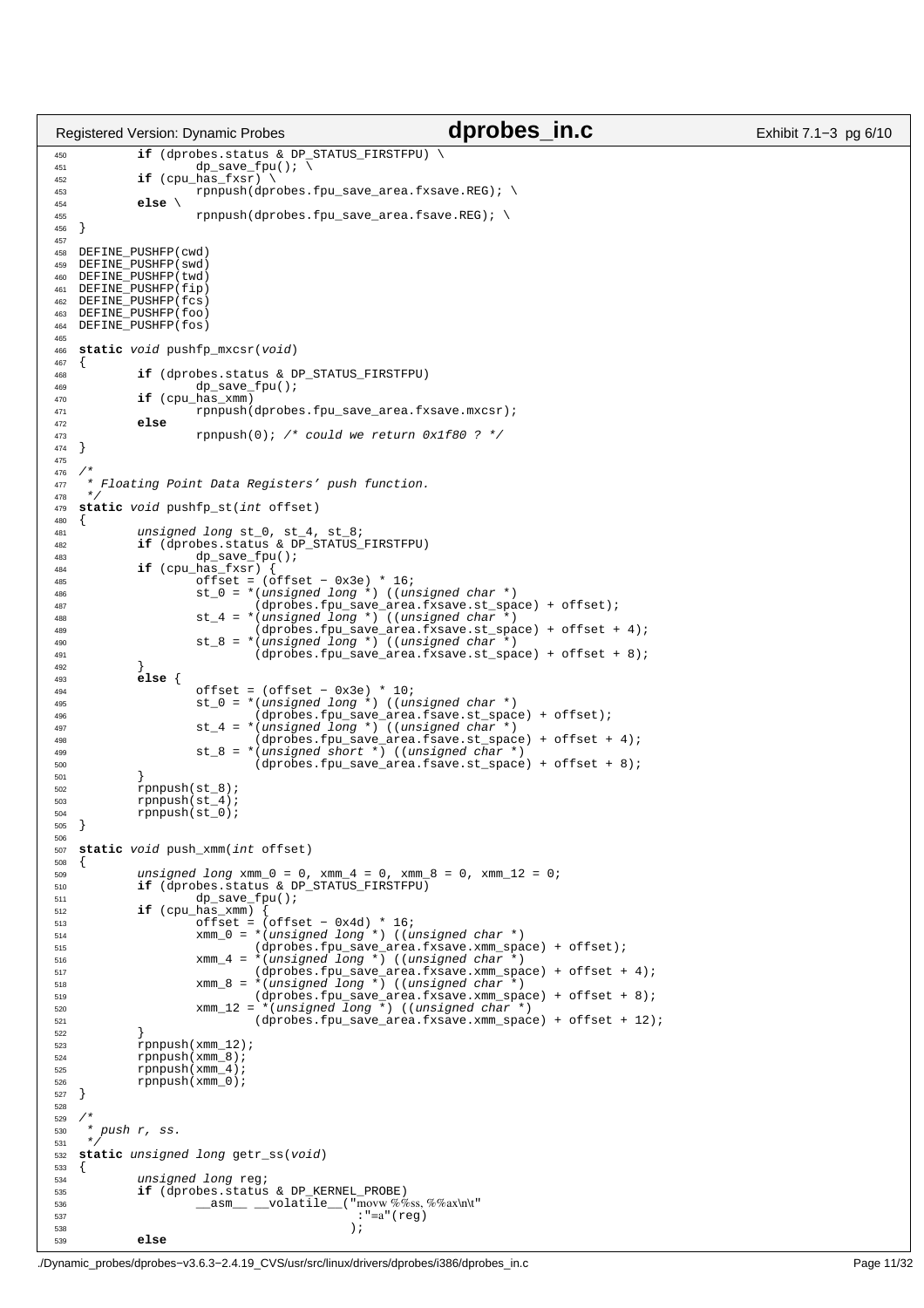```
540 reg = dprobes.regs−>xss;
541 return reg;
542 }
543
544<br>545
      * push r, esp
546<br>547
547 static unsigned long getr_esp(void)
548 \left\{ \begin{array}{c} 548 \\ 549 \end{array} \right.549 if (dprobes.status & DP_KERNEL_PROBE)
                            550 return (unsigned long)&dprobes.regs−>esp;
551 else
552 return dprobes.regs−>esp;
    553 }
554
555<br>556
556 * Push GDTR<br>557 */
557 *<br>558 \overline{\text{st}}static void push_gdtr(void)
559 {<br>560
                struct Xgt_desc_struct gdtr;
561 _________________volatile_("sgdt (\%0)" : : "r"((unsigned long) &gdtr));
562
563 rpnpush(gdtr.address);<br>564 rpnpush((unsigned long
                564 rpnpush((unsigned long) gdtr.size);
565 }
566
567 /*<br>568 *
568 * Push LDTR
      \star570 static void push_ldtr(void)
571 \quad \{572 unsigned long ldtr = 0; 
\begin{array}{ccc} 573 & -35\text{cm} & -\text{volume} & \text{J} & \text{J} & \text{m} \\ -574 & \text{r} & \text{m} & \text{m} & \text{m} \end{array}573 \qquad \qquad -85m \qquad \qquad \qquad 574 rpnpush(ldtr);
    \}576
577 /*<br>578 *
578 * Push IDTR<br>579 */
     \star580 static void push_idtr(void)
\begin{matrix} 581 \\ 582 \end{matrix}582 struct Xgt_desc_struct idtr;<br>583 _____________________volatile___("sidt(%0)
                \text{Lasm}_{\text{L}} _volatile_("sidt(%0)" : : "r"((unsigned long) &idtr));
584
%<br>585 rpnpush(idtr.address);<br>586 rpnpush((unsigned long
    586 rpnpush((unsigned long)idtr.size);
587 }
588
589 /*
590 * Push TR
591<br>592
    static void push_tr(void)
593 {
                unsigned long tr;
595 __asm__ __volatile__("str %%ax" : "=a"(tr));
596 rpnpush(tr);
597 }
598
599 /*
\begin{array}{cc}\n\text{600} & * & \text{Push } \text{cpuid.} \\
\text{601} & * & \end{array}601<br>602
    static void push_cpuid(void)
603 {
604 int op, cpuid_eax = 0, cpuid_ebx = 0, cpuid_ecx = 0, cpuid_edx = 0;
605 op = (int) rpnpop();
606 if ((boot_cpu_data.x86 >= 5) && (op <= boot_cpu_data.cpuid_level)) 
607 cpuid(op, &cpuid_eax, &cpuid_ebx, &cpuid_ecx, &cpuid_edx);
608 rpnpush(cpuid_edx);<br>for rpnpush(cpuid_ecx);
                rpnpush(cpuid_ecx);
610 rpnpush(cpuid_ebx);<br>611 rpnpush(cpuid_eax);
    f rpnpush(cpuid_eax);
612 }
613
614 \frac{\star}{\star}615 * push msr.
616<br>617
    static void push_msr(void)
618 {
619 unsigned long msr, valid =0, val2 = 0;<br>620 msr = rpprop();msr = rpppop();
621 if (boot_cpu_data.x86 >= 5) 
\begin{array}{c}\text{asm}} \text{sum} \\ \text{reson} \\ \text{max}\end{array} (rdmsr\n"
\frac{11}{11} = \frac{11}{11}625 ".section .fixup,\"ax\"\n'<br>626 \frac{1}{2}: \frac{1}{2} imp 1b\n"
\frac{1}{2}<br>
\frac{1}{2}<br>
\frac{1}{2}<br>
\frac{1}{2}<br>
\frac{1}{2}<br>
\frac{1}{2}<br>
\frac{1}{2}<br>
\frac{1}{2}<br>
\frac{1}{2}<br>
\frac{1}{2}<br>
\frac{1}{2}<br>
\frac{1}{2}<br>
\frac{1}{2}<br>
\frac{1}{2}<br>
\frac{1}{2}<br>
\frac{1}{2}<br>
\frac{1}{2}<br>
\frac{1}{2}<br>
\frac{1}{2}<br>
\frac{1}{2}<br>
\frac{627}{628} ".previous\frac{1}{2} ".previous\frac{1}{2}".
                                        ".section ex_{\text{label}},"a\"\n"
629 \overline{\text{align 4}}\text{min}Registered Version: Dynamic Probes dprobes_in.c Exhibit 7.1−3 pg 7/10
```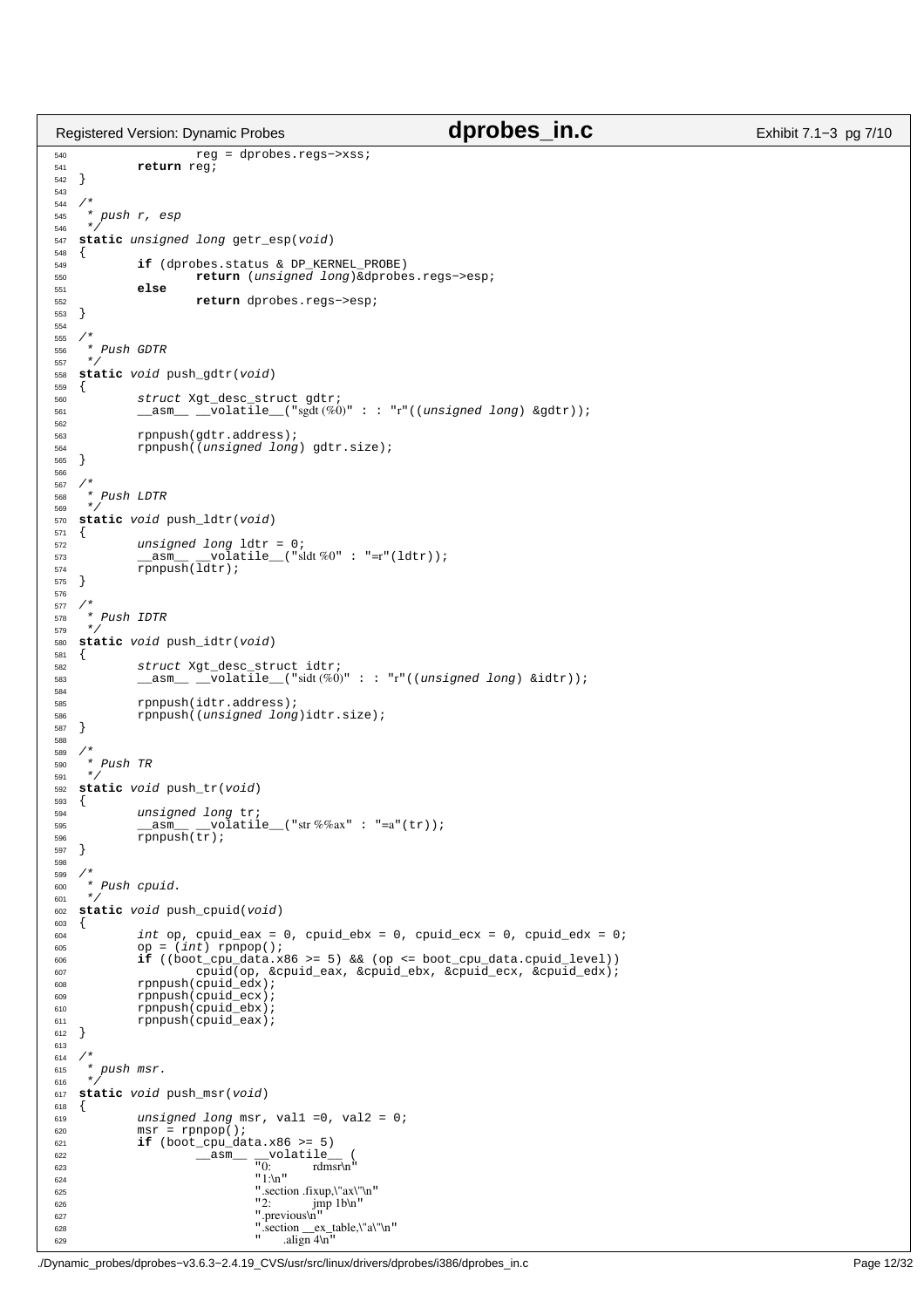```
630 " .long 0b,2b\n"
631 " previous"
632 : "=a"(val1), "=d"(val2)<br>633 : "c"(msr));
                                  : "c"(\text{msr}));
634 rpnpush(val2);<br>635 rpnpush(val1);
              635 rpnpush(val1);
636 }
637
638 / *039 * Prototype for control registers'(CR0 TO CR4) and debug registers'(DR0 TO DR7)<br>040 * push functions.
       push functions.
641<br>642
<sup>642</sup> #define DEFINE_PUSHCRDB(REG) \<br><sup>643</sup> static void push ##REG(void) \
643 static void push_##REG(void) \setminus\left\{ \begin{array}{c} \lambda \end{array} \right\}645 unsigned long reg; \
646 __asm__ __volatile__ ("movl %%" #REG ", %0" : "=r"(reg)); \
\frac{1}{\text{rppush}(\text{reg})};\}649
650 /*651 * Define control and debug registers' push functions.<br>652 */
652 */<br>653 DEF
653 DEFINE_PUSHCRDB(cr0)<br>654 DEFINE PUSHCRDB(cr2)
   DEFINE_PUSHCRDB(cr2)
655 DEFINE_PUSHCRDB(cr3)
656 DEFINE_PUSHCRDB(cr4)
657 DEFINE_PUSHCRDB(dr0)
658 DEFINE_PUSHCRDB(dr1)<br>659 DEFINE PUSHCRDB(dr2)
   DEFINE_PUSHCRDB(dr2)
660 DEFINE_PUSHCRDB(dr3)<br>661 DEFINE PUSHCRDB(dr6)
    DEFINE_PUSHCRDB(dr6)
662 DEFINE_PUSHCRDB(dr7)
663
664<br>665
     * Since fs and gs are not in pt\_regs, these<br>* are directly taken from the processes
666 * are directly taken from the processor.
667 *<br>668 stcstatic unsigned long read_fs(void)
669 {
670 unsigned long val;
\frac{1}{671} \frac{1}{271} \frac{1}{271} \frac{1}{271} \frac{1}{271} \frac{1}{271} \frac{1}{271} \frac{1}{271} \frac{1}{271} \frac{1}{271} \frac{1}{271} \frac{1}{271} \frac{1}{271} \frac{1}{271} \frac{1}{271} \frac{1}{271} \frac{1}{271} \frac{1}{271} \frac{1\overline{\text{return}} val;<br>
\overline{\text{673}} }
   673 }
674
675 static unsigned long read_gs(void)
676 \quad \{
677678 (and the unsigned long val;<br>678 (asm volatile
678 __asm__ __volatile__("movw %%gs, %%ax" :"=a"(val));
679 return val;
680 }
681
    static void write_fs(unsigned long val)
683 \quad \{\text{Lasm}_{\text{L}} _volatile_("movw %%ax, %%fs" : : "a"(val));
685 }
686
687 static void write_gs(unsigned long val)
688<br>689
              __asm__ __volatile__("movw %%ax, %%gs" : :"a"(val));
690 }
691
692<br>693
     * Current register main push function.
694695 static void pushr(void)
696 {
697 struct dprobes_struct *dp = &dprobes;<br>698 munsigned short index = get_ul6_oprnd(
698 unsigned short index = get_u16_oprnd();
699 unsigned long val;
700 switch(index) {<br>701 case DP_CS:
701 case DP_CS: val = dp−>regs−>xcs; break;
702 case DP_DS: val = dp−>regs−>xds; break;
                                            703 case DP_ES: val = dp−>regs−>xes; break;
704 case DP_FS: val = read_fs(); break;
705 case DP_GS: val = read_gs(); break;
706 case DP_SS: val = getr_ss(); break;
707 case DP_EAX: val = dp−>regs−>eax; break;
                        708 case DP_EBX: val = dp−>regs−>ebx; break;
709 case DP_ECX: val = dp−>regs−>ecx; break;
710 case DP_EDX: val = dp−>regs−>edx; break;
711 case DP_EDI: val = dp−>regs−>edi; break;
712 case DP_ESI: val = dp−>regs−>esi; break;
713 case DP_EFLAGS: val = dp−>regs−>eflags; break;
                        case DP_EIP: val = dp−>regs−>eip; break;<br>case DP_EIP: val = getr esp(); break;
715 case DP_ESP: val = getr_esp(); break;
716 case DP_EBP: val = dp−>regs−>ebp; break;
717
718 /* special registers */
719 case DP_TR: push_tr(); return;
Registered Version: Dynamic Probes dprobes_in.c Exhibit 7.1−3 pg 8/10
```
./Dynamic\_probes/dprobes−v3.6.3−2.4.19\_CVS/usr/src/linux/drivers/dprobes/i386/dprobes\_in.c Page 13/32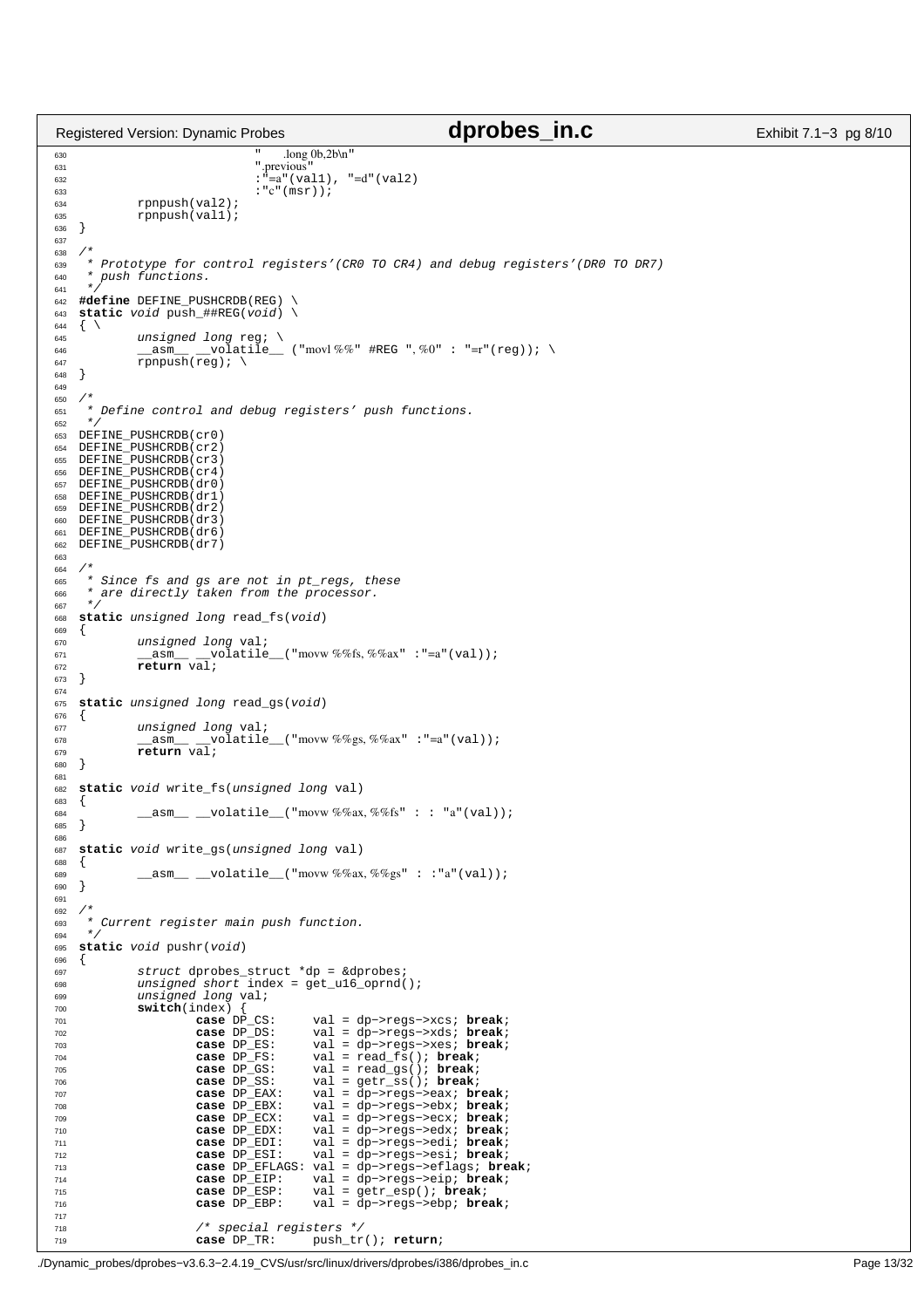|                                                                                                                     | <b>Registered Version: Dynamic Probes</b>                                                                                                                                                                                                                                                                 | dprobes in.c                                                                                                                                                                                                                                                                                                                                                                                             | Exhibit 7.1–3 pg 9/10 |
|---------------------------------------------------------------------------------------------------------------------|-----------------------------------------------------------------------------------------------------------------------------------------------------------------------------------------------------------------------------------------------------------------------------------------------------------|----------------------------------------------------------------------------------------------------------------------------------------------------------------------------------------------------------------------------------------------------------------------------------------------------------------------------------------------------------------------------------------------------------|-----------------------|
| 720<br>721<br>722<br>723<br>724<br>725<br>726<br>727<br>728<br>729<br>730<br>731<br>732<br>733<br>734<br>735<br>736 | case DP_LDTR:<br>$case$ $DP_GDTR$ :<br>case DP_IDTR:<br>case DP_CRO:<br>case $DP_CRR2$ :<br>case $DP_CRR3$ :<br>case $DP_CRA$ :<br>case $DP\_DR0$ :<br>$case$ $DP\_DR1$ :<br>$case DP\_DR2$ :<br>case $DP\_DR3$ :<br>case $DP\_DR6$ :<br>$case$ $DP\_DR7$ :<br>case DP_CPUID:<br>case DP_MSR:<br>default: | push_ldtr(); return;<br>push_gdtr(); return;<br>push_idtr(); return;<br>push_cr0(); return;<br>push_cr2(); return;<br>push_cr3(); return;<br>push_cr4(); return;<br>push_dr0(); return;<br>push_drl(); return;<br>push_dr2(); return;<br>push_dr3(); return;<br>push_dr6(); return;<br>push_dr7(); return;<br>push_cpuid(); return;<br>push_msr(); return;<br>$val = 0$ ; break;                         |                       |
| 737<br>738<br>739<br>740<br>741                                                                                     | rppush(val);<br>return;<br>$/$ *                                                                                                                                                                                                                                                                          |                                                                                                                                                                                                                                                                                                                                                                                                          |                       |
| 742<br>743<br>744<br>745                                                                                            | * User register main push function.<br>$^*/$<br>static void pushu(void)                                                                                                                                                                                                                                   |                                                                                                                                                                                                                                                                                                                                                                                                          |                       |
| 746<br>747<br>748<br>749<br>750<br>751<br>752<br>753<br>754<br>755                                                  | struct dprobes_struct *dp = &dprobes<br>unsigned short index = $get_id6\_oprnd()$ ;<br>unsigned long val;<br>switch(int)<br>case DP_CS:<br>case $DP\_DS$ :<br>case $DP\_ES$ :<br>case DP_FS:<br>case DP_GS:<br>case $DP\_SS$ :                                                                            | $val = dp->uregs->xcs; break;$<br>val = dp->uregs->xds; <b>break</b> ;<br>$val = dp->uregs->xes: break;$<br>$val = read_f s()$ ; break;<br>$val = read_gs()$ ; <b>break</b> ;<br>val = dp->uregs->xss; break;                                                                                                                                                                                            |                       |
| 756<br>757<br>758<br>759<br>760<br>761<br>762<br>763                                                                | $case$ $DP$ $EX:$<br>$case$ $DP$ $EBX$ :<br>$case$ $DP\_ECX$ :<br>case DP_EDX:<br>$case$ $DP$ $EDI$ :<br>case DP_ESI:<br>case DP_EIP:                                                                                                                                                                     | val = dp->uregs->eax; <b>break</b> ;<br>val = dp->uregs->ebx; <b>break</b> ;<br>$val = dp->uregs->ecx; break;$<br>val = dp->uregs->edx; <b>break</b> ;<br>val = dp->uregs->edi; <b>break</b> ;<br>val = dp->uregs->esi; <b>break</b> ;<br>case DP_EFLAGS: val = dp->uregs->eflags; break;<br>val = dp->uregs->eip; <b>break</b> ;                                                                        |                       |
| 764<br>765<br>766<br>767<br>768<br>769<br>770<br>771<br>772<br>773<br>774<br>775<br>776<br>777                      | case DP_ESP:<br>$case$ $DP$ $EBP$ :<br>case DP_CPUID:<br>case DP_MSR:<br>case DP FRO:<br>case $DP_FRI$ :<br>$case$ $DP_FR2$ :<br>$case$ $DP_FR3$ :<br>case $DP_FRA$ :<br>case $DP_FRS$ :<br>case DP_FR6:<br>case DP FR7:<br>case DP_FCW:<br>case DP_FSW:                                                  | $val = dp->uregs->esp; break;$<br>val = dp->uregs->ebp; <b>break</b> ;<br>push_cpuid(); return;<br>push_msr(); return;<br>pushfp_st(0x3e); return;<br>pushfp_st(0x3f); return;<br>pushfp_st(0x40); return;<br>pushfp_st(0x41); return;<br>pushfp_st(0x42); return;<br>pushfp_st(0x43); return;<br>pushfp_st(0x44); return;<br>pushfp_st(0x45); return;<br>pushfp_cwd(); return;<br>pushfp_swd(); return; |                       |
| 778<br>779<br>780<br>781<br>782<br>783                                                                              | case DP_FTW:<br>case DP_FIP:<br>case DP_FCS:<br>case DP_FDP:<br>case DP_FDS:                                                                                                                                                                                                                              | pushfp_twd(); return;<br>pushfp_fip(); return;<br>pushfp_fcs(); return;<br>pushfp_foo(); return;<br>pushfp_fos(); <b>return</b> ;                                                                                                                                                                                                                                                                        |                       |
| 784<br>785<br>786<br>787<br>788<br>789<br>790<br>791<br>792                                                         | case DP_XMM0:<br>case DP_XMM1:<br>case DP_XMM2:<br>case DP_XMM3:<br>case DP_XMM4:<br>case DP_XMM5:<br>case DP_XMM6:<br>case DP_XMM7:<br>case DP_MXCSR:                                                                                                                                                    | push_xmm(0x4d); return;<br>push xmm(0x4e); return;<br>push_xmm(0x4f); return;<br>push_xmm(0x50); return;<br>push_xmm(0x51); return;<br>push xmm(0x52); return;<br>push_xmm(0x53); return;<br>push_xmm(0x54); return;<br>pushfp_mxcsr(); <b>return</b> ;                                                                                                                                                  |                       |
| 793<br>794<br>795<br>796<br>797<br>798<br>799<br>800                                                                | default:<br>rppush(val);<br>return;<br>$/$ *                                                                                                                                                                                                                                                              | $val = 0$ ; break;                                                                                                                                                                                                                                                                                                                                                                                       |                       |
| 801<br>802<br>803                                                                                                   | * Current register main pop function.<br>$\star$ /<br>static void popr(void)                                                                                                                                                                                                                              |                                                                                                                                                                                                                                                                                                                                                                                                          |                       |
| 804<br>805<br>806<br>807                                                                                            | struct dprobes_struct *dp = &dprobes<br>unsigned short index = $get_id6\_oprnd()$ ;<br>unsigned long val = $rppop()$ ;                                                                                                                                                                                    |                                                                                                                                                                                                                                                                                                                                                                                                          |                       |
| 808<br>809                                                                                                          | $switch(int)$ {<br>case DP_DS:                                                                                                                                                                                                                                                                            | $dp\rightarrow$ regs->xds = val; break;                                                                                                                                                                                                                                                                                                                                                                  |                       |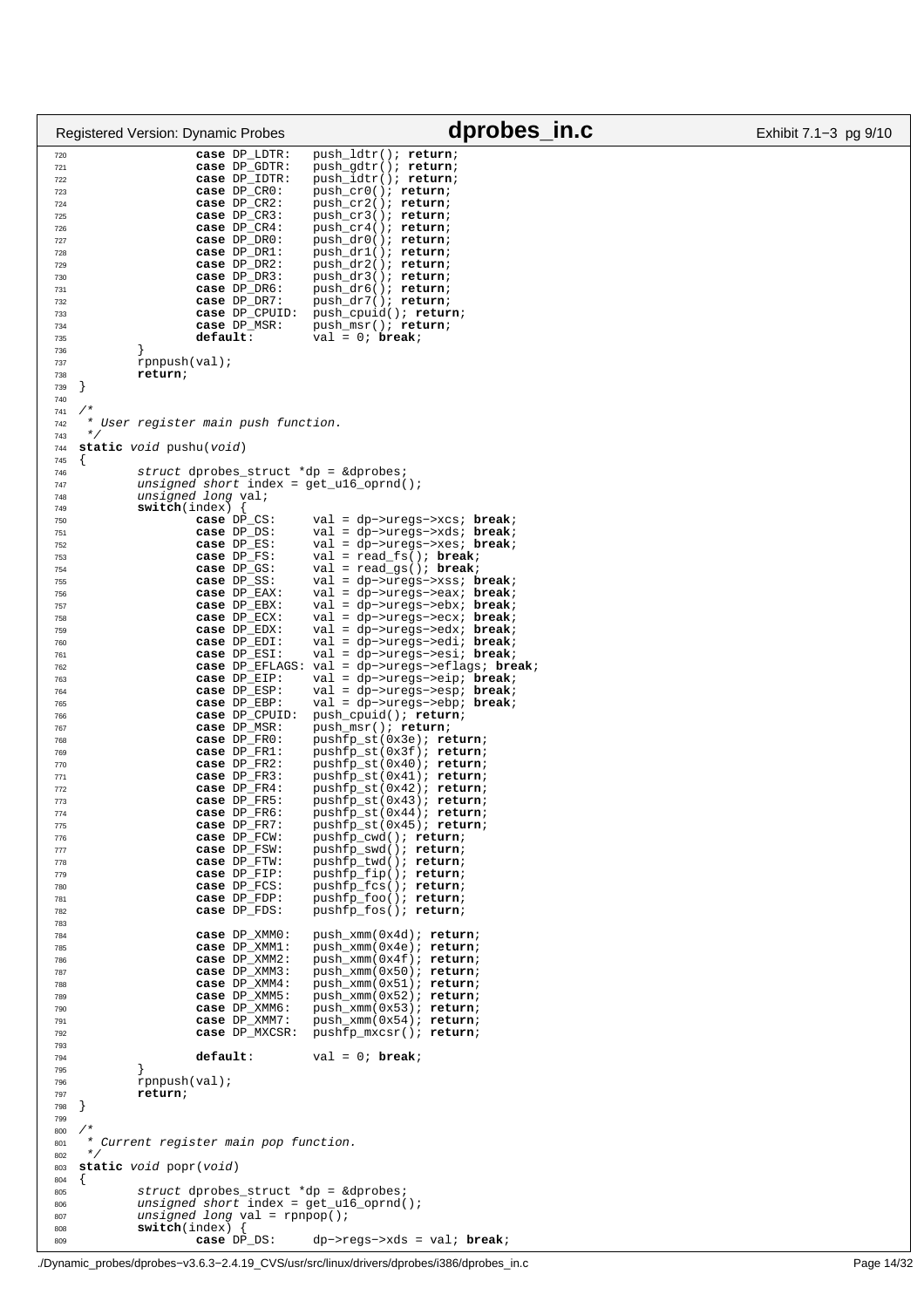|            | Registered Version: Dynamic Probes                                                         | dprobes_in.c                                                                                              | Exhibit 7.1-3 pg 10/10 |
|------------|--------------------------------------------------------------------------------------------|-----------------------------------------------------------------------------------------------------------|------------------------|
| 810        | case DP_ES:                                                                                | dp->regs->xes = val; break;                                                                               |                        |
| 811<br>812 | case DP_FS:<br>case DP_GS:                                                                 | write_fs(val); <b>break</b> ;<br>write_gs(val); <b>break</b> ;                                            |                        |
| 813        | case DP_EAX:                                                                               | dp->regs->eax = val; <b>break</b> ;                                                                       |                        |
| 814        | $case$ $DP$ $EBX$ :                                                                        | $dp\rightarrow$ regs->ebx = val; <b>break</b> ;                                                           |                        |
| 815        | case DP_ECX:                                                                               | $dp\rightarrow$ regs->ecx = val; break;                                                                   |                        |
| 816<br>817 | case DP_EDX:<br>case DP_EDI:                                                               | $dp\rightarrow \text{regs}\rightarrow \text{edx} = val: break:$<br>dp->regs->edi = val; <b>break</b> ;    |                        |
| 818        | case DP_ESI:                                                                               | dp->regs->esi = val; <b>break</b> ;                                                                       |                        |
| 819        | case DP_EBP:                                                                               | $dp\rightarrow \text{regs}\rightarrow ebp = val: break:$                                                  |                        |
| 820        | default:                                                                                   | break;                                                                                                    |                        |
| 821<br>822 |                                                                                            |                                                                                                           |                        |
| 823        |                                                                                            |                                                                                                           |                        |
| 824        | $/$ *                                                                                      |                                                                                                           |                        |
| 825<br>826 | * User register main pop function.<br>$^{\star}$                                           |                                                                                                           |                        |
| 827        | static void popu(void)                                                                     |                                                                                                           |                        |
| 828        |                                                                                            |                                                                                                           |                        |
| 829<br>830 | $struct$ dprobes_struct *dp = $\&$ dprobes;<br>unsigned short index = $get_id6\_oprnd()$ ; |                                                                                                           |                        |
| 831        | unsigned long val = $rppop()$ ;                                                            |                                                                                                           |                        |
| 832        | switch(int)                                                                                |                                                                                                           |                        |
| 833<br>834 | case DP_DS:<br>case DP_ES:                                                                 | $dp$ ->uregs->xds = val; <b>break</b> ;<br>$dp$ ->uregs->xes = val; break;                                |                        |
| 835        | case DP_FS:                                                                                | $write_f s(val); break;$                                                                                  |                        |
| 836        | case DP_GS:                                                                                | write_gs(val); <b>break</b> ;                                                                             |                        |
| 837        | case DP_EAX:<br>case DP_EBX:                                                               | dp->uregs->eax = val; <b>break</b> ;<br>$dp$ ->uregs->ebx = val; <b>break</b> ;                           |                        |
| 838<br>839 | case DP_ECX:                                                                               | $dp$ ->uregs->ecx = val; break;                                                                           |                        |
| 840        | $case$ $DP$ $EDX$ :                                                                        | dp->uregs->edx = $val$ ; break;                                                                           |                        |
| 841        | case DP_EDI:                                                                               | dp->uregs->edi = val; <b>break</b> ;                                                                      |                        |
| 842<br>843 | case DP_ESI:<br>case DP_EBP:                                                               | $dp$ ->uregs->esi = val; break;<br>$dp$ ->uregs->ebp = val; <b>break</b> ;                                |                        |
| 844        | default:                                                                                   | break;                                                                                                    |                        |
| 845        |                                                                                            |                                                                                                           |                        |
| 846<br>847 |                                                                                            |                                                                                                           |                        |
| 848        |                                                                                            |                                                                                                           |                        |
| 849<br>850 | $^*/$                                                                                      | * Entry point for the dprobes interpreter(Probe handler).                                                 |                        |
| 851        | static void dp_asm_interpreter(byte_t rpn_instr)                                           |                                                                                                           |                        |
| 852        |                                                                                            |                                                                                                           |                        |
| 853<br>854 | $struct$ dprobes_struct *dp = $\&$ dprobes;                                                |                                                                                                           |                        |
| 855        | $switch$ (rpn_instr) {                                                                     |                                                                                                           |                        |
| 856<br>857 |                                                                                            | case DP_SEG2LIN:<br>seg2lin(); <b>break</b> ;                                                             |                        |
| 858        |                                                                                            |                                                                                                           |                        |
| 859        |                                                                                            | case DP_PUSH_IO_U8:<br>push_io_u8(); <b>break</b> ;<br>case DP_PUSH_IO_U16:<br>$push\_io\_u16()$ ; break; |                        |
| 860<br>861 |                                                                                            | case DP_PUSH_IO_U32:<br>$push\_io\_u32()$ ; break;                                                        |                        |
| 862        |                                                                                            | $case$ $DP\_POP\_IO\_UB$ :<br>$pop\_io\_u8()$ ; break;                                                    |                        |
| 863<br>864 |                                                                                            | case DP_POP_IO_U16:<br>$pop\_io\_u16()$ ; break;<br>case DP_POP_IO_U32:<br>pop_io_u32(); break;           |                        |
| 865        |                                                                                            |                                                                                                           |                        |
| 866        |                                                                                            | $\text{default}:$ gen_ex(EX_INVALID_OPCODE, *(dp->rpn_ip - 1),                                            |                        |
| 867<br>868 | return;                                                                                    | $(unsigned long)(dp->rpn_ip -dp->rpn_code - 1))$ ; break;                                                 |                        |
| 869        | - 1                                                                                        |                                                                                                           |                        |
|            |                                                                                            |                                                                                                           |                        |
|            |                                                                                            |                                                                                                           |                        |
|            |                                                                                            |                                                                                                           |                        |
|            |                                                                                            |                                                                                                           |                        |
|            |                                                                                            |                                                                                                           |                        |
|            |                                                                                            |                                                                                                           |                        |
|            |                                                                                            |                                                                                                           |                        |
|            |                                                                                            |                                                                                                           |                        |
|            |                                                                                            |                                                                                                           |                        |
|            |                                                                                            |                                                                                                           |                        |
|            |                                                                                            |                                                                                                           |                        |
|            |                                                                                            |                                                                                                           |                        |
|            |                                                                                            |                                                                                                           |                        |
|            |                                                                                            |                                                                                                           |                        |
|            |                                                                                            |                                                                                                           |                        |
|            |                                                                                            |                                                                                                           |                        |
|            |                                                                                            |                                                                                                           |                        |
|            |                                                                                            |                                                                                                           |                        |
|            |                                                                                            |                                                                                                           |                        |
|            |                                                                                            |                                                                                                           |                        |
|            |                                                                                            |                                                                                                           |                        |
|            |                                                                                            |                                                                                                           |                        |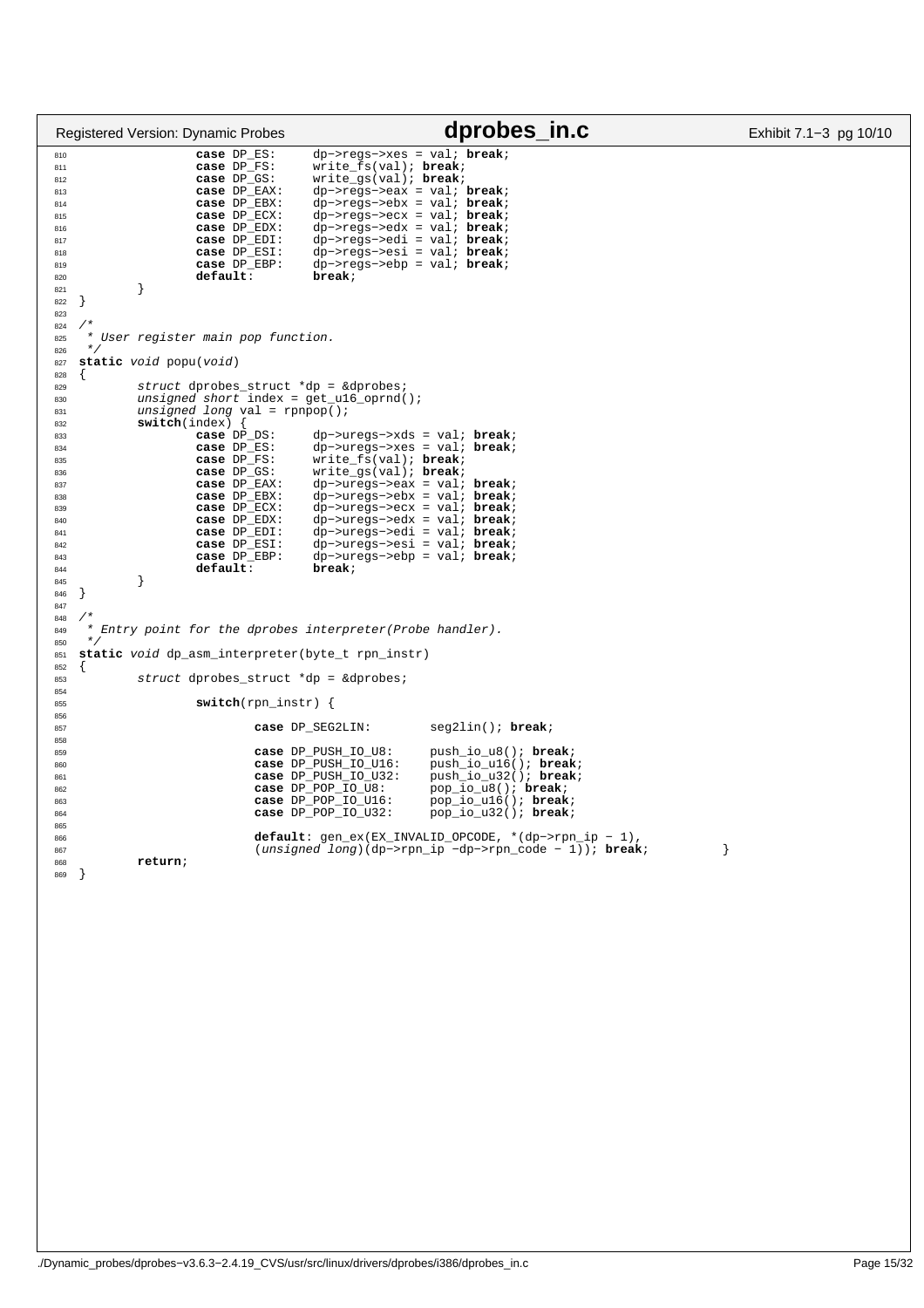<sup>1</sup> **#ifndef** \_\_ASM\_I386\_DPROBES\_EXCLUDE\_H\_\_ <sup>2</sup> **#define** \_\_ASM\_I386\_DPROBES\_EXCLUDE\_H\_\_ 3 <sup>4</sup> /\* 5 \* IBM Dynamic Probes<br>6 \* Copyright (c) Inte Copyright (c) International Business Machines Corp., 2000 <sup>7</sup> \* <sup>8</sup> \* This program is free software; you can redistribute it and/or modify <sup>9</sup> \* it under the terms of the GNU General Public License as published by <sup>10</sup> \* the Free Software Foundation; either version 2 of the License, or<br><sup>11</sup> \* (at your option) any later version. (at your option) any later version.  $12$ <br> $13$ <sup>13</sup> \* This program is distributed in the hope that it will be useful,<br><sup>14</sup> \* but WITHOUT ANY WARRANTY; without even the implied warranty of <sup>14</sup> \* but WITHOUT ANY WARRANTY; without even the implied warranty of <sup>15</sup> \* MERCHANTABILITY or FITNESS FOR A PARTICULAR PURPOSE. See the <sup>16</sup> \* GNU General Public License for more details.  $17$ <br>18 <sup>18</sup> \* You should have received a copy of the GNU General Public License <sup>19</sup> \* along with this program; if not, write to the Free Software <sup>20</sup> \* Foundation, Inc., 59 Temple Place − Suite 330, Boston, MA 02111−1307, USA.  $21$ 22 23 /\*<br>24 \* <sup>24</sup> \* Exclude regions markers: We do not allow probes to be placed in these<br><sup>25</sup> \* code areas to \_prevent\_ recursion into dp\_trap3. Note that this does <sup>25</sup> \* code areas to \_prevent\_ recursion into dp\_trap3. Note that this does <sup>26</sup> \* not eliminate the possibility of recursion completely. dp\_trap3 handles <sup>27</sup> \* recursion by silently and permanently removing the recursed probe point. 28  $* /$ 29 **extern** void dprobes\_code\_start(void);<br>20 **extern** void dprobes\_code\_end(void); extern void dprobes\_code\_end(void); <sup>31</sup> **extern** void dprobes\_asm\_code\_start(void); <sup>32</sup> **extern** void dprobes\_asm\_code\_end(void); 33 **extern** void dprobes\_hooks\_code\_start(void);<br>34 **extern** void dprobes hooks code end(void); **extern** void dprobes\_hooks\_code\_end(void); <sup>35</sup> **extern** void dprobes\_hooks\_asm\_code\_start(void); <sup>36</sup> **extern** void dprobes\_hooks\_asm\_code\_end(void); <sup>37</sup> **extern** void dprobes\_interpreter\_code\_start(void); <sup>38</sup> **extern** void dprobes\_interpreter\_code\_end(void); 39 **extern** void dprobes\_time\_start(void); <sup>40</sup> **extern** void dprobes\_time\_end(void); 41 **extern** void dprobes\_asm\_time\_start(void);<br>42 **extern** void dprobes asm\_time\_end(void); extern void dprobes\_asm\_time\_end(void); <sup>43</sup> **#ifdef** CONFIG\_DR\_ALLOC extern void dr\_alloc\_asm\_start(void); <sup>45</sup> **extern** void dr\_alloc\_asm\_end(void); <sup>46</sup> **#endif** 47 48 struct region  $\{$ <sub>49</sub>  $\frac{1}{10}$ <sub>1115</sub> $\frac{1}{10}$ unsigned long start; <sup>50</sup> unsigned long end;  $51 \quad \}$ 52 <sup>53</sup> **#define** NR\_EXCLUDED\_REGIONS 8 54 **static** struct region exclude[] =  $\left\{\n\begin{array}{cc}\n\text{#ifdef} \quad \text{CONF} \quad \text{DR} \quad \text{ALLOC}\n\end{array}\n\right\}$ <sup>55</sup> **#ifdef** CONFIG\_DR\_ALLOC <sup>56</sup> {(unsigned long)dr\_alloc\_asm\_start, <sup>57</sup> (unsigned long)dr\_alloc\_asm\_end}, <sup>58</sup> **#else**  ${0, 0},$ <sup>60</sup> **#endif** <sup>61</sup> {(unsigned long)dprobes\_code\_start,  $62$  (unsigned long)dprobes\_code\_end},<br> $63$  {(unsigned long)dprobes asm code start, 63  $\{(unsigned long) \text{dprobes\_asm\_code\_start}, \text{64}\}$  (unsigned long)dprobes\_asm\_code\_start, (unsigned long)dprobes\_asm\_code\_end}, <sup>65</sup> {(unsigned long)dprobes\_hooks\_code\_start, <sup>66</sup> (unsigned long)dprobes\_hooks\_code\_end}, 67 {(unsigned long)dprobes\_hooks\_asm\_code\_start,<br>68 (unsigned long)dprobes hooks asm code 68  $(unsigned long) \overline{d}$  probes\_hooks\_asm\_code\_end},<br>69  $(unsigned long) \overline{d}$  probes\_interpreter\_code\_start. <sup>69</sup> {(unsigned long)dprobes\_interpreter\_code\_start, <sup>70</sup> (unsigned long)dprobes\_interpreter\_code\_end}, 71  $\{(unsigned\ long)\ndprobes_time_start, m\}$  (unsigned long)dprobes\_time\_start, 72 (unsigned long)dprobes\_time\_end}<br>73 {(unsigned long)dprobes asm time start, 73 {(unsigned long)dprobes\_asm\_time\_start,<br>74 (unsigned long)dprobes\_asm\_time (unsigned long)dprobes\_asm\_time\_end} <sup>75</sup> }; 76 <sup>77</sup> **static inline** int excluded(unsigned long addr) 78<br>79  $int \; i$ <sup>80</sup> **for** (i = 0; i < NR\_EXCLUDED\_REGIONS; i++) { <sup>81</sup> **if** (addr >= exclude[i].start && addr <= exclude[i].end) { 82 **return** 1; <sup>83</sup> } <sup>84</sup> } <sup>85</sup> **return** 0; <sup>86</sup> } 87 <sup>88</sup> **#endif** /\* \_\_ASM\_I386\_DPROBES\_EXCLUDE\_H\_\_ \*/ Registered Version: Dynamic Probes **dprobes exclude.h** Exhibit 7.1−4 pg 1/1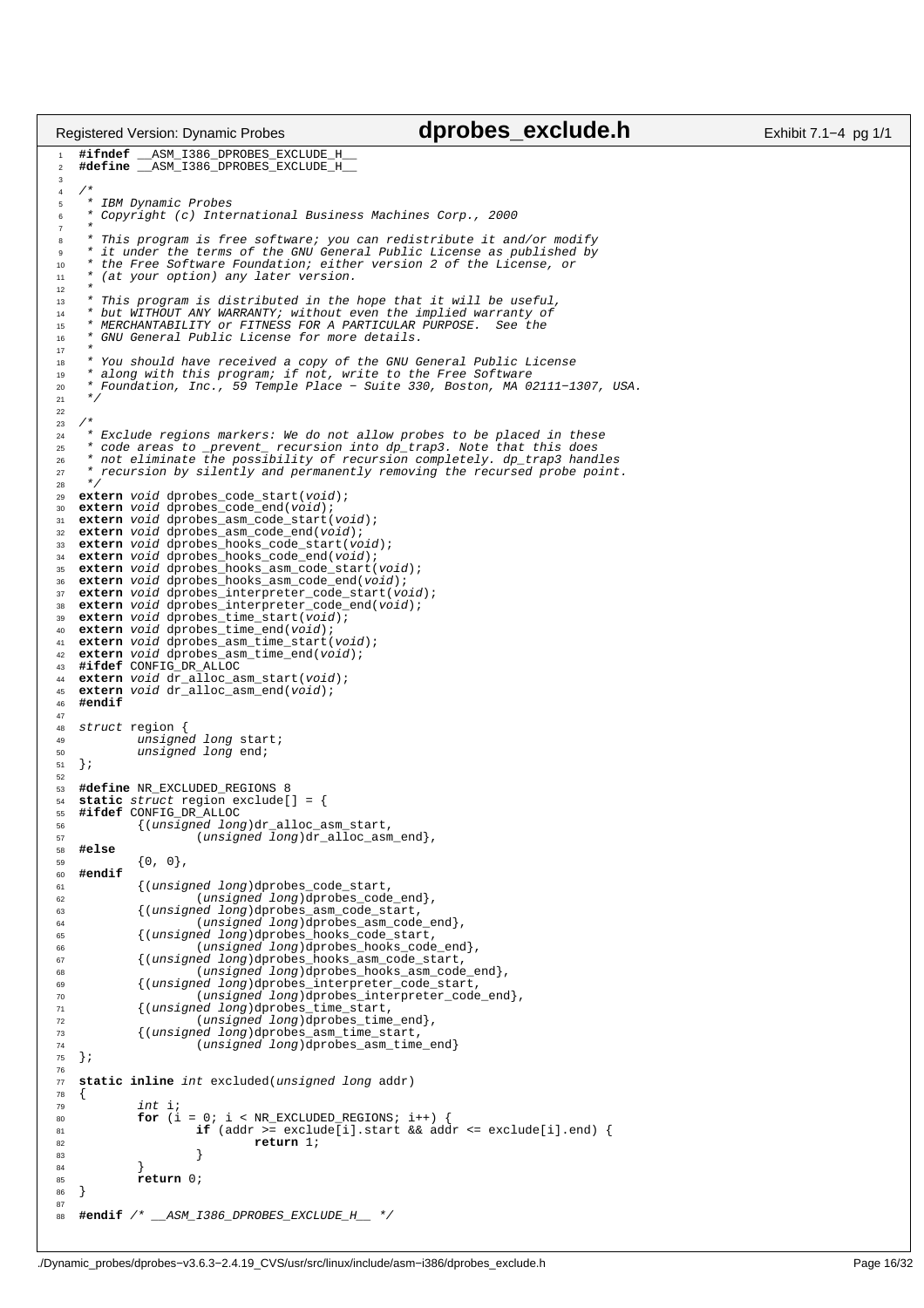<sup>1</sup> **#ifndef** \_\_ASM\_I386\_DPROBES\_H\_\_ <sup>2</sup> **#define** \_\_ASM\_I386\_DPROBES\_H\_\_ 3 <sup>4</sup> /\* <sup>5</sup> \* IBM Dynamic Probes <sup>6</sup> \* Copyright (c) International Business Machines Corp., 2000 <sup>7</sup> \* <sup>8</sup> \* This program is free software; you can redistribute it and/or modify <sup>9</sup> \* it under the terms of the GNU General Public License as published by 10 \* the Free Software Foundation; either version 2 of the License, or<br>11 \* (at your option) any later version. (at your option) any later version.  $\begin{array}{c} 12 \\ 13 \end{array}$ <sup>13</sup> \* This program is distributed in the hope that it will be useful,<br><sup>14</sup> \* but WITHOUT ANY WARRANTY; without even the implied warranty of <sup>14</sup> \* but WITHOUT ANY WARRANTY; without even the implied warranty of <sup>15</sup> \* MERCHANTABILITY or FITNESS FOR A PARTICULAR PURPOSE. See the <sup>16</sup> \* GNU General Public License for more details. <sup>17</sup> \* <sup>18</sup> \* You should have received a copy of the GNU General Public License <sup>19</sup> \* along with this program; if not, write to the Free Software 20 \* Foundation, Inc., 59 Temple Place – Suite 330, Boston, MA 02111-1307, USA.  $21$ 22 23 /\* <sup>24</sup> \* RPN stack width will always be equal to the machine register width.<br><sup>25</sup> \*/  $\star$  / <sup>26</sup> **#define** RPN\_STACK\_SIZE 1024<br>27 **#define** CALL FRAME SIZE 10 <sup>27</sup> **#define** CALL\_FRAME\_SIZE 10<br>28 **#define** NR NESTED CALLS 32 <sup>28</sup> #define NR\_NESTED\_CALLS <sup>29</sup> /\* 1st is a dummy frame, not used by call instruction \*/ <sup>30</sup> **#define** CALL\_STACK\_SIZE (NR\_NESTED\_CALLS+1)\*CALL\_FRAME\_SIZE <sup>31</sup> **#define** FMT\_LOG\_HDR\_SIZE 256 32 33 /\* Offsets of different items on call stack  $*/$ <br>34  $\#$ define OFFSET SBP 0 **#define** OFFSET\_SBP 0<br> **#define** OFFSET GV RANGE 1 <sup>35</sup> **#define** OFFSET\_GV\_RANGE 1 <sup>36</sup> **#define** OFFSET\_LV\_RANGE 3 <sup>37</sup> **#define** OFFSET\_RPN\_STACK\_RANGE 5 38 **#define** OFFSET\_EX\_HANDLER 7<br>39 **#define** OFFSET\_CALLED\_ADDR 8 <sup>39</sup> **#define** OFFSET\_CALLED\_ADDR 8 <sup>40</sup> **#define** OFFSET\_RETURN\_ADDR 9 41 42 /\*<br>43 \* <sup>43</sup> \* offsets of different repitition entries (3 byte prefix) in the<br><sup>44</sup> \* exception stacktrace buffer. <sup>44</sup> \* exception stacktrace buffer.  $\star$ <sup>46</sup> struct ex\_buffer\_offset { <sup>47</sup> unsigned long st; /\* ex stack traces \*/ <sup>48</sup> unsigned long sf; /\* ex stack frames \*/ <sup>49</sup> unsigned long rpn; /\* rpn stack entries \*/ <sup>50</sup> unsigned long lv; /\* lv entries \*/ <sup>51</sup> unsigned long gv; /\* gv entries \*/  $52 \; | \; ;$ 53 <sup>54</sup> /\* Token bytes of all available 3 byte prefixes \*/ <sup>55</sup> **#define** TOKEN\_SEG\_FAULT −2 <sup>56</sup> **#define** TOKEN\_MEMORY\_FAULT −1 <sup>57</sup> **#define** TOKEN\_MEMORY\_LOG 0 58 **#define** TOKEN\_ASCII\_LOG 1<br>59 **#define** TOKEN STACK TRACE 2 <sup>59</sup> **#define** TOKEN\_STACK\_TRACE 2 <sup>60</sup> **#define** TOKEN\_STACK\_FRAME 3 <sup>61</sup> **#define** TOKEN\_RPN\_ENTRY 4 62 **#define** TOKEN\_LV\_ENTRY 5<br>63 **#define** TOKEN\_GV\_ENTRY 5 <sup>63</sup> **#define** TOKEN\_GV\_ENTRY 6 #define TOKEN LOG 65 erection<br> **#define** PREFIX SIZE 3 67 <sup>68</sup> struct dprobes\_struct { 69 units are the status of the status of the status of the status of the status of the status of the status of  $\frac{1}{70}$  m status of the status of the status of the status of the status of the status of the status of the  $/$ \*  $71$   $*$  details about the probe that is hit, kept here for quick access at  $72$  $72$  \* trap1 time.<br> $73$  \*/  $73$   $*/$ <br> $74$   $\text{uns}$ unsigned long probe\_addr; <sup>75</sup> struct pt\_regs \*regs; <sup>76</sup> struct pt\_regs \*uregs; 77 struct dp\_module\_struct \*mod;<br>78 struct dp\_record struct \*rec; struct dp\_record\_struct \*rec; 79 80  $/$  \*  $\frac{1}{81}$  \* aliasing stuff  $\begin{array}{ccc} 82 & & & \star \end{array}$ <br>83 Die 83 pte\_t \*alias\_pte;<br>84 mnsiqued long ali 84  $unsigned long alias_pte_val;$ void \*alias\_addr;  $86$  unsigned long reset addr; 87 <sup>88</sup> /\* <sup>89</sup> \* eflags save / restore area. <sup>90</sup> \* Registered Version: Dynamic Probes **dprobes.h** Exhibit 7.1−5 pg 1/3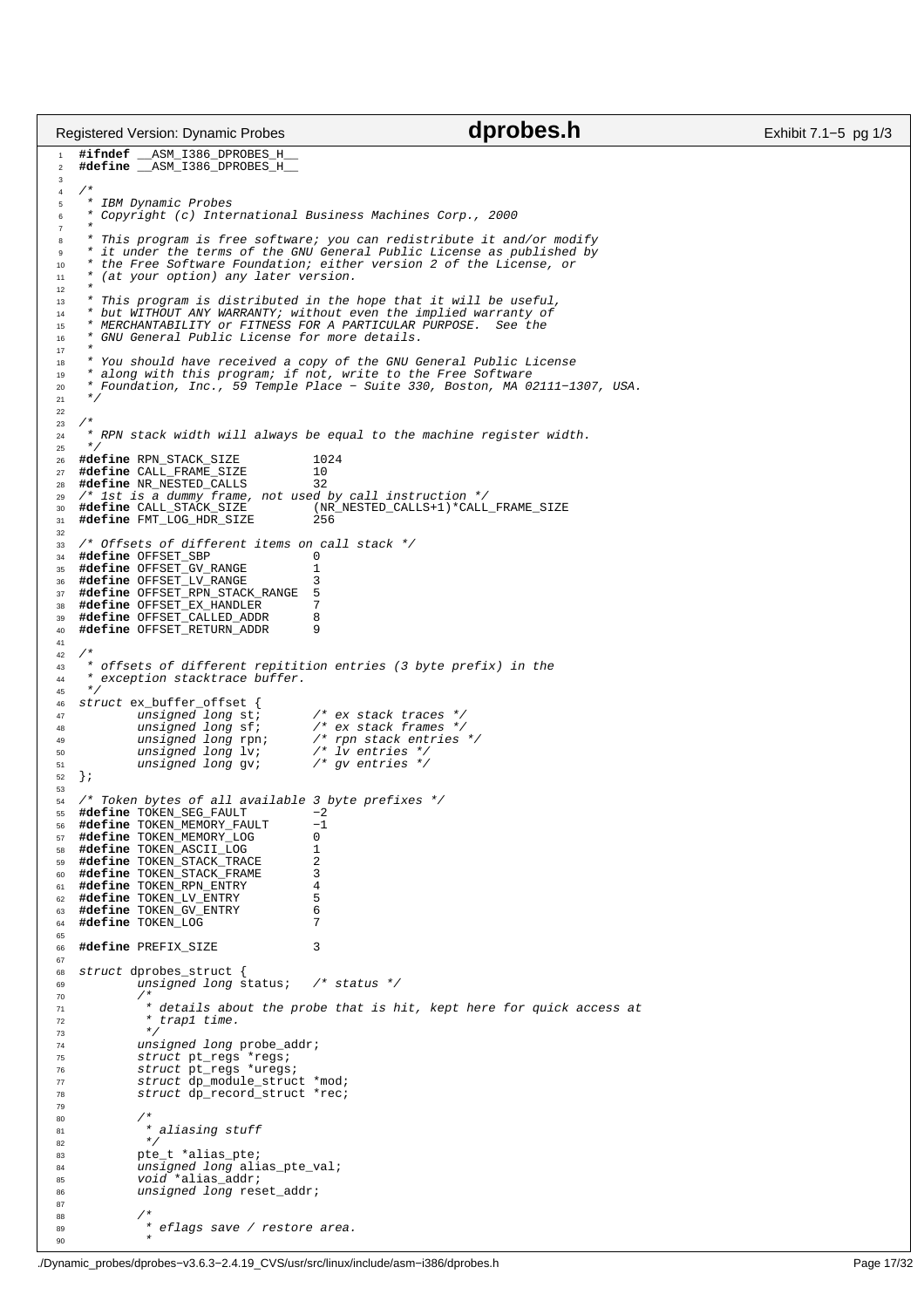```
91 * Both these are initalized with the eflags from the stack frame in<br>* tran 3 handler, saved eflags is edited to mask out IF, if the
                   boen these are initialized with the eriugs from the stath frame transmitted to mask out IF, if the
93 * instruction being ss'ed can modify IF.<br>
<sup>94</sup> *
 94 *
95 * saved_eflags is used to restore eflags when the ss'ed instruction
                 * is executed successfully.
97 * old_eflags is used when the single−stepped instruction faults.
\frac{98}{99} */<br>\frac{1}{2} \frac{1}{2} \frac{1}{2}99 unsigned long saved_eflags;<br>100 unsigned long old eflags;
               unsigned long old_eflags;
101
102 /* fpu registers are saved here */
103 union i387_union fpu_save_area;
104
105 / *
106 * Optional data to store with the log record. This data is collected
107 * in the interpreter and used in the trap1 handler when writing the
108 * log to the specified log target.<br>109 */\frac{109}{110} */
110 unsigned long eip;
111 unsigned short cs;
112 unsigned long esp;
113 unsigned short ss;
114 unsigned short major, minor;
115
116 /*
117 * per−processor data used by the interpreter.
118 */
119 unsigned long rpn_tos, call_tos, log_len, prev_log_len, ex_log_len;<br>
http://www.test.com/example.com/example.com/example.com/example.com/example.com/example.com/example.com/example.com/example.com/example.com/example.c
120 byte_t * rpn_code;
121 byte_t * rpn_ip;
\frac{21}{22} unsigned short jmp_count;
123 byte_t opcode;<br>124 byte_t reserve
124 byte_t reserved;<br>125 byte t ex pendin
125 byte_t ex_pending;
126 unsigned long ex_code;
127 unsigned long ex_parm1, ex_parm2, ex_hand;
128 struct ex_buffer_offset ex_off;
129 unsigned long rpn_sbp;
130
131 / *
<sup>131</sup><br>132 * locks used to handle recursion.
\frac{133}{134} */<br>134 Spi
134 spinlock_t lock;<br>
135 10nq sem;
               long sem;
136
137 unsigned long rpn_stack[RPN_STACK_SIZE];<br>138 unsigned long call stack[CALL STACK SIZE
138 unsigned long call_stack[CALL_STACK_SIZE];
139 unsigned char log[LOG_SIZE];
140 unsigned char ex_log[EX_LOG_SIZE];
141 unsigned char log_hdr[FMT_LOG_HDR_SIZE];
142 };
143
144 /*<br>145 *
     * status
146<br>147
     * DP_KENREL_PROBE: When this is set, we will not use the pte* fields in the
148 * alias structure at trap1 time, we can write directly to the probe_addr.
149<br>150
      * DP_STATUS_ERROR: Contains all the bits to check for error conditions.
151 *
152 * DP_STATUS_DONE: Contains all the per−probe hit bits that need to be turned
     * off after a probe handler is executed.
154 *
155 * DP_STATUS_ABORT: Indicates that the designated exit facility should not
156 * be called after the original instruction is successfully single−stepped.
157 + 7<br>158 + 4de
    158 #define DP_STATUS_INACTIVE 0x00000000
159 #define DP_STATUS_ACTIVE
160
161 #define DP_STATUS_ERROR 0x00ff0000
162 #define DP_STATUS_GPF 0x00010000
163 #define DP_STATUS_PF 0x00020000
164 #define DP_STATUS_LOG_OVERFLOW 0x00040000
165
166 #define DP_STATUS_INTERPRETER 0x01000000
167 #define DP_STATUS_SS 0x02000000
168 #define DP_KERNEL_PROBE 0x040000000<br>169 #define DP_USER_PROBE 0x080000000
169 #define DP_USER_PROBE 0x08000000
170 #define DP_STATUS_ABORT 0x10000000
171 #define DP_STATUS_FIRSTFPU 0x20000000
172 #define DP_STATUS_DONE 0xffff0000
173
174 #define DP_INSTR_BREAKPOINT 0xcc
175
176 /* arch-specific rec flags */<br>177 #define DP REC OPCODE EMULATE
177 #define DP_REC_OPCODE_EMULATED 0x01000000<br>178 #define DP_REC_OPCODE_IF_MODIFIER 0x02000000
    #define DP_REC_OPCODE_IF_MODIFIER
179
180 #ifndef EF_CF
Registered Version: Dynamic Probes dprobes.h dprobes.h Exhibit 7.1–5 pg 2/3
```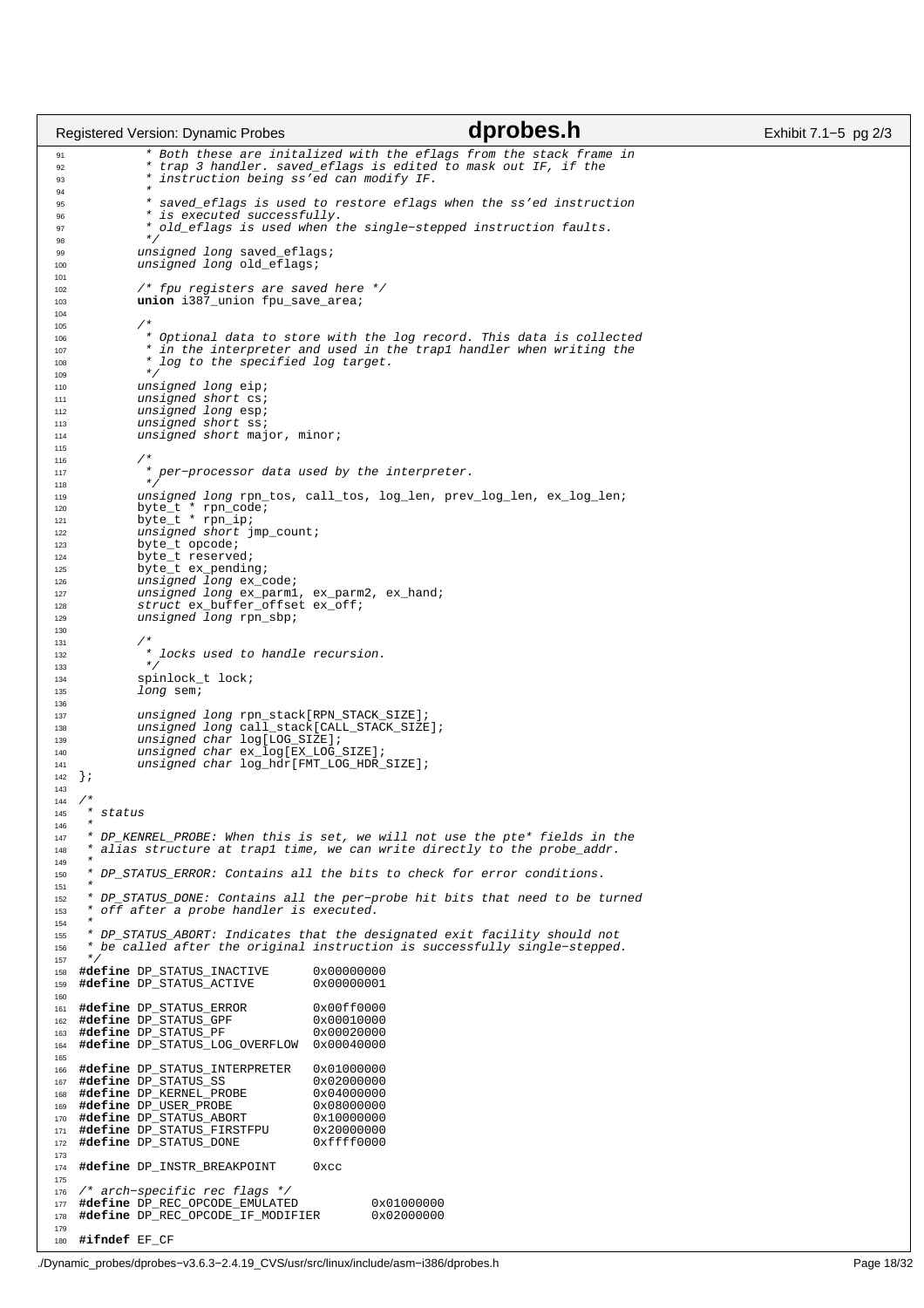|            | <b>Registered Version: Dynamic Probes</b> |                                                                                                      | dprobes.h                                                                                                | Exhibit $7.1-5$ pg $3/3$ |
|------------|-------------------------------------------|------------------------------------------------------------------------------------------------------|----------------------------------------------------------------------------------------------------------|--------------------------|
| 181        | #define EF CF                             | 0x00000001                                                                                           |                                                                                                          |                          |
| 182        | #endif                                    |                                                                                                      |                                                                                                          |                          |
| 183        | #ifndef EF TF                             |                                                                                                      |                                                                                                          |                          |
| 184        | #define EF TF                             | 0x00000100                                                                                           |                                                                                                          |                          |
| 185        | #endif                                    |                                                                                                      |                                                                                                          |                          |
| 186        | #ifndef EF IE                             | 0x00000200                                                                                           |                                                                                                          |                          |
| 187        | #define EF IE<br>#endif                   |                                                                                                      |                                                                                                          |                          |
| 188        | 189 #ifndef EF DF                         |                                                                                                      |                                                                                                          |                          |
| 190        | #define EF DF                             | 0x00000400                                                                                           |                                                                                                          |                          |
| 191        | #endif                                    |                                                                                                      |                                                                                                          |                          |
|            | 192 #ifndef EF RF                         |                                                                                                      |                                                                                                          |                          |
| 193        | #define EF RF                             | 0x00010000                                                                                           |                                                                                                          |                          |
| 194        | #endif                                    |                                                                                                      |                                                                                                          |                          |
| 195        |                                           |                                                                                                      |                                                                                                          |                          |
| 196        | #define CRO_TS 0x00000008                 |                                                                                                      |                                                                                                          |                          |
| 197        |                                           |                                                                                                      |                                                                                                          |                          |
| 198        | #ifndef HAVE_HWFP                         |                                                                                                      |                                                                                                          |                          |
| 199        | #ifdef CONFIG MATH EMULATION              |                                                                                                      |                                                                                                          |                          |
| 200        |                                           | #define HAVE HWFP (boot cpu data.hard math)                                                          |                                                                                                          |                          |
| 201        | #else                                     |                                                                                                      |                                                                                                          |                          |
| 202        | #define HAVE HWFP 1<br>#endif             |                                                                                                      |                                                                                                          |                          |
| 203<br>204 | #endif                                    |                                                                                                      |                                                                                                          |                          |
| 205        |                                           |                                                                                                      |                                                                                                          |                          |
| 206        | $/$ *                                     |                                                                                                      |                                                                                                          |                          |
| 207        | Function declarations<br>$\star$          |                                                                                                      |                                                                                                          |                          |
| 208        | $\star$ /                                 |                                                                                                      |                                                                                                          |                          |
| 209        |                                           | extern void dp_interpreter(void);                                                                    |                                                                                                          |                          |
| 210        |                                           | extern int dp $qpf(struct$ pt regs *);                                                               |                                                                                                          |                          |
| 211        |                                           | extern int dp pf(struct pt reqs $*$ );                                                               |                                                                                                          |                          |
| 212        |                                           | <b>extern</b> int dp handle fault(struct pt regs $*$ );                                              |                                                                                                          |                          |
| 213        |                                           | extern int dp_do_debug(struct pt_regs *, unsigned long);                                             |                                                                                                          |                          |
| 214        |                                           | extern int dp trapl(struct pt reqs $*$ );                                                            |                                                                                                          |                          |
| 215        |                                           | <b>extern</b> int $dp_{\text{trap}}(struct\ pt_{\text{reqs}} *$ , int, unsigned int, unsigned long); |                                                                                                          |                          |
| 216        |                                           | <b>extern</b> int dp_seq_to_flat(unsigned long, unsigned long, void **);                             |                                                                                                          |                          |
| 217<br>218 |                                           | extern int _remove_probe(byte_t *, struct dp_record_struct *);                                       | extern int _insert_probe(byte_t *, struct dp_record_struct *, struct dp_module_struct *, struct page *); |                          |
| 219        |                                           |                                                                                                      |                                                                                                          |                          |
| 220        | #endif                                    |                                                                                                      |                                                                                                          |                          |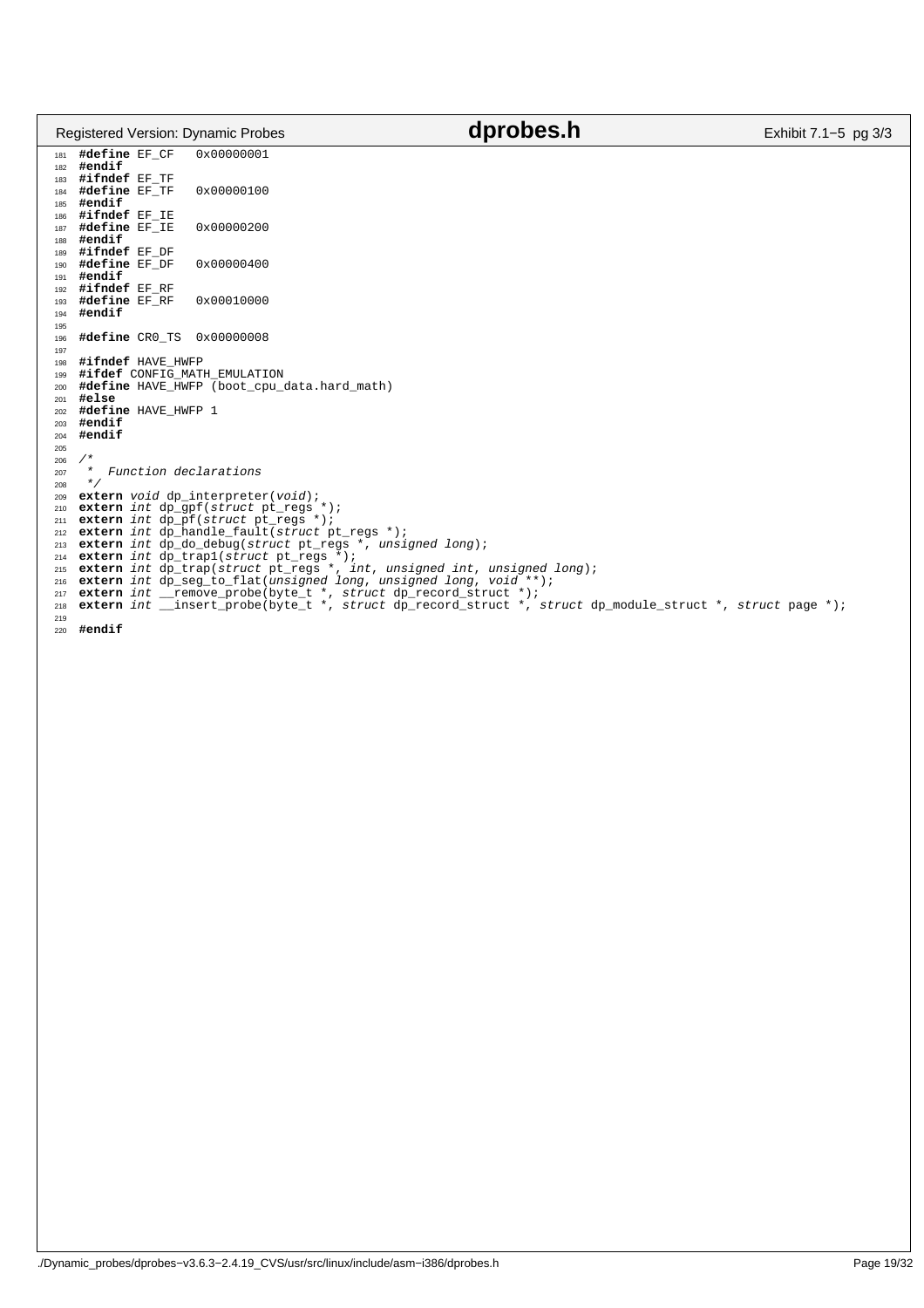<sup>1</sup> **#ifndef** \_\_ASM\_I386\_DPROBES\_IN\_H\_\_ <sup>2</sup> **#define** \_\_ASM\_I386\_DPROBES\_IN\_H\_\_ 3 <sup>4</sup> /\* <sup>5</sup> \* IBM Dynamic Probes <sup>6</sup> \* Copyright (c) International Business Machines Corp., 2000 <sup>7</sup> \* <sup>8</sup> \* This program is free software; you can redistribute it and/or modify <sup>9</sup> \* it under the terms of the GNU General Public License as published by 10 \* the Free Software Foundation; either version 2 of the License, or<br>11 \* (at your option) any later version. \* (at your option) any later version.  $\begin{array}{c} 12 \\ 13 \end{array}$ <sup>13</sup> \* This program is distributed in the hope that it will be useful,<br><sup>14</sup> \* but WITHOUT ANY WARRANTY; without even the implied warranty of <sup>14</sup> \* but WITHOUT ANY WARRANTY; without even the implied warranty of <sup>15</sup> \* MERCHANTABILITY or FITNESS FOR A PARTICULAR PURPOSE. See the <sup>16</sup> \* GNU General Public License for more details.  $17$ <br>18 <sup>18</sup> \* You should have received a copy of the GNU General Public License <sup>19</sup> \* along with this program; if not, write to the Free Software <sup>20</sup> \* Foundation, Inc., 59 Temple Place − Suite 330, Boston, MA 02111−1307, USA.  $21$ 22 23 /\*<br>24 \* \* This header file defines the opcodes for the RPN instructions <sup>25</sup> \* <sup>26</sup> \* Opcodes 0x00 to 0xAF are for common, arch−independent instructions. <sup>27</sup> \* Opcodes 0xB0 to 0xDF are for arch−dependent instructions. <sup>28</sup> \* Opcodes 0xF1 to 0xFF are for two byte instructions. 29 30 31 /\*<br>32 \* \* Misc <sup>33</sup> \*/ <sup>34</sup> **#define** DP\_SEG2LIN 0xB0 35  $36$  $\begin{array}{ccc} 37 & * & IO \text{ Group.} \\ 38 & * & / \end{array}$  $38 + /$ <br> $39 + 4 =$ <sup>39</sup> **#define** DP\_PUSH\_IO\_U8 0xB1<br>40 **#define** DP PUSH IO U16 0xB2 <sup>40</sup> **#define** DP\_PUSH\_IO\_U16 0xB2 <sup>41</sup> **#define** DP\_PUSH\_IO\_U32 0xB3 <sup>42</sup> **#define** DP\_POP\_IO\_U8 0xB4 43 **#define** DP\_POP\_IO\_U16 0xB5<br>44 **#define** DP\_POP\_IO\_U32 0xB6 <sup>44</sup> **#define** DP\_POP\_IO\_U32 0xB6 45  $46$ <br> $47$ 47 \* Intel32 Register Assignments.<br>48 \*/ <sup>48</sup> \*/ <sup>49</sup> **#define** DP\_CS 0x0000 <sup>50</sup> **#define** DP\_DS 0x0001 <sup>51</sup> **#define** DP\_ES 0x0002 <sup>52</sup> **#define** DP\_FS 0x0003 **#define** DP\_GS 0x0004<br> **#define** DP SS 0x0005 <sup>54</sup> **#define** DP\_SS 0x0005 **#define** DP<sup>\_</sup>EAX 0x0006<br>
#define DP\_EBX 0x0007 <sup>56</sup> **#define** DP\_EBX 0x0007 <sup>57</sup> **#define** DP\_ECX 0x0008 <sup>58</sup> **#define** DP\_EDX 0x0009 **#define** DP\_EDI 0x000a<br> **#define** DP\_ESI 0x000b <sup>60</sup> **#define** DP\_ESI 0x000b 61 **#define** DP\_EFLAGS 0x000c<br>62 **#define** DP\_EIP 0x000d 62 **#define** DP\_EIP 0x000d<br>63 **#define** DP\_ESP 0x000e <sup>63</sup> **#define** DP\_ESP 0x000e #define DP EBP 65 <sup>66</sup> **#define** DP\_TR 0x0020<br>
67 **#define** DP\_LDTR 0x0021 67 **#define** DP\_LDTR 0x0021<br>68 **#define** DP\_GDTR 0x0021 **#define** DP\_GDTR  $0 \times 0022$ <br> **#define** DP\_IDTR 0x0023 <sup>69</sup> **#define** DP\_IDTR 0x0023 **#define** DP\_CR0 0x0024<br> **#define** DP\_CR1 0x0025 71 **#define** DP\_CR1 0x0025<br>72 **#define** DP\_CR2 0x0026 72 **#define** DP<sup>\_</sup>CR2 0x0026<br>
73 **#define** DP\_CR3 0x0027 73 **#define** DP\_CR3 0x0027<br>74 **#define** DP\_CR4 0x0028 #define DP\_CR4 75 <sup>76</sup> **#define** DP\_DR0 0x002c 77 **#define** DP\_DR1 0x002d<br>
78 **#define** DP\_DR2 0x002e 78 **#define** DP\_DR2 0x002e<br> **4define** DP\_DR3 0x002f **#define** DP\_DR3 0x002f<br>
#define DP\_DR4 0x0030 80 **#define** DP\_DR4 0x0030<br>81 **#define** DP\_DR5 0x0031 81 **#define** DP\_DR5 0x0031<br>82 **#define** DP\_DR5 0x0032 82 **#define** DP\_DR6 0x0032<br>83 **#define** DP\_DR7 0x0033 #define DP\_DR7 84 <sup>85</sup> **#define** DP\_CPUID 0x003c<br>86 **#define** DP\_MSR 0x003d 86 **#define** DP\_MSR 87 88 **#define** DP\_FR0 0x003e<br>89 **#define** DP\_FR1 0x003f **#define** DP\_FR1 0x003f<br> **#define** DP\_FR2 0x0040 Registered Version: Dynamic Probes **dprobes\_in.h** Exhibit 7.1–6 pg 1/2

90 **#define** DP FR2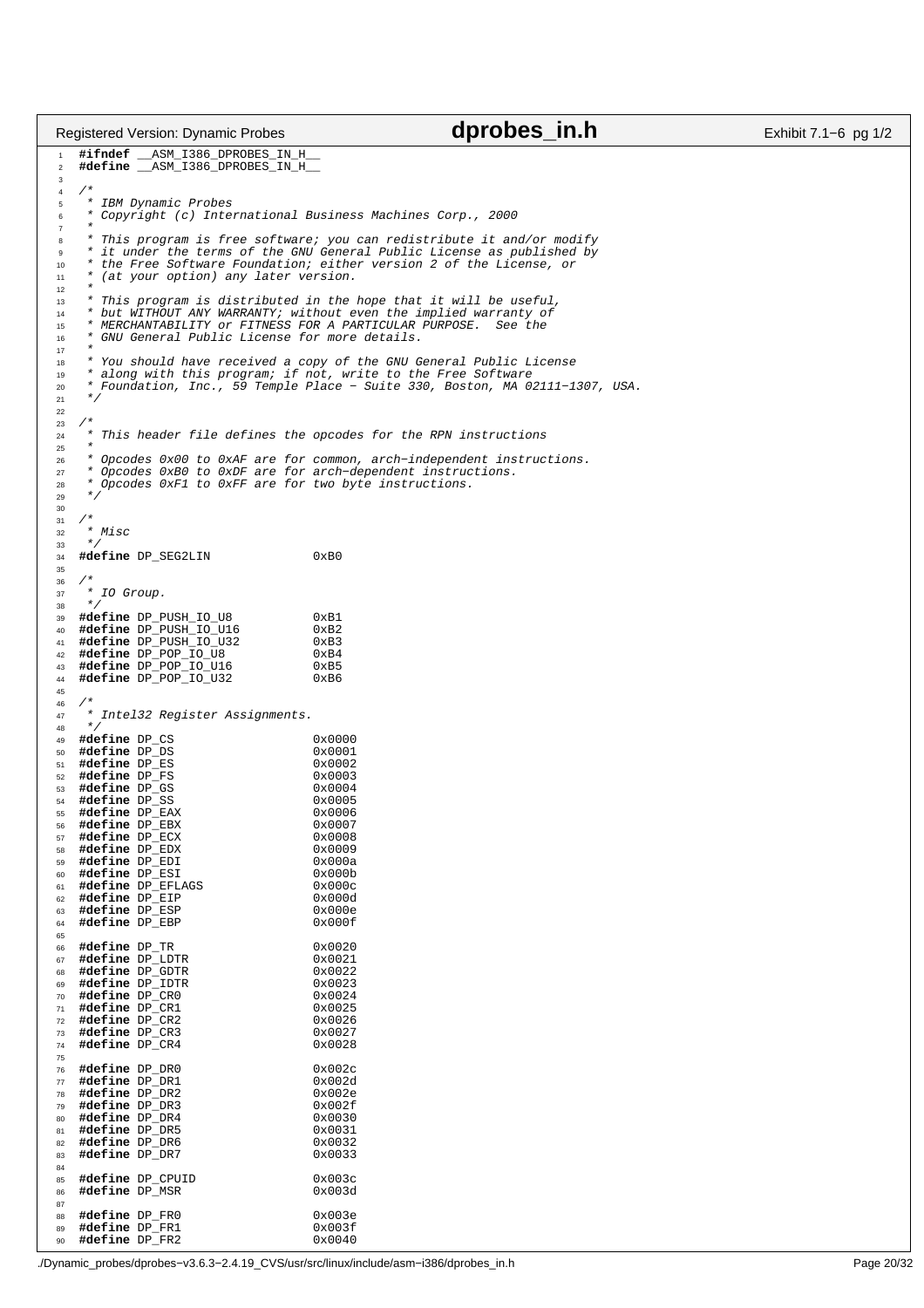| Registered Version: Dynamic Probes |            | dprobes in.h | Exhibit $7.1-6$ pg $2/2$ |
|------------------------------------|------------|--------------|--------------------------|
| #define DP_FR3<br>91               | 0x0041     |              |                          |
| #define DP FR4<br>92               | 0x0042     |              |                          |
| #define DP FR5<br>93               | 0x0043     |              |                          |
| #define DP FR6<br>94               | 0x0044     |              |                          |
| #define DP FR7<br>95               | 0x0045     |              |                          |
| #define DP_FCW<br>96               | 0x0046     |              |                          |
| #define DP FSW<br>97               | 0x0047     |              |                          |
| #define DP FTW<br>98               | 0x0048     |              |                          |
| #define DP_FIP<br>99               | 0x0049     |              |                          |
| #define DP FCS<br>100              | 0x004a     |              |                          |
| #define DP FDP<br>101              | 0x004b     |              |                          |
| #define DP FDS<br>102              | 0x004c     |              |                          |
| 103                                |            |              |                          |
| #define DP XMM0<br>104             | 0x004d     |              |                          |
| #define DP XMM1<br>105             | 0x004e     |              |                          |
| #define DP XMM2<br>106             | 0x004f     |              |                          |
| #define DP XMM3<br>107             | 0x0050     |              |                          |
| #define DP XMM4<br>108             | 0x0051     |              |                          |
| #define DP XMM5<br>109             | 0x0052     |              |                          |
| #define DP_XMM6<br>110             | 0x0053     |              |                          |
| #define DP XMM7<br>111             | 0x0054     |              |                          |
| #define DP MXCSR<br>112            | 0x0055     |              |                          |
| 113                                |            |              |                          |
| #ifndef KERNEL<br>114              |            |              |                          |
| #ifndef PAGE OFFSET<br>115         |            |              |                          |
| #define PAGE OFFSET<br>116         | 0xc0000000 |              |                          |
| #endif<br>117                      |            |              |                          |
| #endif $/*$ ! KERNEL $*/$<br>118   |            |              |                          |
| 119                                |            |              |                          |
| #endif<br>120                      |            |              |                          |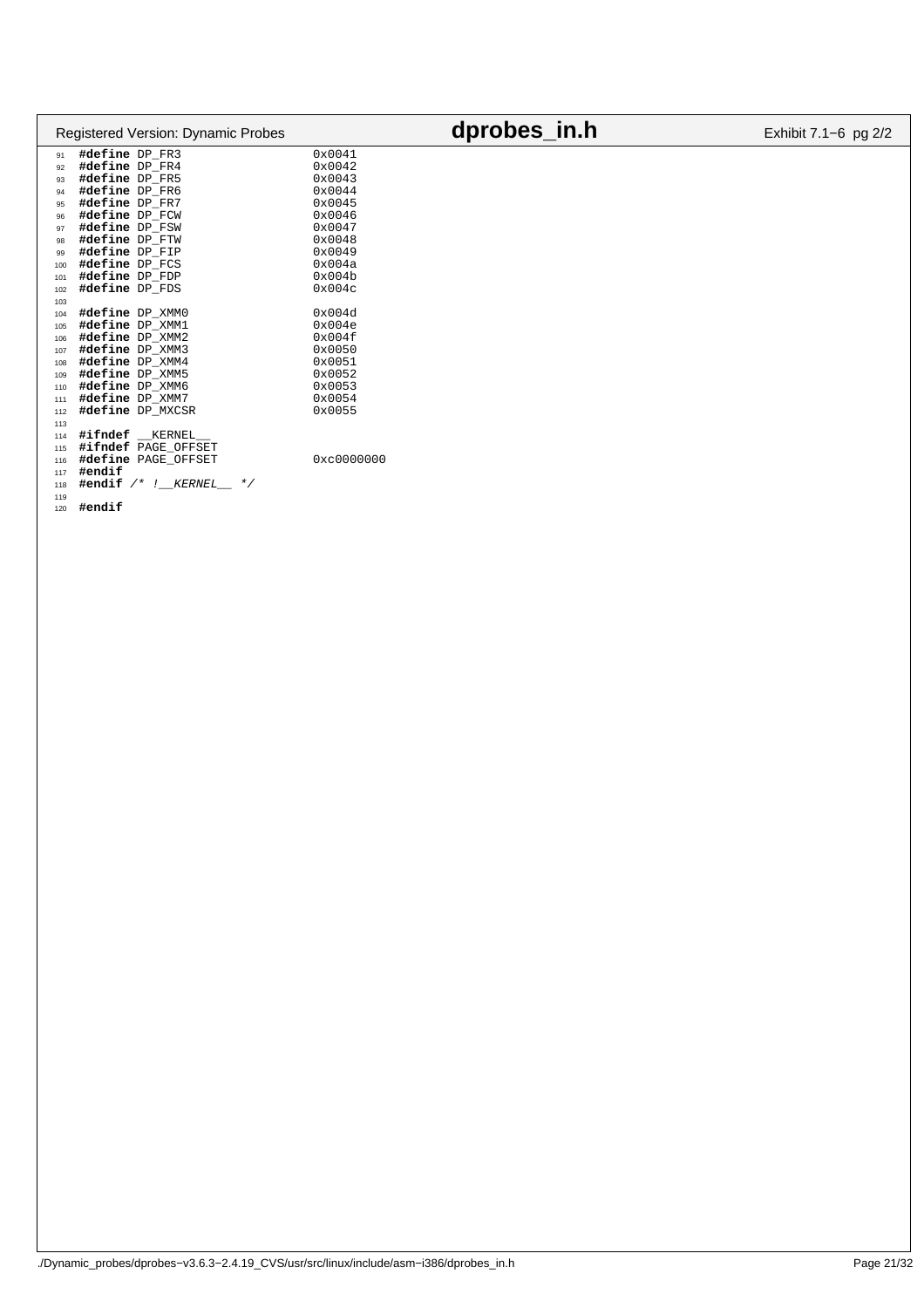**#ifndef** \_LINUX\_DPROBES\_H **#define** \_LINUX\_DPROBES\_H /\* <sup>5</sup> \* IBM Dynamic Probes \* Copyright (c) International Business Machines Corp., 2000 \* \* This program is free software; you can redistribute it and/or modify \* it under the terms of the GNU General Public License as published by <sup>10</sup> \* the Free Software Foundation; either version 2 of the License, or<br><sup>11</sup> \* (at your option) any later version. (at your option) any later version. <br> $13$ <sup>13</sup> \* This program is distributed in the hope that it will be useful,<br><sup>14</sup> \* but WITHOUT ANY WARRANTY; without even the implied warranty of \* but WITHOUT ANY WARRANTY; without even the implied warranty of <sup>15</sup> \* MERCHANTABILITY or FITNESS FOR A PARTICULAR PURPOSE. See the \* GNU General Public License for more details. <br> $18$  \* You should have received a copy of the GNU General Public License <sup>19</sup> \* along with this program; if not, write to the Free Software \* Foundation, Inc., 59 Temple Place − Suite 330, Boston, MA 02111−1307, USA. **#ifdef** \_\_KERNEL\_\_ <sup>24</sup> **#include** <linux/types.h> **#else** 26 **#include** <sys/types.h><br>27 **#endif #endif** <sup>29</sup> **#define** DP\_MAJOR\_VER 3 <sup>30</sup> **#define** DP\_MINOR\_VER 6 **#define** DP\_PATCH\_VER 3 33  $/*$  main command codes  $*/$ <br>34  $\#$ define DP CMD MASK <sup>34</sup> **#define** DP\_CMD\_MASK 0x000000ff<br>35 **#define** DP\_INSERT 0x000000001 <sup>35</sup> **#define** DP\_INSERT 0x00000001 **#define** DP\_REMOVE 0x00000002 **#define** DP\_GETVARS 0x00000004 38 **#define** DP\_QUERY 0x000000000<br>39 **#define** DP\_HELP 0x000000010 <sup>39</sup> **#define** DP\_HELP 0x00000010<br>40 **#define** DP\_VERSTON 0x00000020 <sup>40</sup> **#define** DP\_VERSION 0x00000020 <sup>41</sup> **#define** DP\_BUILDPPDF 0x00000040 **#define** DP\_APPLYPPDF 0x00000080 44 /\* command modifiers \*/<br>45 #define DP FLAGS MASK <sup>45</sup> **#define** DP\_FLAGS\_MASK 0xff000000 **#define** DP\_ALL 0x80000000 48  $/*$  insert cmd modifiers  $*/$ <br>49  $\#$ define DP MERGE **#define** DP\_MERGE 0x01000000<br> **#define** DP\_REPLACE 0x02000000 <sup>50</sup> **#define** DP\_REPLACE 0x02000000 **#define** DP\_STOP\_CPUS 0x04000000 **#define** DP\_DONT\_VERIFY\_OPCODES 0x08000000 #define DP\_AUTOSTACKTRACE /\* getvars cmd modifiers \*/ **#define** DP\_GETVARS\_INDEX 0x01000000 <sup>57</sup> **#define** DP\_GETVARS\_RESET 0x02000000 **#define** DP\_GETVARS\_LOCAL 0x04000000 #define DP\_GETVARS\_GLOBAL /\* query cmd modifiers \*/ **#define** DP\_QUERY\_EXTENDED 0x01000000 /\* pgm->flags: default data that will be part of each log record \*/<br>#define DP LOG MASK 0x0000ff00 <sup>65</sup> **#define** DP\_LOG\_MASK 0x0000ff00 **#define** DP\_LOG\_PROCNAME 0x00000100 67 **#define** DP\_LOG\_PID 0x00000200<br>68 **#define** DP\_LOG\_UID 0x00000400 **#define** DP\_LOG\_UID 0x0000040<br> **#define** DP\_LOG\_NIP 0x00000800 <sup>69</sup> **#define** DP\_LOG\_NIP 0x00000800 **#define** DP\_LOG\_PSW 0x00000800 71 **#define** DP\_LOG\_UPSW 0x00001000<br>72 **#define** DP\_LOG\_SS\_ESP 0x00000800 **#define** DP\_LOG\_SS\_ESP 0x00000800 73 **#define** DP\_LOG\_CS\_EIP 0x00001000<br>
74 **#define** DP\_LOG\_TSC 0x00002000 #define DP\_LOG\_TSC <sup>75</sup> **#define** DP\_LOG\_CPU 0x00004000 **#define** DP\_LOG\_ALL 0x0000ff00 /\* pgm−>flags: default log target \*/ **#define** DP\_LOG\_TARGET\_MASK 0x00ff0000 <sup>80</sup> **#define** DP\_LOG\_TARGET\_KLOG 0x00010000 <sup>81</sup> **#define** DP\_LOG\_TARGET\_LTT 0x00020000 **#define** DP\_LOG\_TARGET\_COM1 0x00040000 <sup>83</sup> **#define** DP\_LOG\_TARGET\_COM2 0x00080000 **#define** DP\_LOG\_TARGET\_EVL 0x00100000 86 /\* exit facilities for use with "exit\_to" instruction \*/<br>87 **#define** DP EXIT TO SGI KDB 0x01 **#define** DP\_EXIT\_TO\_SGI\_KDB 0x01 <sup>88</sup> **#define** DP\_EXIT\_TO\_SGI\_VMDUMP 0x02 **#define** DP\_EXIT\_TO\_CORE\_DUMP 0x03 Registered Version: Dynamic Probes **dprobes.h** Exhibit 7.1−7 pg 1/7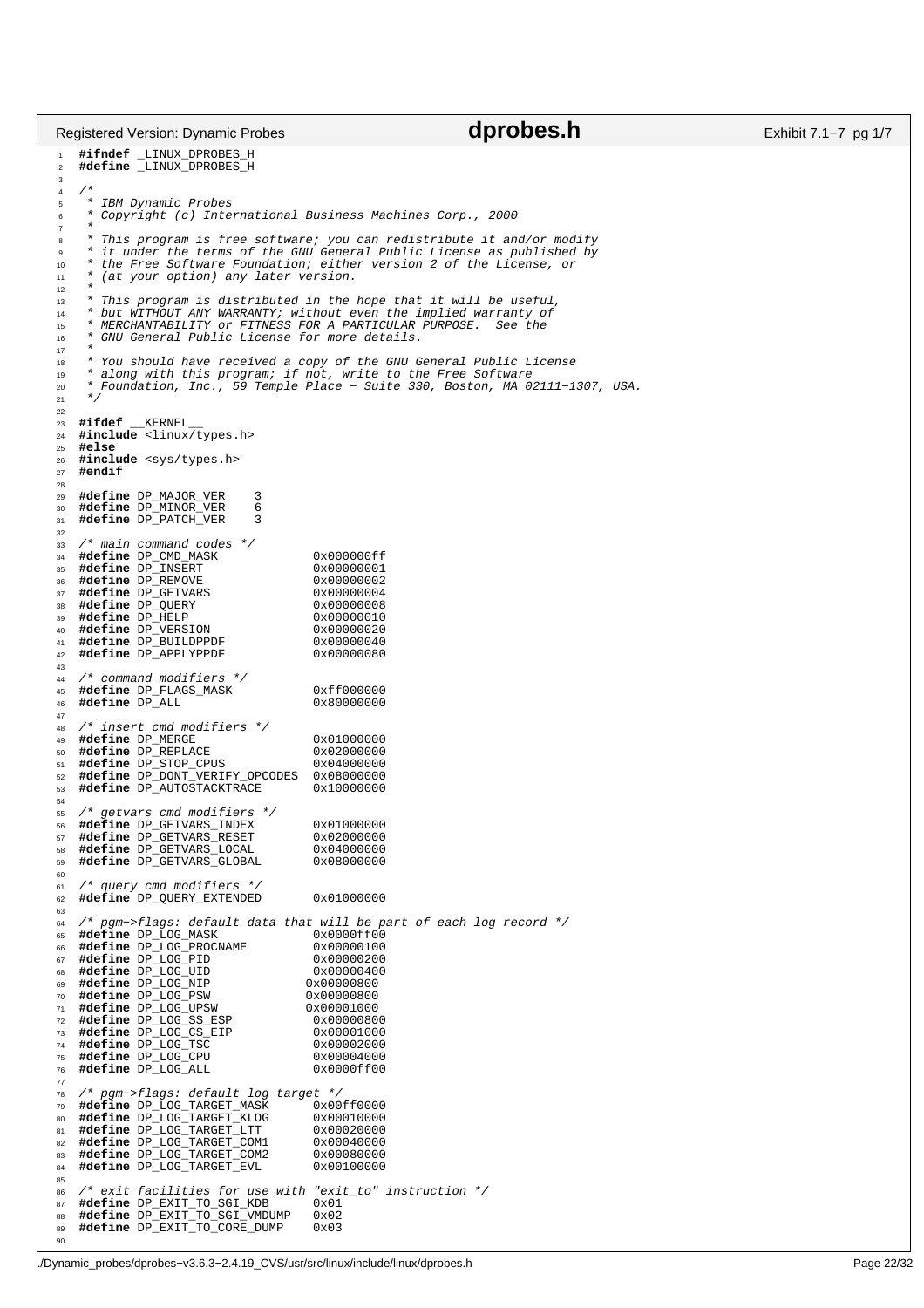```
91 /* bit flags to indicate elements present in the trace buffer header. */
92 #define DP_HDR_MAJOR 0x00000001
93 #define DP_HDR_MINOR 0x00000002
     94 #define DP_HDR_CPU 0x00000004
 95 #define DP_HDR_PID 0x00000008
96 #define DP_HDR_UID 0x00000010
97 #define DP_HDR_CS 0x00000020<br>98 #define DP_HDR_ETP 0x000000040
98 #define DP_HDR_EIP 0x00000040
99 #define DP_HDR_SS 0x00000080
100 #define DP_HDR_ESP 0x00000100
101 #define DP_HDR_TSC 0x00000200
102 #define DP_HDR_PROCNAME 0x00000400
103
104 typedef unsigned char byte_t;
105 /* FIXME: Well, we're working on getting this in arch headers */
106 #if defined(CONFIG_X86) || defined(CONFIG_IA64)
107 typedef byte_t opcode_t;
108 #endif
     109 #ifdef CONFIG_ARCH_S390X
110 typedef u_int16_t opcode_t;
111 #elif CONFIG_ARCH_S390 
112 typedef u_int16_t opcode_t;
113 #endif
114 #ifdef CONFIG_PPC
    typedef u_int32_t opcode_t;
116 #endif
117
118 /119 * This captures the header information of each probe point. It also contains
120 * links to the rpn code of this dprobe handler.
121<br>122
122 * maxhits: This field indicates the number of times this probe will be<br>123 * executed before being disabled. A negative value here means that the
<sup>123</sup> * executed before being disabled. A negative value here means that the<br><sup>124</sup> * probe will not be disabled automatically.
     * probe will not be disabled automatically.
125<br>126<sup>126</sup> * count: This field keeps track of number of times this probe is hit,<br><sup>127</sup> * and executed successfully. There is a reason this is "long" and not<br><sup>128 *</sup> "unsigned long". We would implement "pass-count" feature that 
129 * the number of times we pass over this probe with actually executing the<br>130 * probe handler, using the fact that count is a signed value.
      * probe handler, using the fact that count is a signed value.<br>*/
131 */
132 struct dp_point_struct {
133 loff that the contract of the offset or absolute address */<br>134 loff that insigned short address flag;
134 unsigned short address_flag;<br>135 0pcode t opcode;
135 opcode_t opcode;
136 opcode_t actual_opcode; /* in case of opcode mismatch */
137 unsigned short major;<br>138 unsigned short major;
138 unsigned short minor;<br>139 unsigned short group
139 unsigned short group;<br>140 unsigned short type;
140 unsigned short type;
141 unsigned long rpn_offset; /* offset into rpn_code of dp_pgm_struct */
142 unsigned long rpn_end;<br>143 unsigned short probe;
                unsigned fong r<sub>pn</sub>-chan<br>unsigned short probe; /* watchpoint info, probe and access types */
144 unsigned long len; /* range of the watchpoint probe */
145 int dbregno; /* the debug reg used for this watchpoint */
146 long maxhits;
147 long passcount;
148 unsigned char logonfault;<br>149 unsigned short ex-mask;
                unsigned short ex_mask;
150 };
151
152 #define DP_ADDRESS_ABSOLUTE 0x0001
153
154 /*
155 * Flags related to watchpoint probes.
156 */<br>157 #de
<sup>157</sup> #define DP_PROBE_BREAKPOINT 0x8000<br>158 #define DP PROBE WATCHPOINT 0x4000
     158 #define DP_PROBE_WATCHPOINT 0x4000
159 #define DP_PROBE_MASK
160
161 #define DP_WATCHTYPE_EXECUTE 0x0000
162 #define DP_WATCHTYPE_WRITE 0x0001
163 #define DP_WATCHTYPE_IO 0x0002<br>164 #define DP_WATCHTYPE_RDWR 0x0003
164 #define DP_WATCHTYPE_RDWR<br>165 #define DP WATCHTYPE MASK
    165 #define DP_WATCHTYPE_MASK 0x0003
166
167 \begin{array}{ccc} \n\sqrt{7} \\
\end{array} 168
      * This captures the information specified in the dprobe program file header.
169
170 * User application passes the details of the pgm header to the system call in
171 * this structure. It is also used in the kernel as part of dp_module_struct.
172 + 7<br>173 SLI173 struct dp_pgm_struct {
174 unsigned char *name; /* module for which the probe program is written */
175 unsigned long flags;
176 unsigned short major;<br>177 unsigned long id;
177 unsigned long id;<br>178 unsigned short jm
178 unsigned short jmpmax;
179 unsigned short logmax;
180 unsigned short ex_logmax; /* length of exception stack trace buffer */
Registered Version: Dynamic Probes dprobes.h dprobes.h Exhibit 7.1−7 pg 2/7
```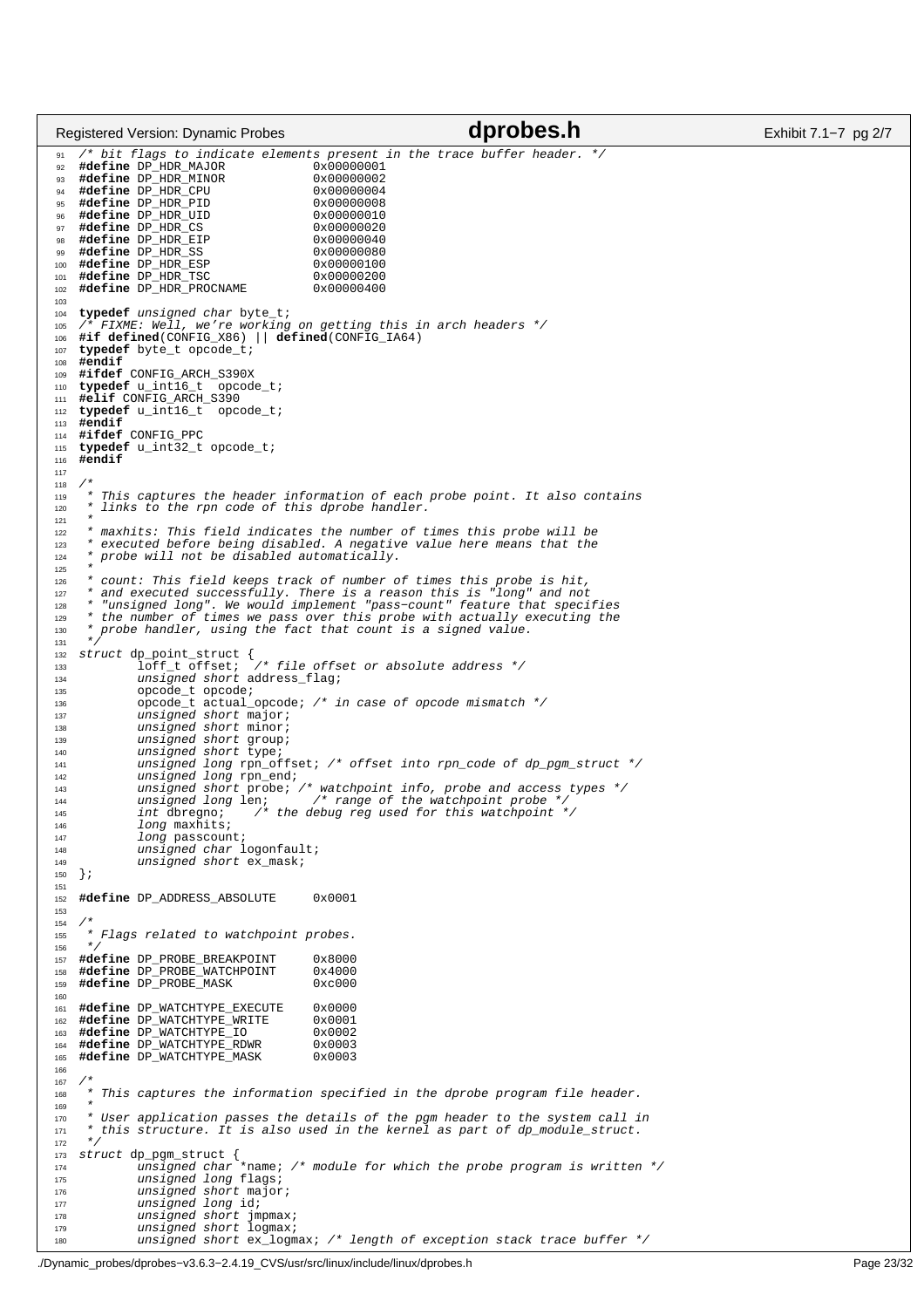<sup>181</sup> unsigned short num\_lv; /\* num of local variables \*/ <sup>182</sup> unsigned short num\_gv; /\* num of global variables \*/ 183 <sup>184</sup> unsigned short rpn\_length; /\* rpn code \*/ <sup>185</sup> unsigned char autostacktrace; <sup>186</sup> byte\_t \*rpn\_code; 187 188 unsigned short align; /\* kernel module alignment \*/<br>189 unsigned short num points; 189 unsigned short num\_points;<br>190 struct do point struct \*po struct dp\_point\_struct \*point; <sup>191</sup> }; 192  $193$  /\* pgm flags \*/<br> $194$  **#define** DP MODT 194 **#define** DP\_MODTYPE\_MASK 0x000f<br>195 **#define** DP\_MODTYPE\_USER 0x0001 <sup>195</sup> **#define** DP\_MODTYPE\_USER 0x0001 <sup>196</sup> **#define** DP\_MODTYPE\_KERNEL 0x0002 <sup>197</sup> **#define** DP\_MODTYPE\_KMOD 0x0004 198 199 **#define** LOG\_SIZE 1024<br>200 **#define** EX LOG SIZE 1024 <sup>200</sup> **#define** EX\_LOG\_SIZE 1024 <sup>201</sup> **#define** JMP\_MAX 65535 <sup>202</sup> **#define** MAX\_MAXHITS 0x7fffffff 203 204 **#define** DEFAULT\_LOGMAX LOG\_SIZE<br>205 **#define** DEFAULT\_EX\_LOG\_MAX EX\_LOG\_SIZE <sup>205</sup> **#define** DEFAULT\_EX\_LOG\_MAX EX\_LOG\_SIZE <sup>206</sup> **#define** DEFAULT\_JMPMAX JMP\_MAX <sup>207</sup> **#define** DEFAULT\_MAXHITS MAX\_MAXHITS 208 <sup>209</sup> /\* compiled in limits \*/ <sup>210</sup> **#define** DP\_MAX\_LVARS 256 <sup>211</sup> **#define** DP\_MAX\_GVARS 256 212 213  $/*$  exception codes  $*$ <br>214  $\#$ define EX INVALID A **#define** EX\_INVALID\_ADDR 0x0001<br> **#define** EX\_SEG\_EAULT 215 **#define** EX\_SEG\_FAULT 0x0002<br>216 **#define** EX\_MAX JMPS 0x0004 **#define** EX\_MAX\_JMPS 0x0004<br>**#define** EX\_CALL STACK\_OVERFLOW 0x0010 217 **#define** EX\_CALL\_STACK\_OVERFLOW 0x0010<br>218 **#define** EX\_DIV\_BY\_ZERO 0x0020 218 **#define** EX\_DIV\_BY\_ZERO 0x0020<br>219 **#define** EX\_INVALID\_OPERAND 0x0040 **#define** EX\_INVALID\_OPERAND 0x0040<br> **#define** EX\_INVALID\_OPCODE 0x0080 220 **#define** EX\_INVALID\_OPCODE 0x0080<br>221 **#define** EX LOG OVERFLOW 0x1000 <sup>221</sup> **#define** EX\_LOG\_OVERFLOW 0x1000 <sup>222</sup> **#define** EX\_RPN\_STACK\_WRAP 0x2000 <sup>223</sup> **#define** EX\_USER  $\overline{O}$  0x8000<br>224 **#define** DEFAULT EX MASK 0x0fff #define DEFAULT\_EX\_MASK 225 <sup>226</sup> /\* If a non−maskable ex is masked out, the interpreter will be terminated. \*/ <sup>227</sup> **#define** EX\_NON\_MASKABLE\_EX 0x0fff 228 <sup>229</sup> **#define** EX\_NO\_HANDLER 0xffffffff  $230$  $231 /$ 232 \* This defines the Dynamic Probe getvars Request Packet, passed in from<br>233 \* the user for subfunction DP GETVARS. <sup>2</sup> this defined the *by* names  $\frac{1}{2}$  ... <sup>234</sup> \*/ <sup>235</sup> struct dp\_getvars\_in\_struct { <sup>236</sup> unsigned char \*name; /\* loadable module name \*/ <sup>237</sup> unsigned short from; 238 unsigned short to:<br>239 unsigned long allo <sup>239</sup> unsigned long allocated; /\* Allocated size of result pkt \*/ <sup>240</sup> unsigned long returned; /\* Returned size of result pkt \*/ <sup>241</sup> }; 242  $243 / *$ <br>244 \* \* The output from getvars command is returned in this format. First all<br>\* global variables will be there as do getvars global out strugt follows <sup>245</sup> \* global variables will be there as dp\_getvars\_global\_out\_struct followed <sup>246</sup> \* by local variables for each module in form of dp\_getvars\_local\_out\_struct.  $247 + /$ <br>248 struct dp\_getvars\_global\_out\_struct <sup>249</sup> unsigned long num\_vars; /\* number of the variables to follow \*/ <sup>250</sup> /\* variables \*/ <sup>251</sup> }; 252 253 struct dp\_getvars\_local\_out\_struct<br>  $254$   $unsinned$  long length; /\* <sup>254</sup> unsigned long length; /\* length of this element \*/ <sup>255</sup> unsigned long num\_vars; /\* number of the variables to follow \*/ <sup>256</sup> /\* variables followed by the name of loadable module\*/ <sup>257</sup> }; 258 259  $/$ \* <sup>260</sup> \* This defines the Dynamic Probe query Request Packet passed in <sup>261</sup> \* from the user for subfunction DP\_QUERY.  $262$  \*/<br>263 Str 263 struct dp\_query\_in\_struct {<br>
264 unsigned char \*name <sup>264</sup> unsigned char \*name; /\* loadable module name \*/ <sup>265</sup> unsigned long allocated; /\* Allocated size of result pkt \*/ <sup>266</sup> unsigned long returned; /\* Returned size of result pkt \*/  $267$  } ; 268 <sup>269</sup> struct dp\_outrec\_struct { <sup>270</sup> unsigned long status; Registered Version: Dynamic Probes **dprobes.h dprobes.h** Exhibit 7.1−7 pg 3/7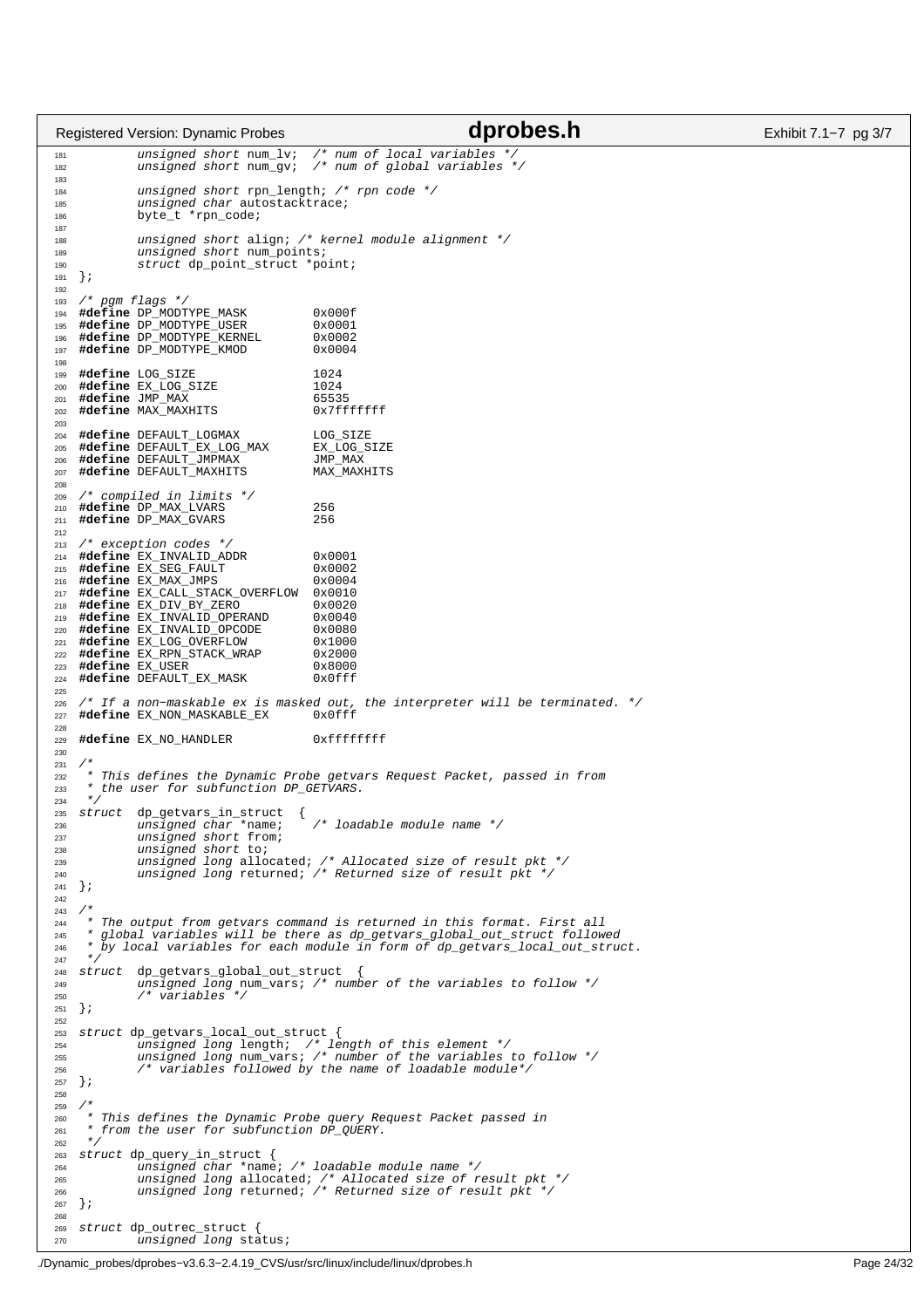<sup>271</sup> long count;<br><sup>272</sup> int dbregno; int dbregno; /\* the debug reg used for this watchpoint \*/ 273 struct dp\_point\_struct point;<br>274 }; }; 276  $/*$  \* flags 278<br>279 Initially a probe record starts out with zero flags. 280<br>281 DP\_REC\_STATUS\_COMPILED: A probe record is compiled, after successfully  $282 \times \text{vali}$   $\overline{a}$   $\overline{b}$   $\overline{c}$   $\overline{c}$   $\overline{d}$   $\overline{c}$   $\overline{c}$   $\overline{c}$   $\overline{d}$   $\overline{d}$   $\overline{c}$   $\overline{c}$   $\overline{c}$   $\overline{c}$   $\overline{c}$   $\overline{c}$   $\overline{c}$   $\overline{c}$   $\overline{c}$   $\overline{c}$   $\overline{c}$   $\overline{c}$   $\overline{c}$  \* \* DP\_REC\_STATUS\_ACTIVE: A probe record becomes valid after it is verified<br> $285$  \* that the opcode as specified in the probe program matches with the one \* that the opcode as specified in the probe program matches with the one <sup>286</sup> \* at the specified location. We would probably do this verification the \* first time this probe is inserted. 288<br>289 \* DP\_REC\_STATUS\_MISMATCH: This means the opcode specified by the probe  $*$  does not match with the one present when we try to insert it. \* does not match with the one present when we try to insert it. 291  $*$ <sup>292</sup> \* DP\_REC\_STATUS\_DISABLED: A probe will be disabled after being executed  $*$  for max-hit number of times automatically. \* for max−hit number of times automatically. 294<br>295 \* DP\_REC\_STATUS\_REMOVED: The status of a probe will be removed if user \* explicitly removes it using dprobe −−remove −−major−minor command. \* Note that if a specific probe is removed by its major−minor, we \* don't remove the dp\_record\_struct from memory as it is too much<br>\* work. We simply note that fact in the status flags and leave the<br>\* dp\_record\_struct alone. But, if an entire probe program is removed,<br>\* all its structure \* \* DP\_REC\_STATUS\_EXCLUDED: This means that the probe falls within the <sup>304</sup> \* DProbes defined exclude regions. 305<br>306 \* DP\_REC\_STATUS\_EXCLUDED\_OPCODE: Set for probes on opcodes on which probes are \* are not allowed. 308<br>309 \* DP\_REC\_STATUS\_INVALID\_OFFSET: Set if the address specified for probe insertion \* is out of bounds for that executable module. \* 312 \* DP\_REC\_STATUS\_DEBUGREG\_UNAVAIL: Set if the probe is of type watchpoint and 313 \* no free debug registers are free for use. \* <sup>315</sup> \* DP\_REC\_STATUS\_WATCHPOINT\_LEN\_INVALID: Set if the probe is of type watchpoint \* and the range of address specified is not valid. 318 **#define** DP\_REC\_STATUS\_COMPILED  $0 \times 0000000001$ <br>319 **#define** DP\_REC\_STATUS\_ACTIVE 0x0000000002 **#define** DP\_REC\_STATUS\_ACTIVE  $\begin{array}{ccc}\n 0 \times 0 & 0 & 0 & 0 & 0 \\
 \text{4.4 of the DDP/RC} & 0 \times 0 & 0 & 0 & 0 \\
 \end{array}$ <sup>320</sup> **#define** DP\_REC\_STATUS\_MISMATCH 0x00000004 **#define** DP\_REC\_STATUS\_DISABLED 0x00000008 <sup>322</sup> **#define** DP\_REC\_STATUS\_REMOVED 0x00000010<br>323 **#define** DP\_REC\_STATUS\_EXCLUDED 0x00000020 **#define** DP\_REC\_STATUS\_EXCLUDED 0x00000020 <sup>324</sup> **#define** DP\_REC\_STATUS\_EXCLUDED\_OPCODE 0x00000040 **#define** DP\_REC\_STATUS\_INVALID\_OFFSET 0x00000080 **#define** DP\_REC\_STATUS\_DEBUGREG\_UNAVAIL 0x00000100 <sup>327</sup> **#define** DP\_REC\_STATUS\_WATCHPOINT\_LEN\_INVALID 0x00000200 **#define** DP\_REC\_STATUS\_DEBUGREG\_PATCH\_NEEDED 0x00000400 **#define** DP\_REC\_ARCH\_FLAGS 0xff000000 331 struct dp outmod struct { <sup>332</sup> struct dp\_outmod\_struct \*next; /\* link \*/ <sup>333</sup> unsigned long flags; /\* cmdline switches \*/ <sup>334</sup> struct dp\_outrec\_struct \* rec; /\* array of dp\_outrec\_structs. \*/ unsigned long \* lv; /\* local variables \*/ 336 struct dp\_pgm\_struct pgm;<br>336 struct dp\_pgm\_struct pgm;<br>337 unsigned long base; <sup>337</sup> unsigned long base; unsigned long end; }; struct dp\_ioctl\_arg {<br> $342$  void \* input; void \* input; <sup>343</sup> void \* output; unsigned long cmd; }; **#ifdef** \_\_KERNEL\_\_ **#include** <linux/sched.h> **#include** <linux/mm.h> **#include** <asm/page.h> **#include** <asm/pgtable.h> #include <asm/ptrace.h> 355  $/*$  \* In addition to the header information of each probe point, we also have hash <sup>357</sup> \* chains to get to the dprobe record quickly in the kernel at trap3 time. \*/<br>359 Str struct dp\_record\_struct { struct dp\_record\_struct \*next\_hash; Registered Version: Dynamic Probes **dprobes.h dprobes.h** Exhibit 7.1−7 pg 4/7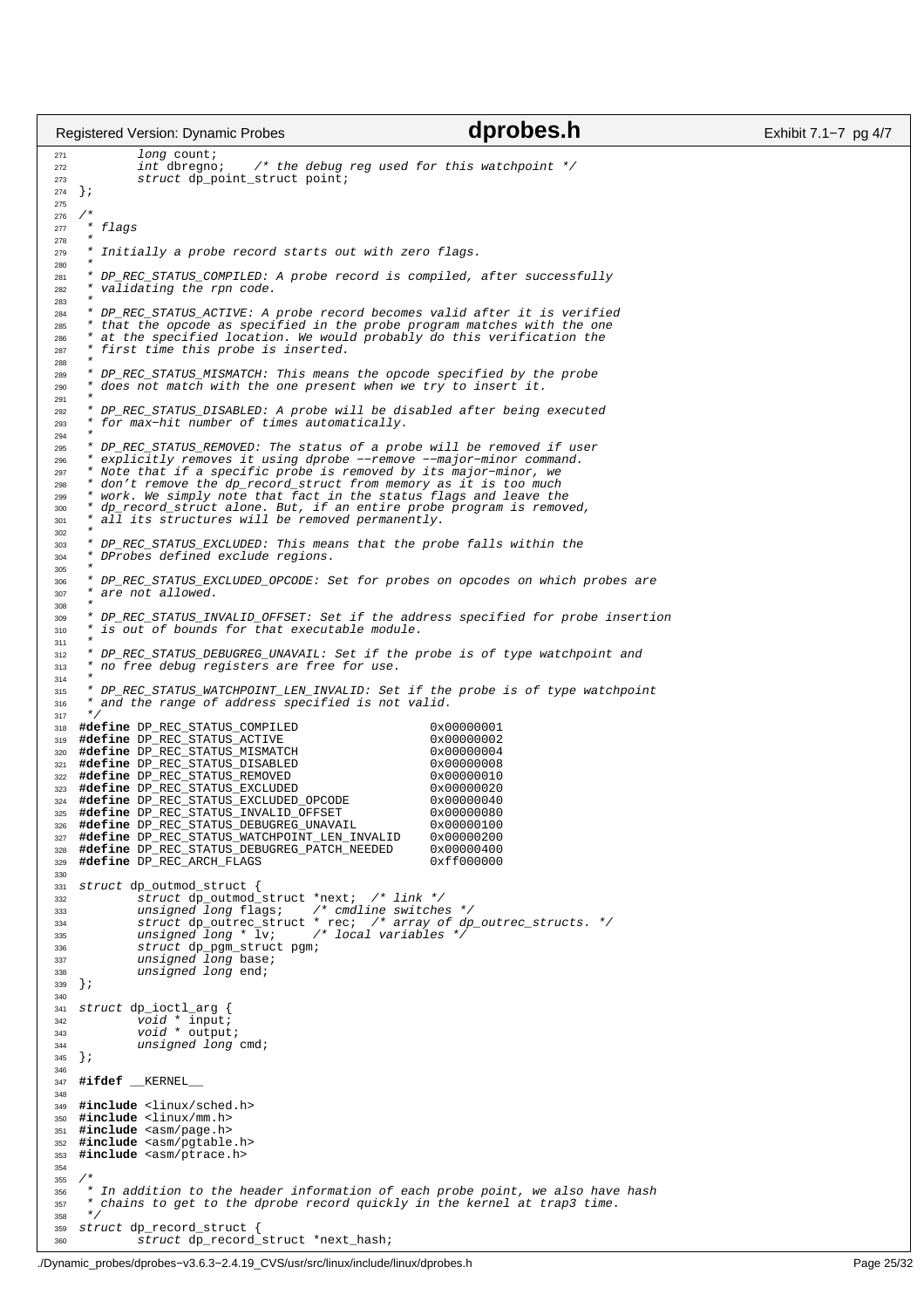```
361 struct dp_record_struct **pprev_hash;
362 struct dp_module_struct *mod;
363 spinlock_t lock;<br>364 unsigned long st
               unsigned long status;
365 long count;<br>366 int dbregno;
                                     36/* the debug reg used for this watchpoint */
367 struct dp_point_struct point;<br>368 };
   368 };
369
370 / *<br>371 *371 * When Dprobes stores it's log in a trace buffer, the log data is preceded
372 * by the header information as in this structure, followed by optional 
373 * header elements.
374<br>375375 #define DP_TRACE_HDR_ID 1
376 struct dp_trace_hdr_struct
377 unsigned short facility_id;
378 unsigned short len;<br>379 unsigned long mask;
               unsigned long mask;
380 unsigned short major;<br>381 unsigned short minor;
               unsigned short minor;
382 };
383
384 #ifdef CONFIG_SMP
                                      size of (struct dp\_trace\_hdr\_struct) + size of(int)386 #else
387 #define MIN_ST_SIZE sizeof(struct dp_trace_hdr_struct)
388 #endif
389
\frac{390}{390} /* Major number 0 is reserved for stack trace log record */<br>391 #define DP ST MAJOR 0x0000
391 #define DP_ST_MAJOR 0x0000
392 #define DP_ST_MINOR 0x0000
393
394<br>395
395 * This is the data structure that we maintain in kernel for each module
396 * that has any probes applied on it.
397 */
398 struct dp_module_struct {
399 struct dp_module_struct *next; /* link */<br>300 struct dp_module_struct *next; /* cmdline switche;
400 unsigned long flags; /* cmdline switches */<br>struct dp_record_struct * rec; /* array of dp_record_structs. */<br>unsigned long * lv; /* local variables */<br>struct inode * inode; /* for quicker access to inode */<br>int trace_i
405 struct dp_trace_hdr_struct hdr;<br>406 struct dp_pgm_struct pgm;<br>407 unsigned long base; /* used to store kmod base address */<br>408 unsigned long end; /* used to store kmod base address */<br>struct nameidata nd; /* to hold p
410 struct address_space_operations * ori_a_ops;
411 struct address_space_operations dp_a_ops;
412 };
413
414 #ifdef CONFIG_SMP
    extern struct dprobes_struct dprobes_set[];
416 #define dprobes dprobes_set[smp_processor_id()]
    417 #else
418 extern struct dprobes_struct dprobes;<br>419 #define dprobes set (&dprobes)
419 #define dprobes_set (&dprobes)
420 #endif /* CONFIG_SMP */
421
422 extern char _stext, _etext; /* kernel start and end */
423<br>424/*
425 * global variables stuff
426 */<br>427 ext
427 extern unsigned long *dp_gv;
    extern unsigned long dp_num_gv;
429 extern rwlock_t dp_gv_lock;
430
431<br>432
     * dp_record_struct hashing, based on page cache hashing.
433<br>434
    434 #define REC_HASH_BITS 12
435 #define REC_HASH_SIZE (1 << REC_HASH_BITS)
436
437 extern struct dp_record_struct *dp_rec_hash_table[REC_HASH_SIZE];
    extern rwlock_t dp_rechash_lock;
439
440 extern inline unsigned long _rec_hashfn(struct inode * inode, unsigned long offset)
441 {
442 #define i (((unsigned long) inode)/(sizeof(struct inode) & ~ (sizeof(struct inode) − 1)))
443 #define s(x) ((x)+((x)>>REC_HASH_BITS))<br>444 return s(i+offset) & (REC HASH
444 return s(i+offset) & (REC_HASH_SIZE−1);
    445 #undef i
446 #undef o
     447 #undef s
448 }
449
450 #define rec_hash(inode,offset) (dp_rec_hash_table + _rec_hashfn(inode,offset))
Registered Version: Dynamic Probes dprobes.h dprobes.h Exhibit 7.1−7 pg 5/7
```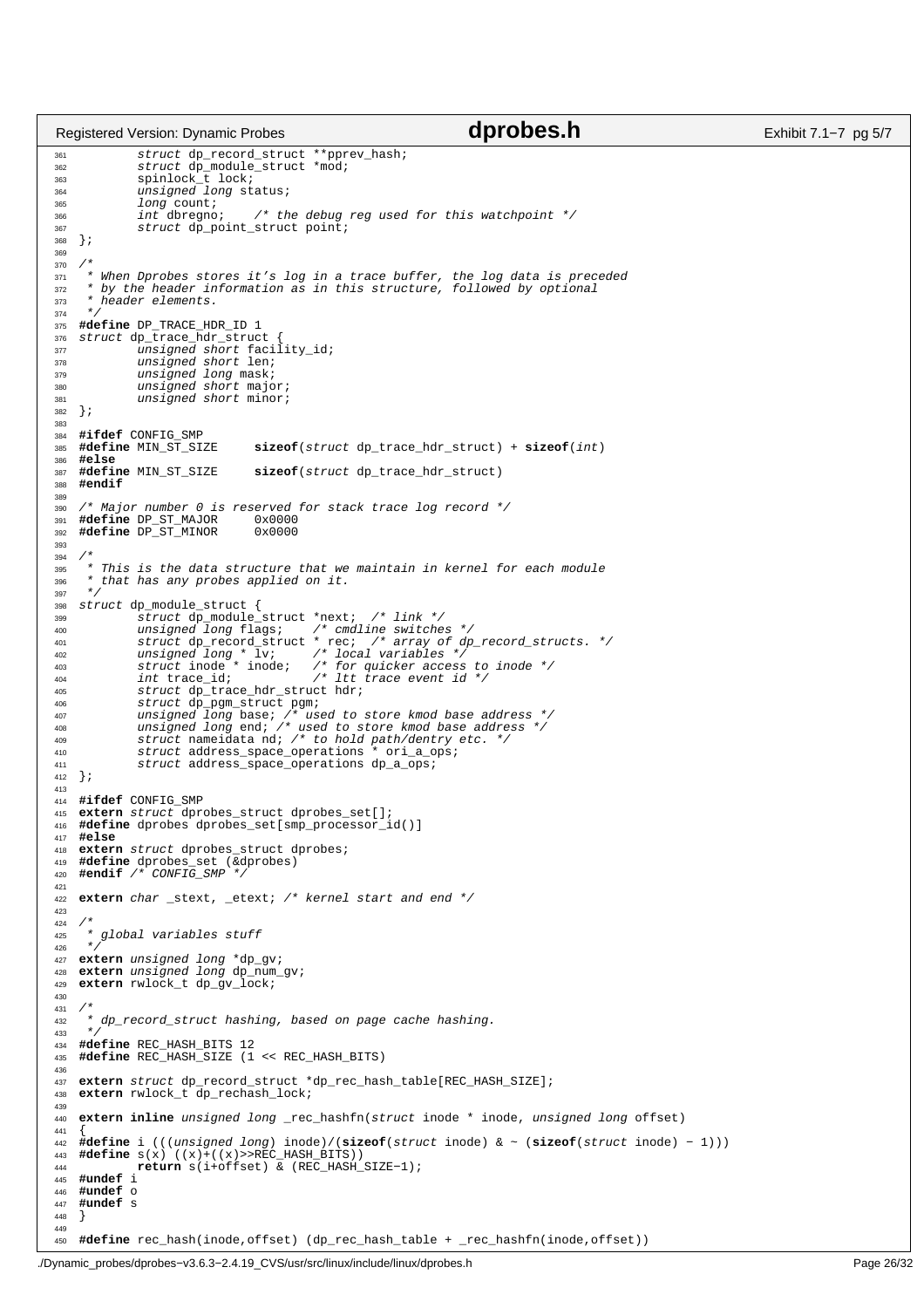```
451452 /* It returns with rec−>lock held. */
453 static inline struct dp_record_struct * __find_rec(struct inode * inode, unsigned long offset, struct dp_record_s
   truct *rec)
454 \n{455}unsigned long eflags;
456
457 read_lock_irqsave(&dp_rechash_lock, eflags);<br>458 goto inside;
458 goto inside;<br>
\begin{array}{ccc} 458 & \text{for} & (::) \end{array}459 for (;;) {
                    rec = rec->next_hash;
461 inside:
462 if (!rec)
463 goto not_found;<br>if (inode) {
                    if (inode)
+465 if (rec−>mod−>inode != inode)<br>466 continue;
466 continue;
467 }
468 else {
469 if (rec−>mod−>inode)
                                    470 continue;
471 }
472 if (rec−>point.offset == offset) {
473 spin_lock(&rec−>lock);<br>\frac{1}{474} break;
                    \frac{1}{2} break;
475 }
476 }
477 /* Found the record */
478 not_found:
           479 read_unlock_irqrestore(&dp_rechash_lock, eflags);
480 return rec;<br>481 }
481 }
482
483 static inline struct dp_record_struct *find_rec(struct inode * inode, unsigned long offset)
\begin{array}{cc}\n484 & \{ \\
485\n\end{array}* return __find_rec(inode, offset, *rec_hash(inode, offset));
486 }
487
488 static inline void remove_rec_from_hash_queue(struct dp_record_struct * rec)
489 {
490 unsigned long eflags;
491
492 write_lock_irqsave(&dp_rechash_lock, eflags);<br>493 spin lock(&rec->lock);
493 spin_lock(&rec->lock);<br>494 if(rec->pprev hash) {
494 if(rec−>pprev_hash) {
495 if(rec−>next_hash)
496 rec−>next_hash−>pprev_hash = rec−>pprev_hash;
497 *rec−>pprev_hash = rec−>next_hash;
498 rec−>pprev_hash = NULL;
499 }
500 write_unlock_irqrestore(&dp_rechash_lock, eflags);
501 spin_unlock(&rec−>lock);
   \rightarrow503
504 static inline void __add_rec_to_hash_queue(struct dp_record_struct * rec, struct dp_record_struct **p)
\begin{matrix} 505 \\ 506 \end{matrix}unsigned long eflags;
507
508 write_lock_irqsave(&dp_rechash_lock, eflags);<br>509 spin_lock(&rec->lock);
509 spin_lock(&rec−>lock);
510 if (rec−>pprev_hash) /* already hashed */
511 goto done;
512 if((rec−>next_hash = *p) != NULL)
                    513 (*p)−>pprev_hash = &rec−>next_hash;
514 *p = rec;
515 rec−>pprev_hash = p;
516 done:
           write_unlock_irqrestore(&dp_rechash_lock, eflags);
518 spin_unlock(&rec−>lock);
519 }
520
521 static inline void add_rec_to_hash_queue(struct dp_record_struct * rec, struct inode * inode, unsigned long offse
   t)
522 {
523 __add_rec_to_hash_queue(rec, rec_hash(inode,offset));
524 }
525
526 extern int dp_insmod(struct module *kmod);
527 extern int dp_remmod(struct module *kmod);
528 extern int dp_readpage(struct file *, struct page *);
529 extern int dp_writepage(struct page *page);
530
531 #define IS_COW_PAGE(page, inode) (!(page−>mapping) || \
            532 (page−>mapping−>host != (void *)inode)) 
533
534 #include <asm/dprobes.h>
535 #include <linux/dprobes_hooks.h>
536
537 #endif /* __KERNEL__ */
538
Registered Version: Dynamic Probes dprobes.h dprobes.h Exhibit 7.1−7 pg 6/7
```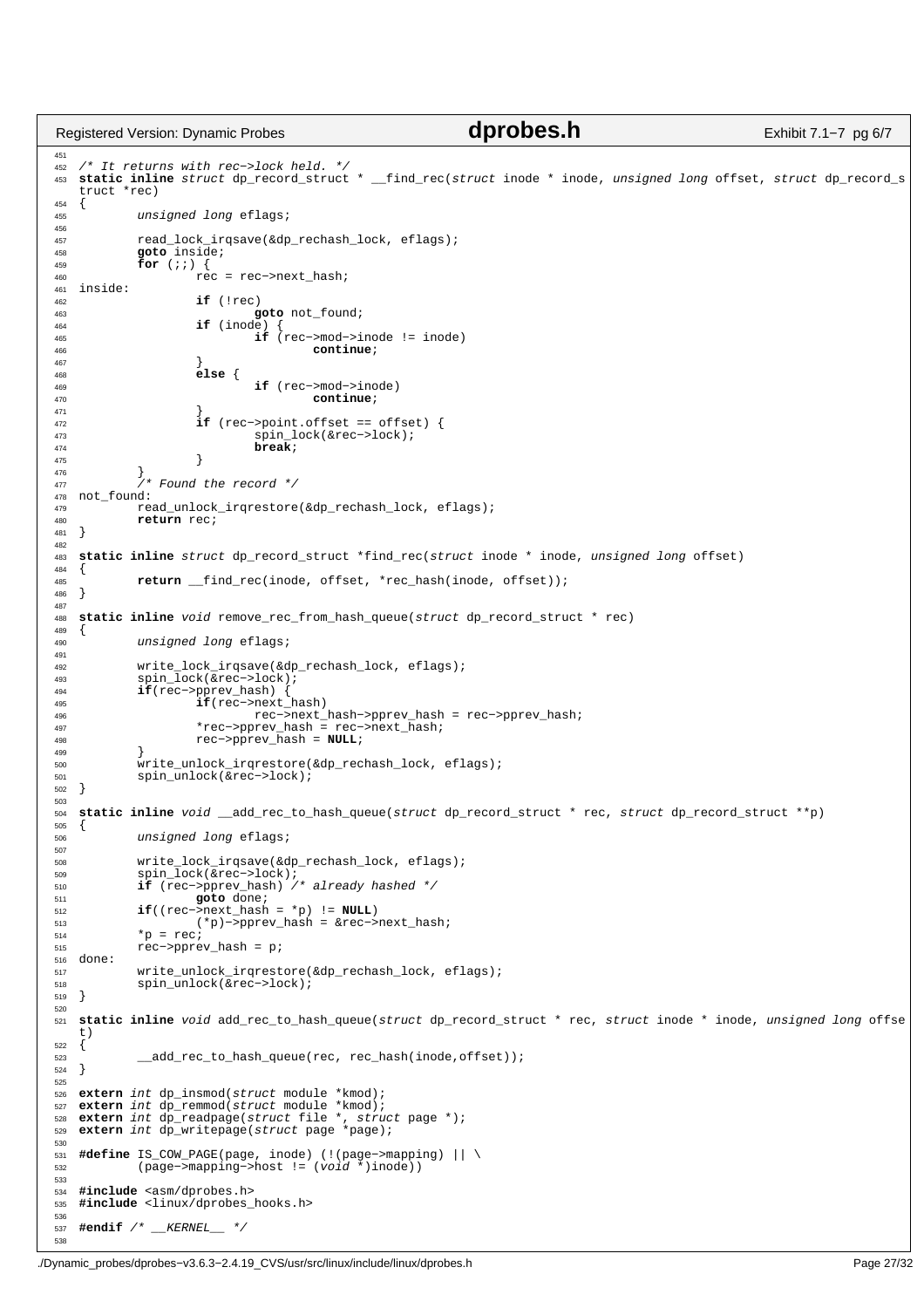Registered Version: Dynamic Probes **dprobes.h** Exhibit 7.1−7 pg 7/7

<sup>539</sup> **#endif**

./Dynamic\_probes/dprobes−v3.6.3−2.4.19\_CVS/usr/src/linux/include/linux/dprobes.h Page 28/32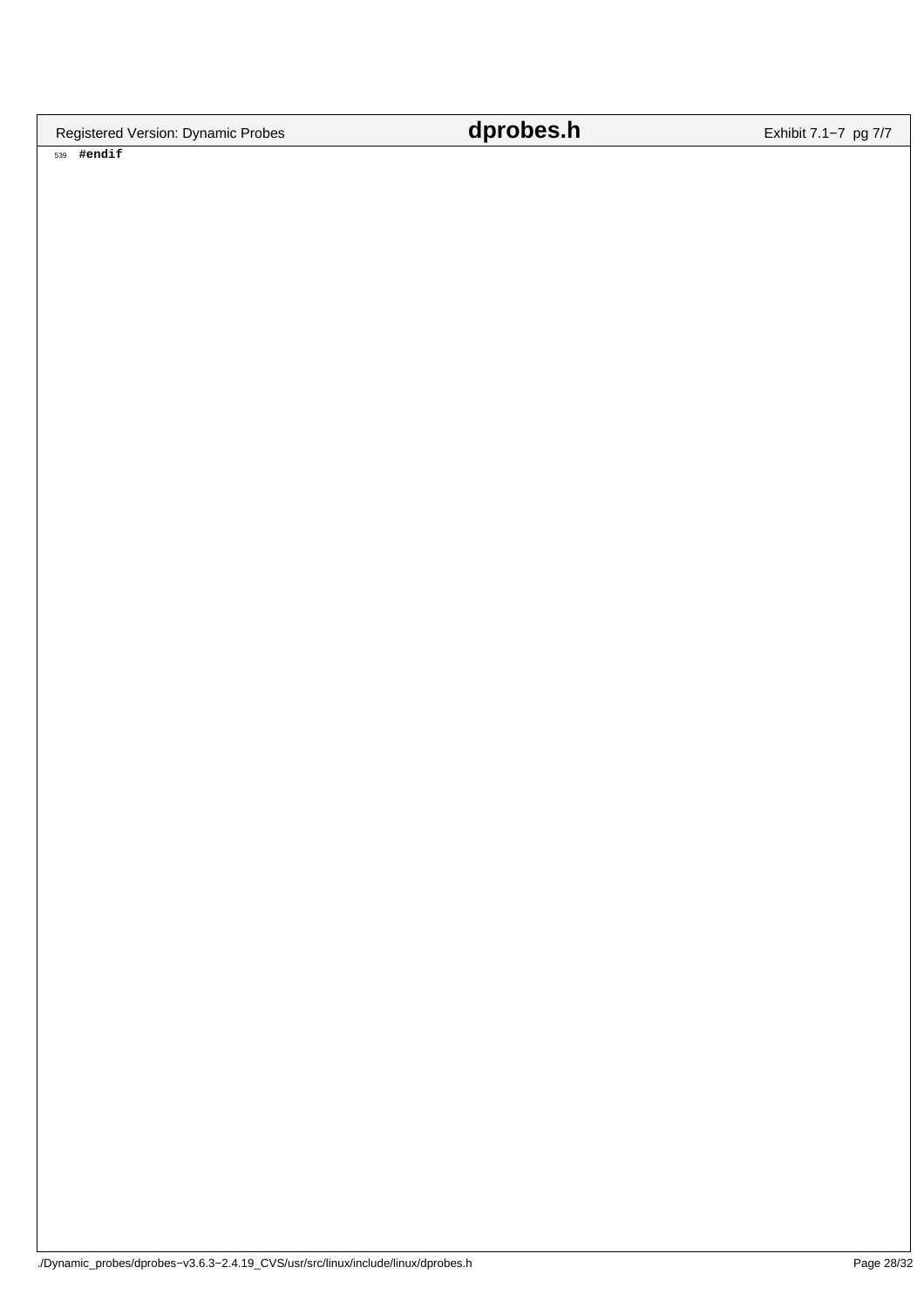<sup>1</sup> **#ifndef** \_LINUX\_DPROBES\_IN\_H <sup>2</sup> **#define** \_LINUX\_DPROBES\_IN\_H 3 <sup>4</sup> /\* <sup>5</sup> \* IBM Dynamic Probes <sup>6</sup> \* Copyright (c) International Business Machines Corp., 2000 <sup>7</sup> \* <sup>8</sup> \* This program is free software; you can redistribute it and/or modify <sup>9</sup> \* it under the terms of the GNU General Public License as published by 10 \* the Free Software Foundation; either version 2 of the License, or<br>11 \* (at your option) any later version. \* (at your option) any later version.  $\begin{array}{c} 12 \\ 13 \end{array}$ <sup>13</sup> \* This program is distributed in the hope that it will be useful,<br><sup>14</sup> \* but WITHOUT ANY WARRANTY; without even the implied warranty of <sup>14</sup> \* but WITHOUT ANY WARRANTY; without even the implied warranty of <sup>15</sup> \* MERCHANTABILITY or FITNESS FOR A PARTICULAR PURPOSE. See the <sup>16</sup> \* GNU General Public License for more details.  $17$ <br> $18$ <sup>18</sup> \* You should have received a copy of the GNU General Public License <sup>19</sup> \* along with this program; if not, write to the Free Software <sup>20</sup> \* Foundation, Inc., 59 Temple Place − Suite 330, Boston, MA 02111−1307, USA.  $21$ 22 23 /\*<br>24 \* \* This header file defines the opcodes for the RPN instructions. <sup>25</sup> \* <sup>26</sup> \* Opcodes 0x00 to 0xAF are for common, arch−independent instructions. <sup>27</sup> \* Opcodes 0xB0 to 0xDF are for arch−dependent instructions. <sup>28</sup> \* Opcodes 0xF1 to 0xFF are for two byte instructions. 29 30  $\frac{31}{31}$  **#define** DP\_NOP  $0 \times 00$ 32  $33 \\
 34$  $*$  RPN execution group.  $rac{35}{36}$ **#define** DP\_JMP 0x01<br> **#define** DP\_JLT 0x02 37 **#define** DP\_JLT 0x02<br>38 **#define** DP\_JLE 0x03 38 **#define** DP\_JLE 0x03<br>39 **#define** DP\_JGT 0x04 <sup>39</sup> **#define** DP\_JGT 0x04<br>40 **#define** DP JGE 0x05 **#define** DP\_JGE 0x05<br> **#define** DP JZ 0x06 41 **#define** DP\_JZ<br>42 **#define** DP\_JNZ 0x07  $\texttt{\#define} \texttt{DP\_JNZ}$  0x07<br>  $\texttt{\#define} \texttt{DP}$  LOOP 0x08 43 **#define** DP\_LOOP 0x08<br>44 **#define** DP CALL 0x09 44 **#define** DP\_CALL 0x09<br>45 **#define** DP\_RET 0x0a **#define** DP\_RET 0x0a<br> **#define** DP\_ABORT 0x0b 46 **#define** DP\_ABORT 0x0b<br>47 **#define** DP\_REM 0x0c 47 **#define** DP\_REM 0x0c<br>48 **#define** DP\_EXIT 0x0d <sup>48</sup> **#define** DP\_EXIT 0x0d<br><sup>49</sup> **#define** DP\_EXIT\_N 0x0e <sup>49</sup> **#define** DP\_EXIT\_N 0x0e #define DP\_SUSPEND 51 <sup>52</sup> /\* <sup>53</sup> \* Logging Group. <sup>54</sup> \*/ <sup>55</sup> **#define** DP\_RESUME 0x10 <sup>56</sup> **#define** DP\_SETMIN\_I 0x11 <sup>57</sup> **#define** DP\_SETMIN 0x12 <sup>58</sup> **#define** DP\_SETMAJ\_I 0x13 <sup>59</sup> **#define** DP\_SETMAJ 0x14 <sup>60</sup> **#define** DP\_LOG\_STR 0x15 <sup>61</sup> **#define** DP\_LOG\_MRF 0x17 <sup>62</sup> **#define** DP\_LOG\_I 0x1b 63  $64$ <sup>65</sup> \* Global Variable Group.  $66 + 7$ <br> $67 + 40e$ er and the DP\_ALLOC\_GV oxld<br> **68 #define** DP\_FREE GV 0x1d **#define** DP\_FREE\_GV 0x1d<br> **#define** DP\_FREE\_GVT 0x1e <sup>69</sup> **#define** DP\_FREE\_GVI 0x1e <sup>70</sup> **#define** DP\_PUSH\_GVI 0x1f <sup>71</sup> **#define** DP\_PUSH\_GV 0x20 72 **#define** DP\_POP\_GVI 0x21<br>
73 **#define** DP\_POP\_GV 0x22 73 **#define** DP\_POP\_GV<br>74 **#define** DP\_MOVE\_GVI 0x23 #define DP\_MOVE\_GVI <sup>75</sup> **#define** DP\_MOVE\_GV 0x24 <sup>76</sup> **#define** DP\_INC\_GVI 0x25 <sup>77</sup> **#define** DP\_INC\_GV 0x26 78 **#define** DP\_DEC\_GVI 0x27<br> **#define** DP\_DEC\_GV 0x28 #define DP\_DEC\_GV 80  $81$ 82 \* Local Variable Group.<br>83 \*/  $83 + 7$ <br> $84 + 40$ <sup>84</sup> **#define** DP\_PUSH\_LVI 0x29 <sup>85</sup> **#define** DP\_PUSH\_LV 0x2a <sup>86</sup> **#define** DP\_POP\_LVI 0x2b 87 **#define** DP\_POP\_LV 0x2c<br>
88 **#define** DP\_MOVE\_LVI 0x2d 88 **#define** DP\_MOVE\_LVI 0x2d<br>89 **#define** DP\_MOVE\_LV 0x2e #define DP\_MOVE\_LV Registered Version: Dynamic Probes **dprobes\_in.h** Exhibit 7.1–8 pg 1/3

<sup>90</sup> **#define** DP\_INC\_LVI 0x2f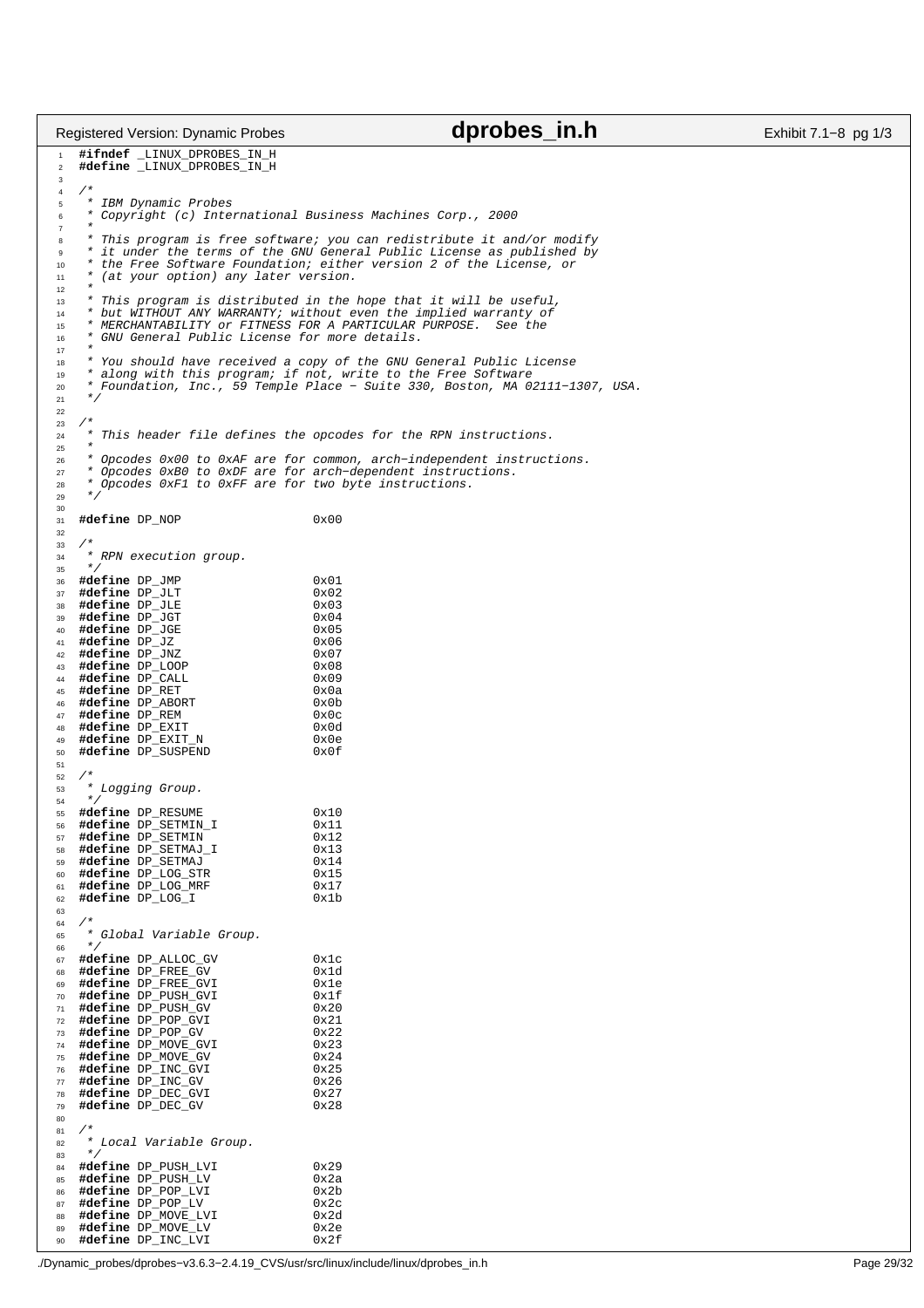|            | Registered Version: Dynamic Probes               |              | dprobes_in.h | Exhibit 7.1-8 pg 2/3 |
|------------|--------------------------------------------------|--------------|--------------|----------------------|
| 91         | #define DP_INC_LV                                | 0x30         |              |                      |
| 92<br>93   | #define DP_DEC_LVI<br>#define DP_DEC_LV          | 0x31<br>0x32 |              |                      |
| 94         |                                                  |              |              |                      |
| 95         | $/$ *                                            |              |              |                      |
| 96<br>97   | $^{\star}$<br>Arithmetic Group.<br>$^{\star}/$   |              |              |                      |
| 98         | #define DP_ADD                                   | 0x33         |              |                      |
| 99         | #define DP_SUB<br>#define DP_MUL                 | 0x34<br>0x35 |              |                      |
| 100<br>101 |                                                  |              |              |                      |
| 102        | $/$ *                                            |              |              |                      |
| 103<br>104 | * Logic Group.<br>$^*/$                          |              |              |                      |
| 105        | #define DP_NEG                                   | 0x36         |              |                      |
| 106        | #define DP_AND                                   | 0x37         |              |                      |
| 107<br>108 | #define DP_OR<br>#define DP_XOR                  | 0x38<br>0x39 |              |                      |
| 109        | #define DP_ROL_I                                 | 0x3a         |              |                      |
| 110        | #define DP_ROL                                   | 0x3b         |              |                      |
| 111<br>112 | #define DP_ROR_I<br>#define DP_ROR               | 0x3c<br>0x3d |              |                      |
| 113        | #define DP_SHL_I                                 | 0x3e         |              |                      |
| 114        | #define DP_SHL                                   | 0x3f         |              |                      |
| 115<br>116 | #define DP_SHR_I<br>#define DP_SHR               | 0x40<br>0x41 |              |                      |
| 117        |                                                  |              |              |                      |
| 118        | $/$ *                                            |              |              |                      |
| 119<br>120 | * RPN Stack Group.<br>$^*/$                      |              |              |                      |
| 121        | #define DP_XCHG                                  | 0x42         |              |                      |
| 122        | #define DP_DUP_I<br>#define DP_DUP               | 0x43<br>0x44 |              |                      |
| 123<br>124 | #define DP_ROS                                   | 0x45         |              |                      |
| 125        |                                                  |              |              |                      |
| 126<br>127 | $/$ *<br>* Register Group.                       |              |              |                      |
| 128        | $\star/$                                         |              |              |                      |
| 129        | #define DP_PUSH_R                                | 0x46         |              |                      |
| 130<br>131 | #define DP_POP_R<br>#define DP_PUSH_U            | 0x47<br>0x48 |              |                      |
| 132        | #define DP_POP_U                                 | 0x49         |              |                      |
| 133        |                                                  |              |              |                      |
| 134<br>135 | $/$ *<br>* Data Group.                           |              |              |                      |
| 136        | $^*/$                                            |              |              |                      |
| 137        | #define DP_PUSH<br>#define DP_PUSH_MEM_U8        | 0x4c<br>0x4d |              |                      |
| 138<br>139 | #define DP_PUSH_MEM_U16                          | 0x4e         |              |                      |
| 140        | #define DP_PUSH_MEM_U32                          | 0x4f         |              |                      |
| 141<br>142 | #define DP_PUSH_MEM_U64<br>#define DP_POP_MEM_U8 | 0x50<br>0x51 |              |                      |
| 143        | #define DP_POP_MEM_U16                           | 0x52         |              |                      |
| 144        | #define DP_POP_MEM_U32                           | 0x53         |              |                      |
| 145<br>146 | #define DP_POP_MEM_U64                           | 0x54         |              |                      |
| 147        | $/$ *                                            |              |              |                      |
| 148<br>149 | * System Variable Group.<br>$\star$ /            |              |              |                      |
|            | 150 #define DP_PUSH_TASK                         | 0x5d         |              |                      |
|            | 151 #define DP_PUSH_PID                          | 0x5e         |              |                      |
| 152<br>153 | #define DP_PUSH_PROCID                           | 0x5f         |              |                      |
| 154        | $/$ *                                            |              |              |                      |
| 155<br>156 | * Address Verification.<br>$\star/$              |              |              |                      |
|            | 157 #define DP_VFY_R                             | 0x60         |              |                      |
| 158        | #define DP_VFY_RW                                | 0x61         |              |                      |
| 159<br>160 | $/$ *                                            |              |              |                      |
| 161        | * Some more arithmetic/logic instructions.       |              |              |                      |
| 162        | $\star$ /<br>163 #define DP_DIV                  | 0x62         |              |                      |
|            | 164 #define DP_IDIV                              | 0x63         |              |                      |
|            | 165 #define DP_PBL<br>166 #define DP_PBR         | 0x64<br>0x65 |              |                      |
|            | 167 #define DP_PBL_I                             | 0x66         |              |                      |
|            | 168 #define DP_PBR_I                             | 0x67         |              |                      |
|            | 169 #define DP_PZL<br>170 #define DP_PZR         | 0x68<br>0x69 |              |                      |
|            | 171 #define DP_PZL_I                             | 0х6а         |              |                      |
|            | 172 #define DP_PZR_I                             | 0x6b         |              |                      |
| 173<br>174 | $/$ *                                            |              |              |                      |
| 175        | * Exception handling/Stacktrace instructions.    |              |              |                      |
| 176        | $^*/$<br>177 #define DP_SX                       | 0x6c         |              |                      |
|            | 178 #define DP_UX                                | 0x6d         |              |                      |
|            | 179 #define DP_RX                                | 0х6е         |              |                      |
|            | 180 #define DP_PUSH_X                            | 0x6f         |              |                      |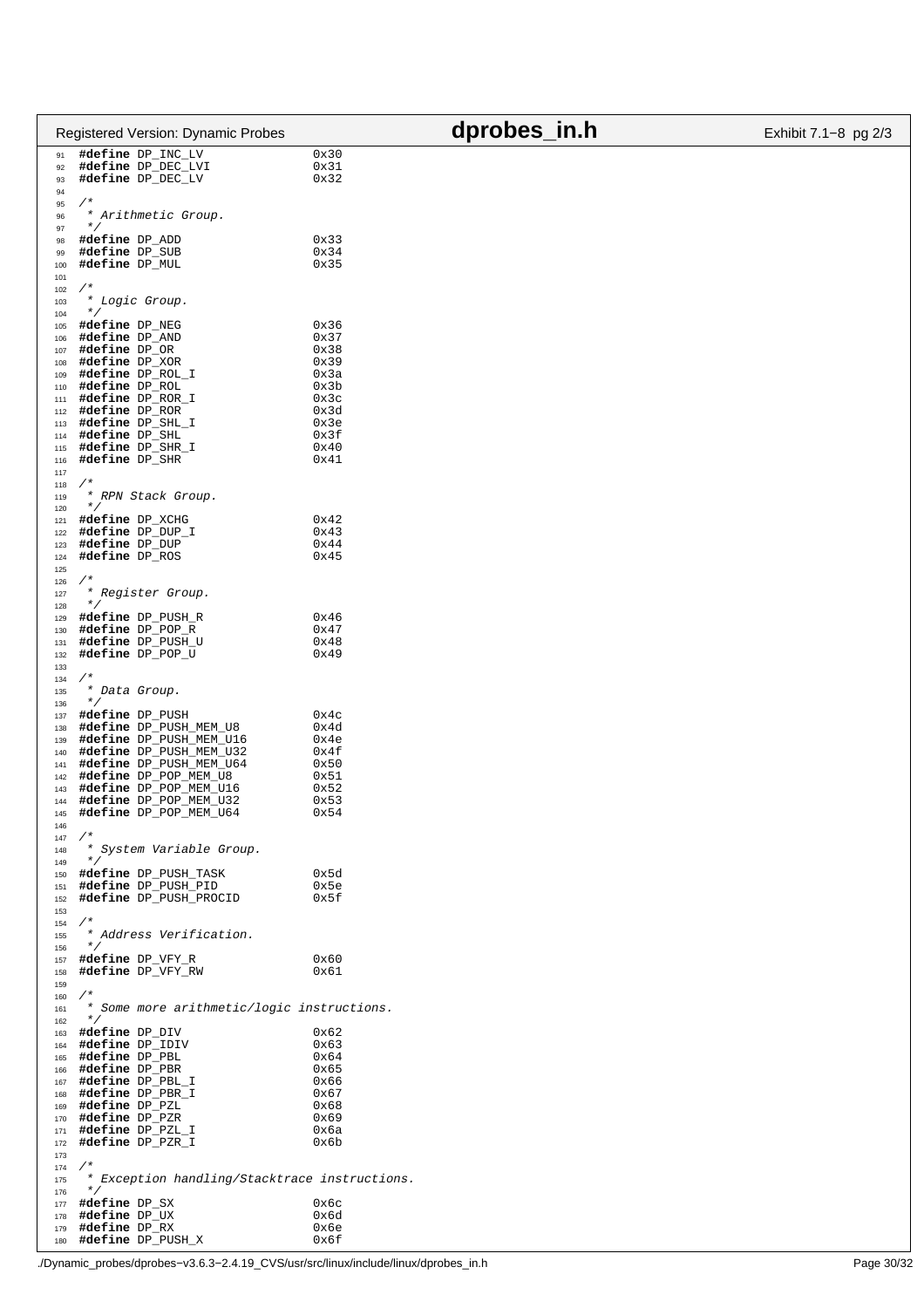|     | <b>Registered Version: Dynamic Probes</b> |      | dprobes in.h | Exhibit 7.1-8 pg 3/3 |
|-----|-------------------------------------------|------|--------------|----------------------|
| 181 | #define DP_PUSH_LP                        | 0x70 |              |                      |
| 182 | #define DP_PUSH_PLP                       | 0x71 |              |                      |
| 183 | #define DP POP LP                         | 0x72 |              |                      |
| 184 | #define DP_LOG_ST                         | 0x73 |              |                      |
| 185 | #define DP_PURGE_ST                       | 0x74 |              |                      |
| 186 | #define DP TRACE LV                       | 0x75 |              |                      |
| 187 | #define DP_TRACE_GV                       | 0x76 |              |                      |
| 188 | #define DP_TRACE_PV                       | 0x77 |              |                      |
| 189 |                                           |      |              |                      |
| 190 | #define DP PUSH SBP                       | 0x78 |              |                      |
| 191 | #define DP_POP_SBP                        | 0x79 |              |                      |
| 192 | #define DP_PUSH_TSP                       | 0x7a |              |                      |
| 193 | #define DP_POP_TSP                        | 0x7b |              |                      |
| 194 | #define DP PUSH SBP I                     | 0x7c |              |                      |
| 195 | #define DP_POP_SBP_I                      | 0x7d |              |                      |
| 196 | #define DP_PUSH_TSP_I                     | 0x7e |              |                      |
| 197 | #define DP_POP_TSP_I                      | 0x7f |              |                      |
| 198 | #define DP COPY SBP I                     | 0x80 |              |                      |
| 199 | #define DP_COPY_TSP_I                     | 0x81 |              |                      |
| 200 | #define DP PUSH STP                       | 0x82 |              |                      |
| 201 | #define DP_POP_STP                        | 0x83 |              |                      |
| 202 |                                           |      |              |                      |
| 203 | #define DP_SAVE_SBP                       | 0x84 |              |                      |
| 204 | #define DP RESTORE SBP                    | 0x85 |              |                      |
| 205 | #define DP SAVE TSP                       | 0x86 |              |                      |
| 206 | #define DP_RESTORE_TSP                    | 0x87 |              |                      |
| 207 | #define DP_COPY_SBP                       | 0x88 |              |                      |
| 208 | #define DP COPY TSP                       | 0x89 |              |                      |
| 209 |                                           |      |              |                      |
| 210 | /* stack based log instructions */        |      |              |                      |
| 211 | #define DP LOG                            | 0x8a |              |                      |
| 212 | #define DP LOG LV                         | 0x8b |              |                      |
| 213 | #define DP LOG GV                         | 0x8c |              |                      |
| 214 |                                           |      |              |                      |
| 215 | #define DP CALLK                          | 0x8d |              |                      |
| 216 |                                           |      |              |                      |
| 217 | #include <asm dprobes="" in.h=""></asm>   |      |              |                      |
| 218 |                                           |      |              |                      |

<sup>219</sup> **#endif**